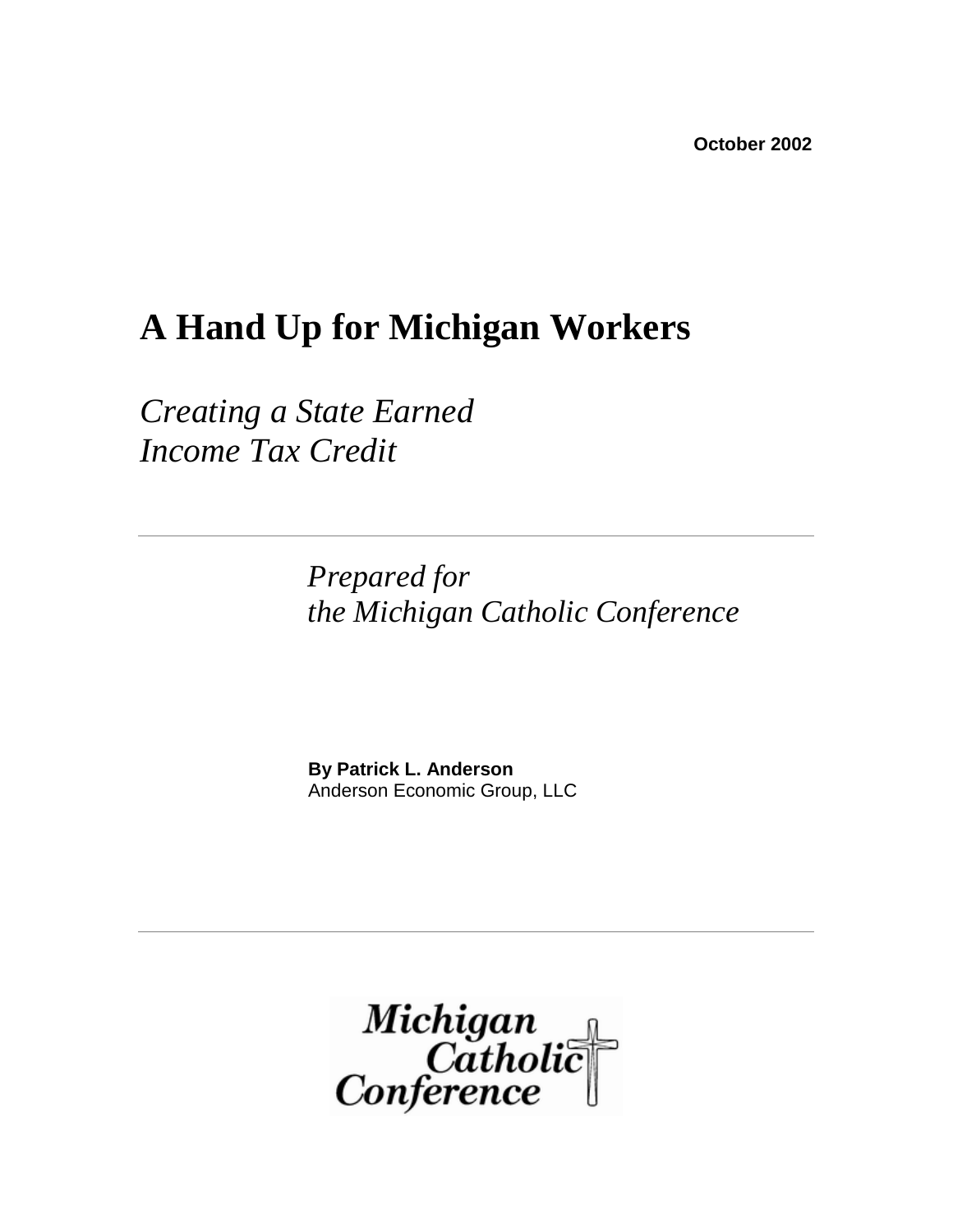

## A Hand Up for Michigan Workers

*Creating a State Earned Income Tax Credit*

> *Prepared for the Michigan Catholic Conference*

**Patrick L. Anderson** Anderson Economic Group, LLC 615 W. Ionia Lansing Michigan 48933 517.374.2596

http://www.AndersonEconomicGroup.com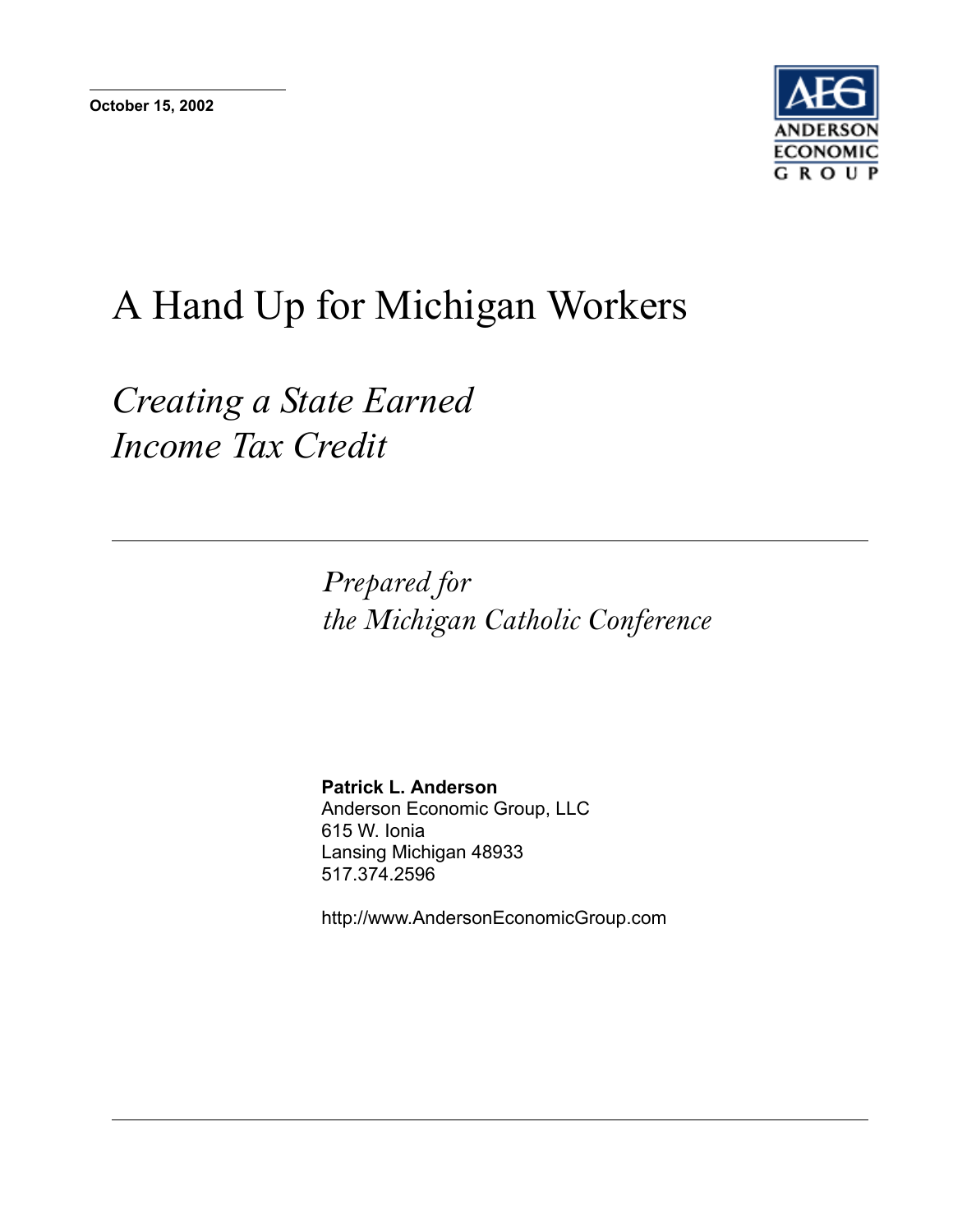## *Table of Contents*

| Payroll Taxes: The Punishment of the Worker  6              |
|-------------------------------------------------------------|
|                                                             |
|                                                             |
|                                                             |
|                                                             |
|                                                             |
|                                                             |
|                                                             |
|                                                             |
|                                                             |
|                                                             |
| OASDI (Social Security and Medicare) Taxes  11              |
| FUTA (Federal Unemployment Tax Act)  11                     |
|                                                             |
|                                                             |
|                                                             |
| Example: Taxes on the Self-Employed  13                     |
|                                                             |
| Summary of Payroll and Income Taxes  14                     |
| Income and Payroll Taxes in the State of Michigan, 2002  15 |
| Effective Tax Rates, Selected Income & Payroll Taxes 16     |
|                                                             |
| Tax Rates on \$1,000 of Wage Income in Michigan 17          |
|                                                             |
|                                                             |
|                                                             |
|                                                             |
|                                                             |
|                                                             |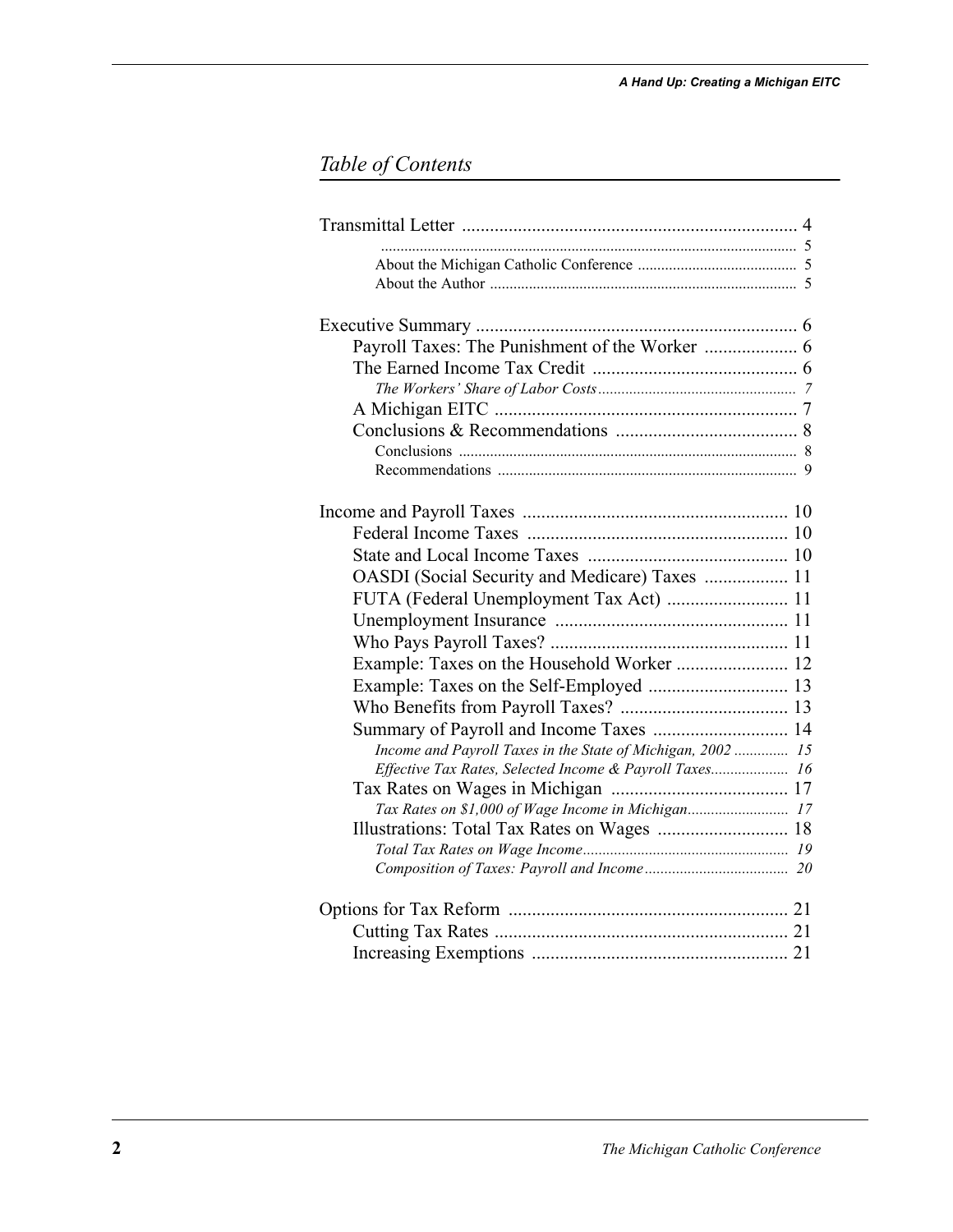| Nontaxable Earnings Under Income & Payroll Taxes, 2002  22 |  |
|------------------------------------------------------------|--|
|                                                            |  |
|                                                            |  |
|                                                            |  |
|                                                            |  |
| The Economic Growth and Tax Relief Act 2001  24            |  |
|                                                            |  |
|                                                            |  |
|                                                            |  |
|                                                            |  |
|                                                            |  |
|                                                            |  |
| State Earned Income Tax Credits Based on the Federal EITC, |  |
|                                                            |  |
|                                                            |  |
| Gross and Net Costs of 10% and 25% Michigan State EITC 30  |  |
| Gross and Net Costs of a 25% Michigan State EITC 31        |  |
| Center for Budget and Policy Priorities' Analysis  32      |  |
|                                                            |  |
|                                                            |  |
|                                                            |  |
|                                                            |  |
|                                                            |  |
|                                                            |  |
|                                                            |  |
|                                                            |  |
|                                                            |  |
| Comparison with Other Government Programs  39              |  |
|                                                            |  |
|                                                            |  |
| Appendix: Fiscal Estimation Model for a State EITC  40     |  |
|                                                            |  |
|                                                            |  |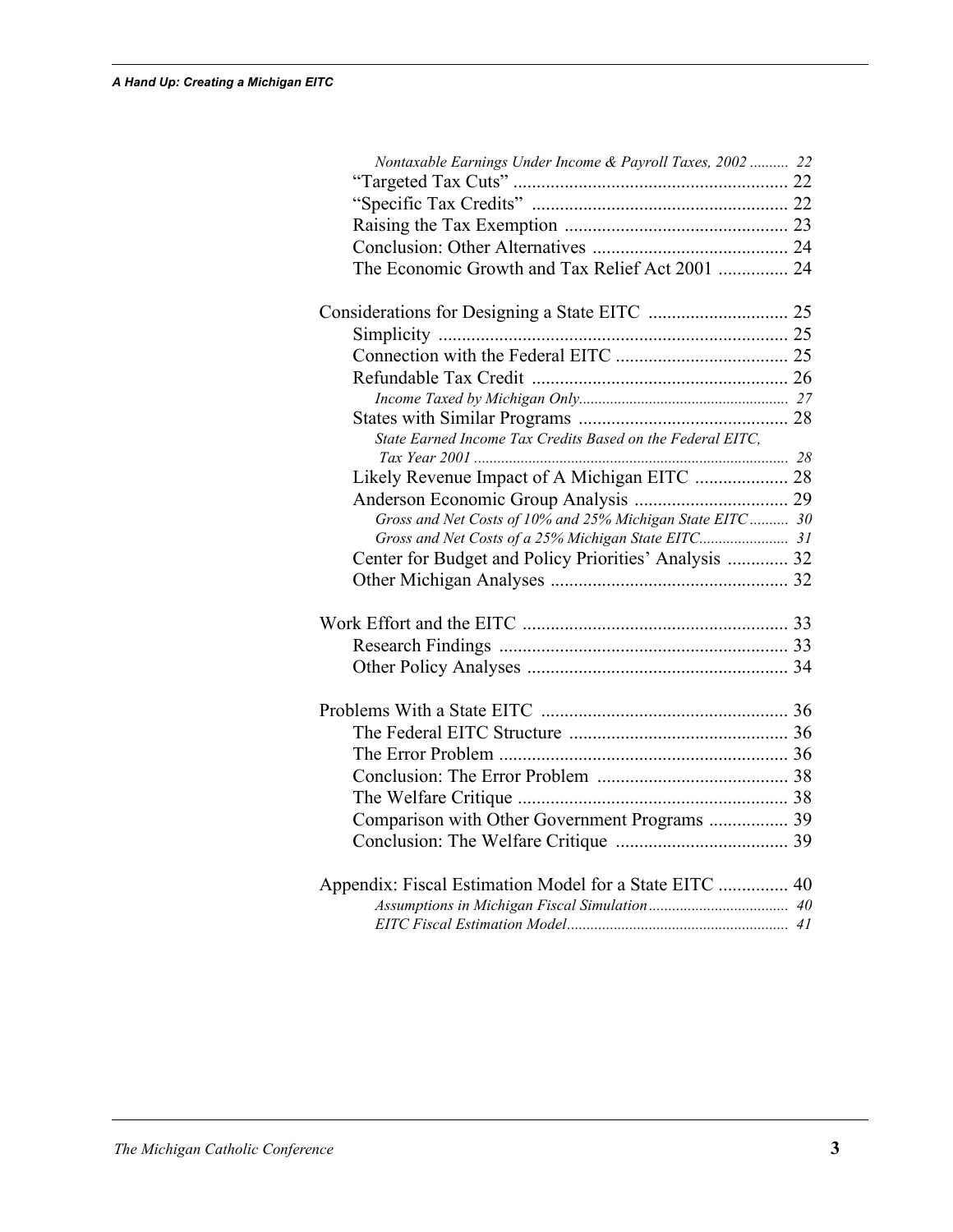#### *Transmittal Letter*



August 01, 2002

Dear Michigan Citizen:

Last year over a half-million Michigan households received an Earned Income Tax Credit (EITC) as a result of their federal income tax filing. The EITC is a federal refundable tax credit designed to offset the payroll taxes of low and moderateincome workers. It was first initiated in 1975 and has enjoyed strong bipartisan support at the federal level.

The EITC provides significant tax relief to workers, primarily those with families who do not otherwise earn enough after taxes to raise their family above the poverty level. Indeed, the federal EITC lifts more children out of poverty than any other federal program.

A growing number of states are also enacting EITCs as a way to offer tax relief to low and moderate-income families, especially families struggling to make their way into the world of work for the first time. Eleven states now offer an EITC and, since 1997, seven states have enacted new EITCs or have expanded existing EITCs.

The Michigan Catholic Conference has advocated a Michigan EITC for several years. We are pleased that Patrick L. Anderson has written this report, providing policymaker and opinion leaders with the necessary data and analysis on a State of Michigan EITC. We hope this report serves as a valuable resource as this important issue continues to be deliberated. Given its findings, we are more convinced than ever that a Michigan EITC would be good public policy for the people of Michigan.

> Sister Monica Kostielney, R.S.M. President and CEO Michigan Catholic Conference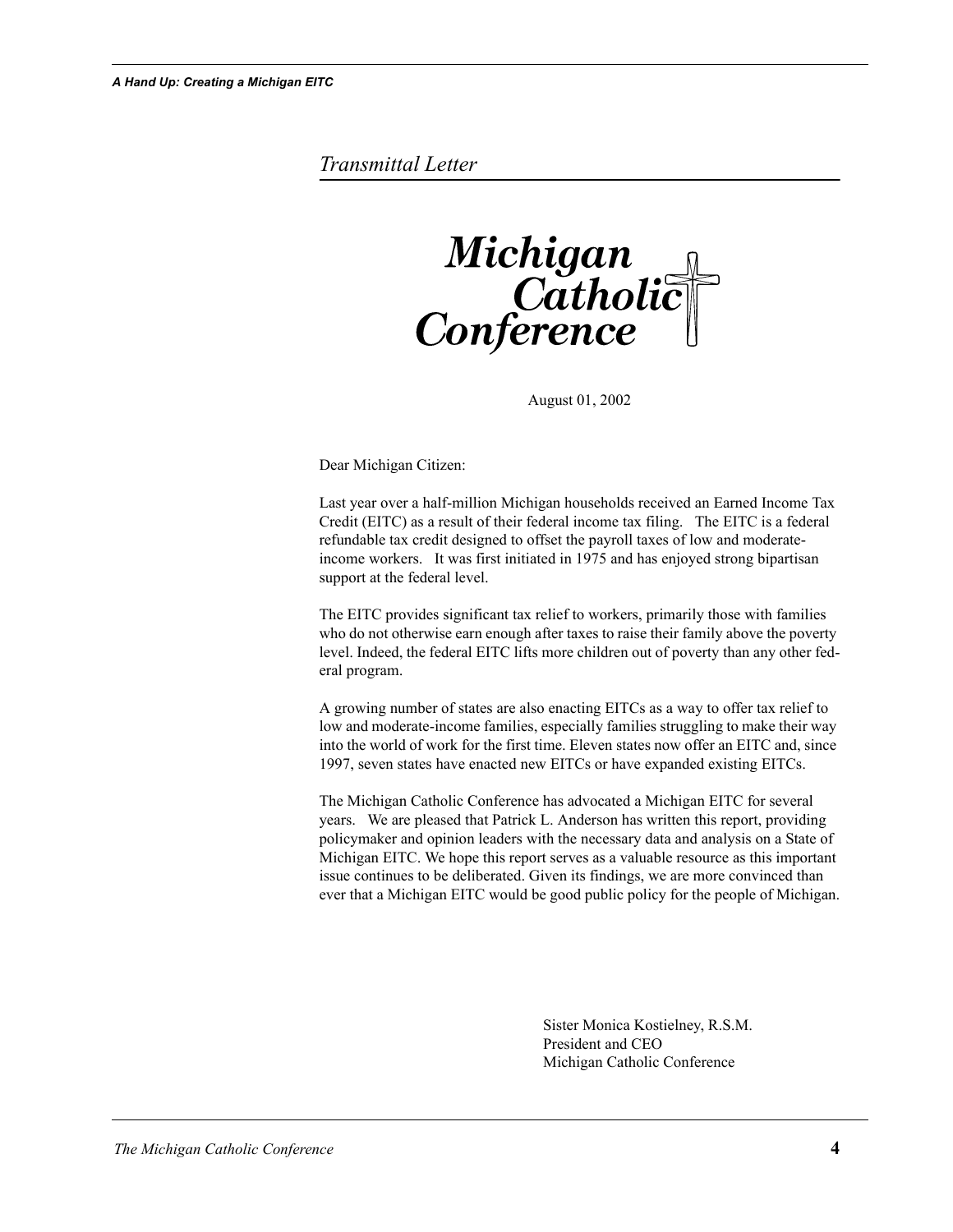#### **ABOUT THE MICHIGAN CATHOLIC CONFERENCE**

Founded in 1963, the Michigan Catholic Conference serves as the official voice of the Catholic Church in Michigan on matters of public policy. Through the Michigan Catholic Conference, the official Catholic position on public policy matters is presented with one voice to the legislative and executive branches of state government. In cooperation and coordination with parish and educative and human service agencies, diocesan offices, and other religious and non-sectarian associations, the Michigan Catholic Conference explores solutions to pressing social problems.

Guided by the biblical imperative for a commitment to justice, the Michigan Catholic Conference advocates on such wide-ranging matters as education, health care, abortion, capital punishment, assisted suicide, immigration and economics.

Issues are viewed in light of their effect on the well-being of all persons, the significance of their impact on public policy, and their implications for the Catholic community.

For more information on the Michigan Catholic Conference, we invite you to visit our web site at http://www.micatholicconference.org, or contact your local Catholic Church.

#### **ABOUT THE AUTHOR**

This report was authored by Patrick L. Anderson. Mr. Anderson is the principal of Anderson Economic Group, LLC, a consulting group serving the public and private sectors.

Mr. Anderson is a former Michigan state deputy budget director and chief of staff of the Michigan department of state, who has also held executive positions with two of the state's largest financial institutions. He is the author of over 85 articles and monographs on tax, finance, and public policy.

Ian Clemens and Ilhan Geckil, consultants with Anderson Economic Group, prepared the computer routines used to project the impact of local, state, and federal taxes on workers of different income. Research assistance, document preparation, and updating for 2001 and 2002 tax law changes were provided by Chistine LeNet.

Anderson Economic Group provides economic, public policy, and market analysis to commercial, government, and nonprofit organizations in Michigan and other states. The firm maintains a web site with extensive information at http://www.AndersonEconomicGroup.com.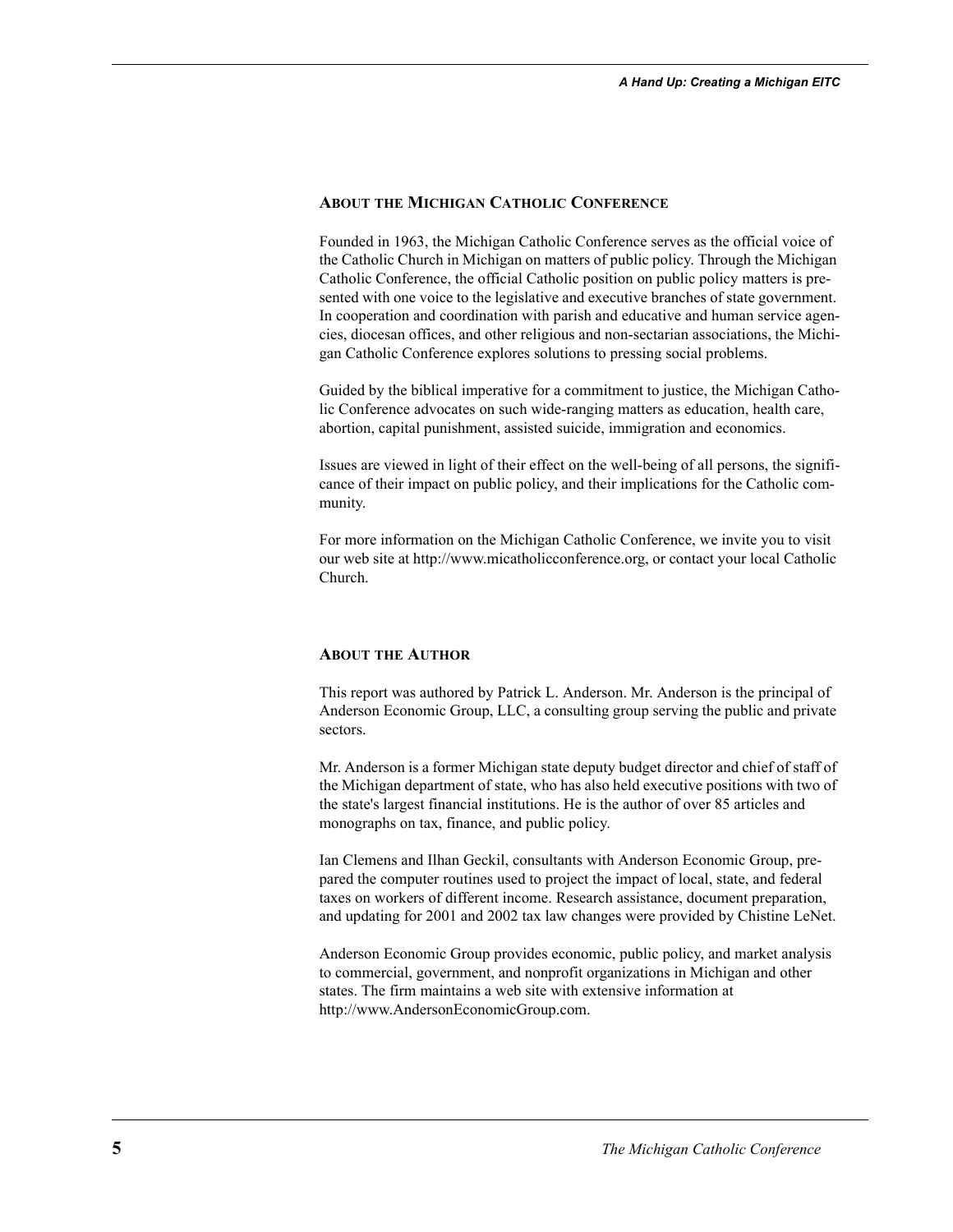### *Executive Summary*

|                                                                        | Over the past two decades, Americans have reached a consensus on eliminating the<br>barriers that stand in the way of working individuals climbing out of poverty. This<br>consensus has been expressed in a number of policy changes that would have<br>seemed impossible in the 1970s: the historic federal tax reform in the 1980s, which<br>reduced marginal rates and eliminated federal income taxes levied on millions of<br>low-income workers; welfare reform in the 1990s, which changed the fundamental<br>paradigm of welfare that had trapped far too many individuals in a cycle of depen-<br>dency; and a growing number of smaller experiments that support, through educa-<br>tion, training, daycare assistance, transportation, and other needs, the path of a<br>struggling person into the working world, and from there toward the American<br>dream. |
|------------------------------------------------------------------------|-----------------------------------------------------------------------------------------------------------------------------------------------------------------------------------------------------------------------------------------------------------------------------------------------------------------------------------------------------------------------------------------------------------------------------------------------------------------------------------------------------------------------------------------------------------------------------------------------------------------------------------------------------------------------------------------------------------------------------------------------------------------------------------------------------------------------------------------------------------------------------|
| <b>PAYROLL TAXES: THE</b><br><b>PUNISHMENT OF THE</b><br><b>WORKER</b> | Unfortunately, while we have eliminated the most obvious barriers towards working<br>out of poverty, we have inadvertently increased other barriers. These notably take<br>the form of extremely high payroll taxes. These payroll taxes—including unem-<br>ployment insurance, federal unemployment taxes, OASDI taxes on both the<br>employee and the employer, and Medicare taxes—provide a punishing disincentive<br>to working for those who are trying to climb the ladder into the middle class.<br>Because the effects of these taxes are largely unexamined, many people are unaware<br>of the negative effects they have on workers. Figure 1, "The Workers' Share of<br>Labor Costs," on page 7, shows how a single worker making just \$20,000 per year<br>receives only 76% of the labor costs incurred by his or her employer. <sup>1</sup>                   |
|                                                                        | The size of the burden is striking—and the largest share of that burden is payroll<br>taxes, not income taxes. Total payroll taxes on a worker earning just \$1000 per year<br>in Michigan often exceed 20.1%. Workers earning above \$84,900 per year, how-<br>ever, have a payroll tax burden that drops to 2.9%. While high-income workers pay<br>extremely high federal income tax rates, it is difficult to justify payroll taxes that are<br>seven times higher for low-income workers as for high-income workers.                                                                                                                                                                                                                                                                                                                                                    |
| THE EARNED INCOME TAX<br><b>CREDIT</b>                                 | One powerful way of addressing these punishing disincentives is through an earned<br>income tax credit (EITC). An EITC is exactly that: a credit for income earned,<br>which is available to workers at the lower end of the income scale. An EITC offsets<br>most or all of the payroll taxes borne by a worker earning a wage around the poverty<br>level, and then phases out as their income increases.                                                                                                                                                                                                                                                                                                                                                                                                                                                                 |

<sup>1.</sup> We assume in the calculations that the worker pays nonresident city income tax. Note that the labor costs include payroll taxes paid by the employer, in addition to gross wages.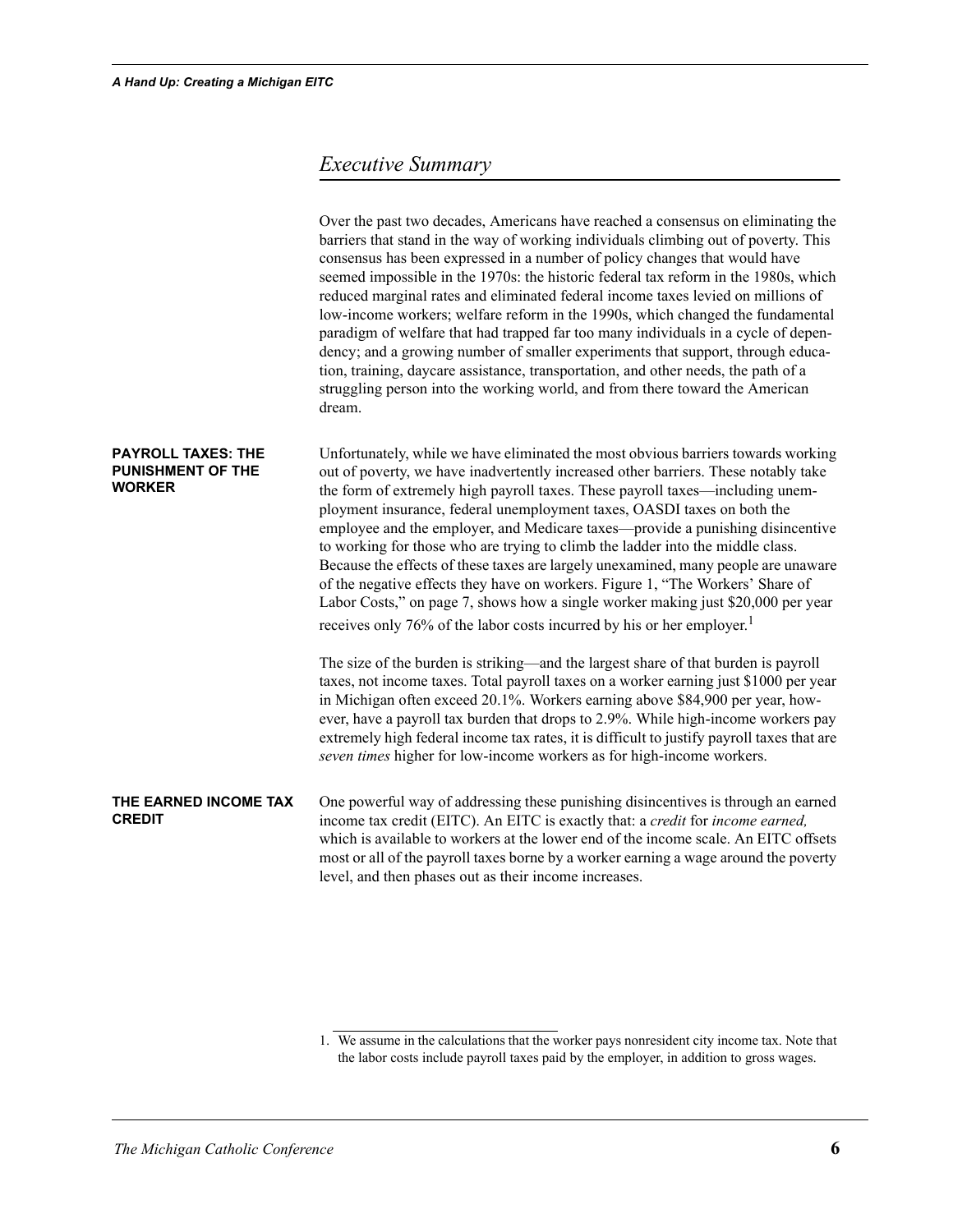

#### **FIGURE 1. The Workers' Share of Labor Costs**

Thus, the EITC is a pro-work, pro-family measure. It provides no benefit to an individual who chooses not to work—but a big boost for someone who, of their own initiative, goes out to work. Many states are now considering increasing the incentives to work through the federal EITC, by adding on a state EITC. This state EITC can offset some of the disincentives to work created by state and local payroll taxes, as well as state and local income taxes. As President Ronald Reagan, who signed into law an EITC expansion in 1986, once stated, the EITC is "the best anti-poverty, the best pro-family, the best job-creation measure to come out of Congress."<sup>2</sup>

**A MICHIGAN EITC** Our analysis shows how a Michigan earned income tax credit would dramatically reduce the burden of payroll and income taxes on those workers earning \$10,000 per year or less, and also provide assistance to adults who are trying to work and care for children. Through the use of federal and state earned income tax credits, the effective tax rates on the first \$10,000 for a single mother caring for two children can be brought down to zero. Letting her keep her earnings—rather than face effective tax rates that start above 20%—would strongly encourage work and family independence.

<sup>2. &</sup>quot;Sweeping Tax Overhaul Now the Law," *Chicago Tribune,* October 23, 1986; cited in Nicholas Johnson, *A Hand Up,* Washington DC, Center for Budget and Policy Priorities, 1999, p. 3.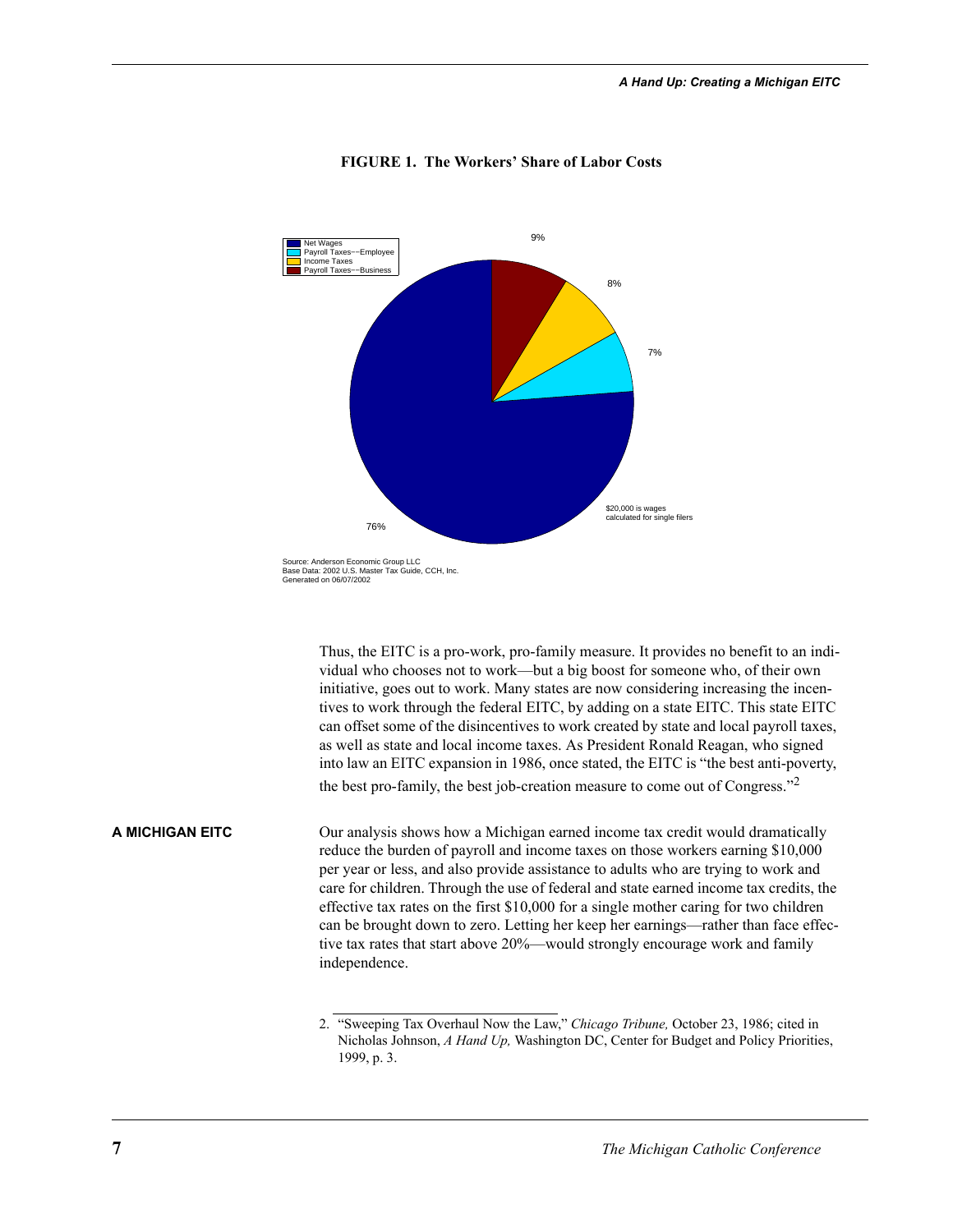**CONCLUSIONS & RECOMMENDATIONS** Our analysis shows that the gross costs of a Michigan earned income credit equal to 25% of the federal credit would be approximately \$213 million. However, the *net cost*—after taking into account the other state taxes these workers would pay, as well as reduced social spending—would be much lower, about \$82 million. Such a credit would likely induce another 68,700 residents of this state to enter the workforce.3 While the jobs available to these workers would be initially lower-wage or part-time work, working in some capacity would be an important step for individuals and their families.

#### **CONCLUSIONS**

- Getting people out of poverty should be a major goal of tax policy. The Reaganera reforms eliminated many low-income workers from federal tax liability. However, payroll taxes remain a huge problem. For most workers earning \$32,250 or less per year, payroll taxes—not income taxes—are the dominant tax burden.
- Current tax policy punishes lower-income workers. Even Michigan workers earning between \$5,000 and \$20,000 face payroll tax burdens of approximately 20%. By contrast, payroll tax burdens on workers earning above \$84,900 per year drop to 2.9%. While these workers pay very high federal income tax rates, it is difficult to defend payroll tax burdens that are *seven times* as high for lowincome workers.
- The Federal EITC effectively encourages work and increases after-tax earnings for low-income workers, by returning to them much of the payroll taxes they otherwise shoulder. A Michigan EITC would increase the effectiveness of the federal credit within our state, further encouraging work and increasing after-tax income.
- The gross costs of a Michigan earned income credit equal to 25% of the federal credit would be approximately \$213 million. However, the net cost—after taking into account the other state taxes these workers would pay, as well as reduced social spending—would actually be much lower, about \$82 million. Such a credit would likely induce another 68,700 residents of this state to enter the workforce.
- The gross cost of a Michigan EITC set at a lower 10% share of the federal EITC would be less than \$80 million, and the net cost would be \$27 million.
- The IRS estimated a significant error rate for the EITC applicants in the 1990s. This error rate is not surprising given the complexity of the rules used by the IRS to establish eligibility, and does not mean that a large share of EITC filers commit "fraud," as is sometimes claimed. The subsequent efforts to improve training, simplify eligibility, and increase enforcement have brought the IRSestimated error rate down to less than 7%. We concur with the IRS Taxpayer Advocate in encouraging Congress and the IRS to continue efforts to simplify the EITC.

<sup>3.</sup> An increase of 68,700 new workers would represent approximately 1.3% of Michigan's civilian labor force of 5.1 million.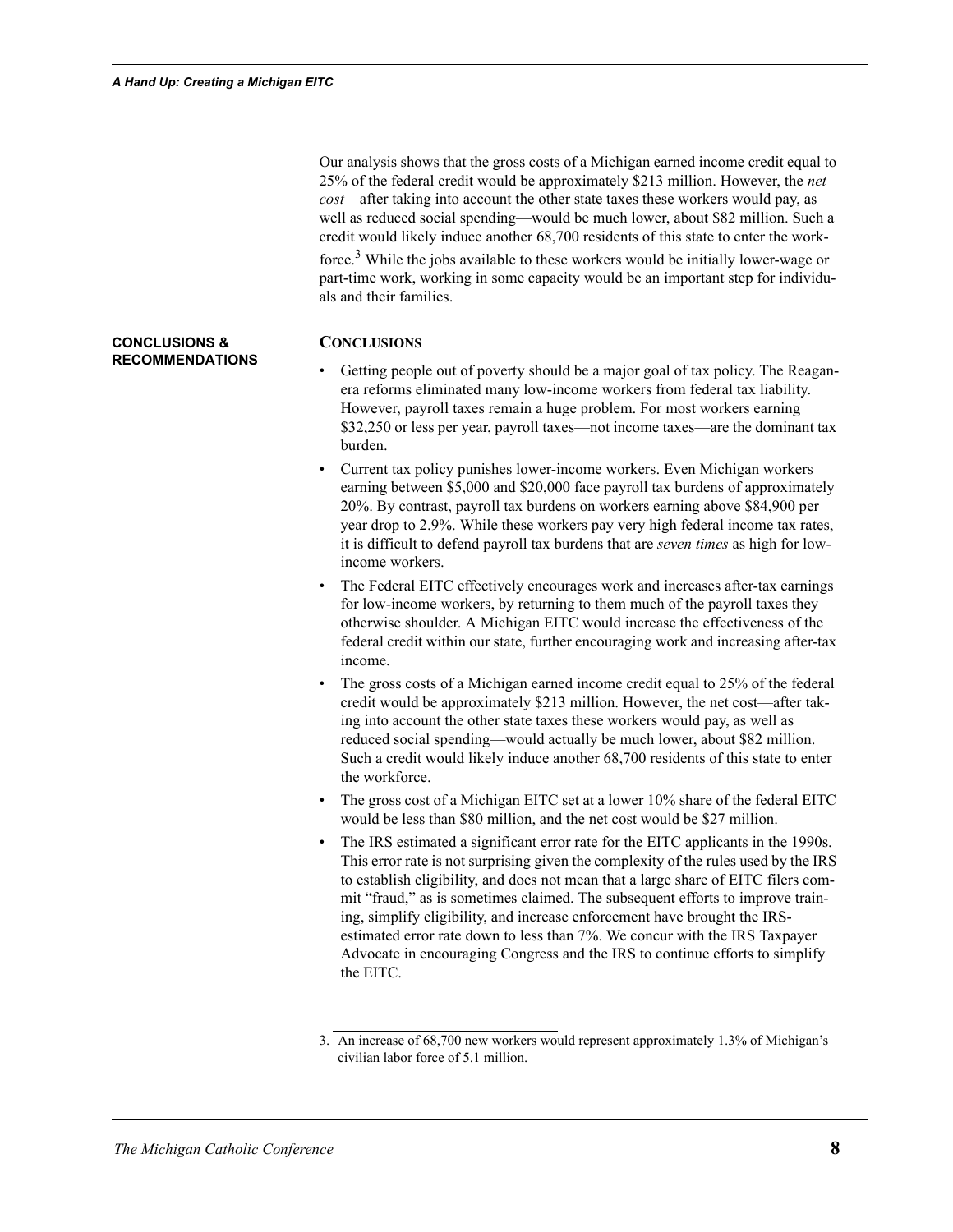#### **RECOMMENDATIONS**

- Michigan should strongly consider joining the other states that have adopted state earned income tax credits based on the federal EITC. Such a credit could easily piggyback on the federal EITC, reducing compliance costs.
- While such a state earned income tax credit would reduce income tax revenue, the resulting increase in other taxes, along with reductions in social spending, would likely offset more than half the loss in income tax revenue.
- The state should also consider increasing the personal exemption for the Michigan income tax. At \$3000 per person, it is woefully inadequate at excluding from taxation the income needed to cover basic living costs.
- The state should work with the federal government on simplifying the complex eligibility rules for the EITC.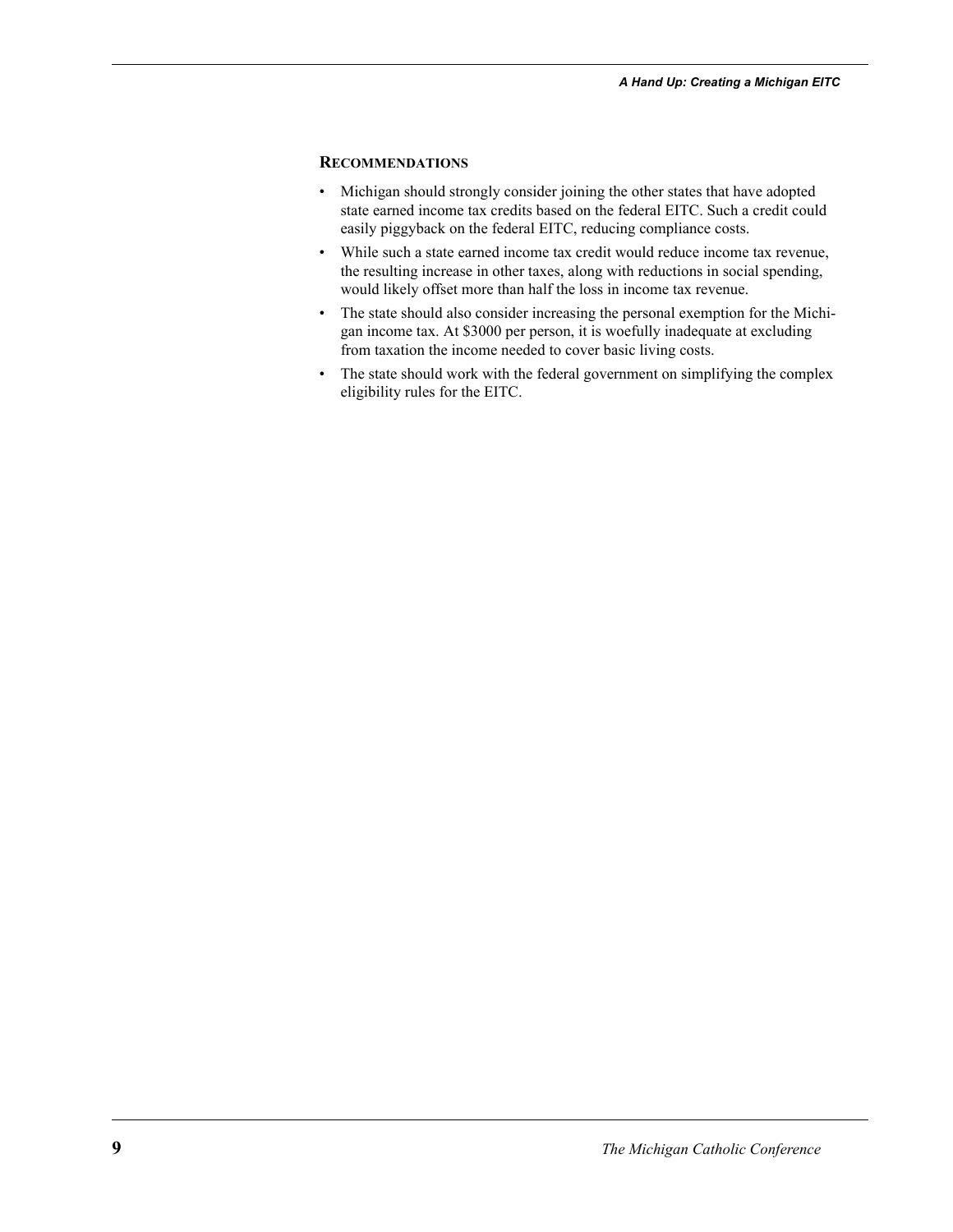## *Income and Payroll Taxes*

| <b>FEDERAL INCOME TAXES</b>                   | Income taxes are very well known. Debates about marginal tax rates and the distri-<br>bution of the burden are a permanent fixture in national politics. Thus, most work-<br>ing individuals are quite well aware of the "progressive" structure of the federal<br>income tax, which requires an increasing tax burden as wages grow.                                                                                                                                                                                                                                                                                                                                                                                               |  |  |  |
|-----------------------------------------------|-------------------------------------------------------------------------------------------------------------------------------------------------------------------------------------------------------------------------------------------------------------------------------------------------------------------------------------------------------------------------------------------------------------------------------------------------------------------------------------------------------------------------------------------------------------------------------------------------------------------------------------------------------------------------------------------------------------------------------------|--|--|--|
|                                               | For federal income taxes, the historic Reagan-era reforms, although subsequently<br>modified, achieved an important goal of eliminating millions of lower-earning tax-<br>payers from federal income tax liability.                                                                                                                                                                                                                                                                                                                                                                                                                                                                                                                 |  |  |  |
|                                               | The Federal Revenue Code establishes personal exemptions and standard deduc-<br>tions that allow a certain amount of income to be earned without tax liability. These<br>amounts are indexed annually for inflation.                                                                                                                                                                                                                                                                                                                                                                                                                                                                                                                |  |  |  |
|                                               | The 2002 personal exemption of \$3,000, plus the standard deduction of \$4,700 for a<br>single person, makes the first \$7,700 of earnings tax-free for a single person. <sup>4</sup> A<br>married couple with one child pays no federal income taxes on the first \$16,850 of<br>earnings above that threshold amount, taxpayers pay marginal rates of 10%, 15%,<br>27%, 30%, 35%, and 38.6%, as their income rises. <sup>5</sup> For example, in 2002 married<br>individuals filing jointly will pay no federal income tax on the initial exemption and<br>standard deduction amounts, and then tax at 10% on the first \$12,000 in taxable<br>income; single individuals will pay tax at 10% on taxable income of up to \$6,000. |  |  |  |
| <b>STATE AND LOCAL INCOME</b><br><b>TAXES</b> | Many states and cities also levy income taxes. In Michigan, taxpayers face a flat-<br>rate state income tax of 4.1% in 2002. <sup>6</sup> Many cities also levy an income tax on<br>wages earned within the city of 1%, with nonresidents paying half that amount.<br>Some cities levy higher or lower rates. The City of Detroit, through a special allow-<br>ance in state law, levies a much larger rate, which is currently 2.65%, but is sched-<br>uled to decline over the next decade. <sup>7</sup>                                                                                                                                                                                                                          |  |  |  |
|                                               | 4. Amounts shown for 2002 were estimated by Commerce Clearing House of Chicago, Illin-<br>ios as of November 2001; See 2002 Master Tax Guide. Paragraph 127                                                                                                                                                                                                                                                                                                                                                                                                                                                                                                                                                                         |  |  |  |
|                                               | 5. Readers are cautioned that actual tax returns, especially federal income tax returns, are<br>much more complicated, and may have actual marginal rates that are greatly distorted by<br>the existence of alternative minimum taxes (AMT), phase-outs of exemptions and deduc-<br>tions, loss carry forwards, and other fiendishly complicated aspects of the Internal Reve-<br>nue Code.                                                                                                                                                                                                                                                                                                                                         |  |  |  |
|                                               | However, for the individuals of most concern in this report—those earning less than<br>about \$30,000 per year—these aspects of the Internal Revenue Code are, in the vast<br>majority of cases, not a major concern. Payroll taxes, on the other hand, definitely are.                                                                                                                                                                                                                                                                                                                                                                                                                                                             |  |  |  |
|                                               | 6. Public Act 6 of 1999 requires the state income tax to be reduced in 2002 to 4.1%.                                                                                                                                                                                                                                                                                                                                                                                                                                                                                                                                                                                                                                                |  |  |  |
|                                               | 7. Public Act 500 of 1998 specifies a declining rate structure, although it allows for certain<br>conditions under which the City could retain higher rates. The decline in rates began in<br>July 1999. For more information see the Citizens Research Council organization web site<br>at www.crcmich.org.                                                                                                                                                                                                                                                                                                                                                                                                                        |  |  |  |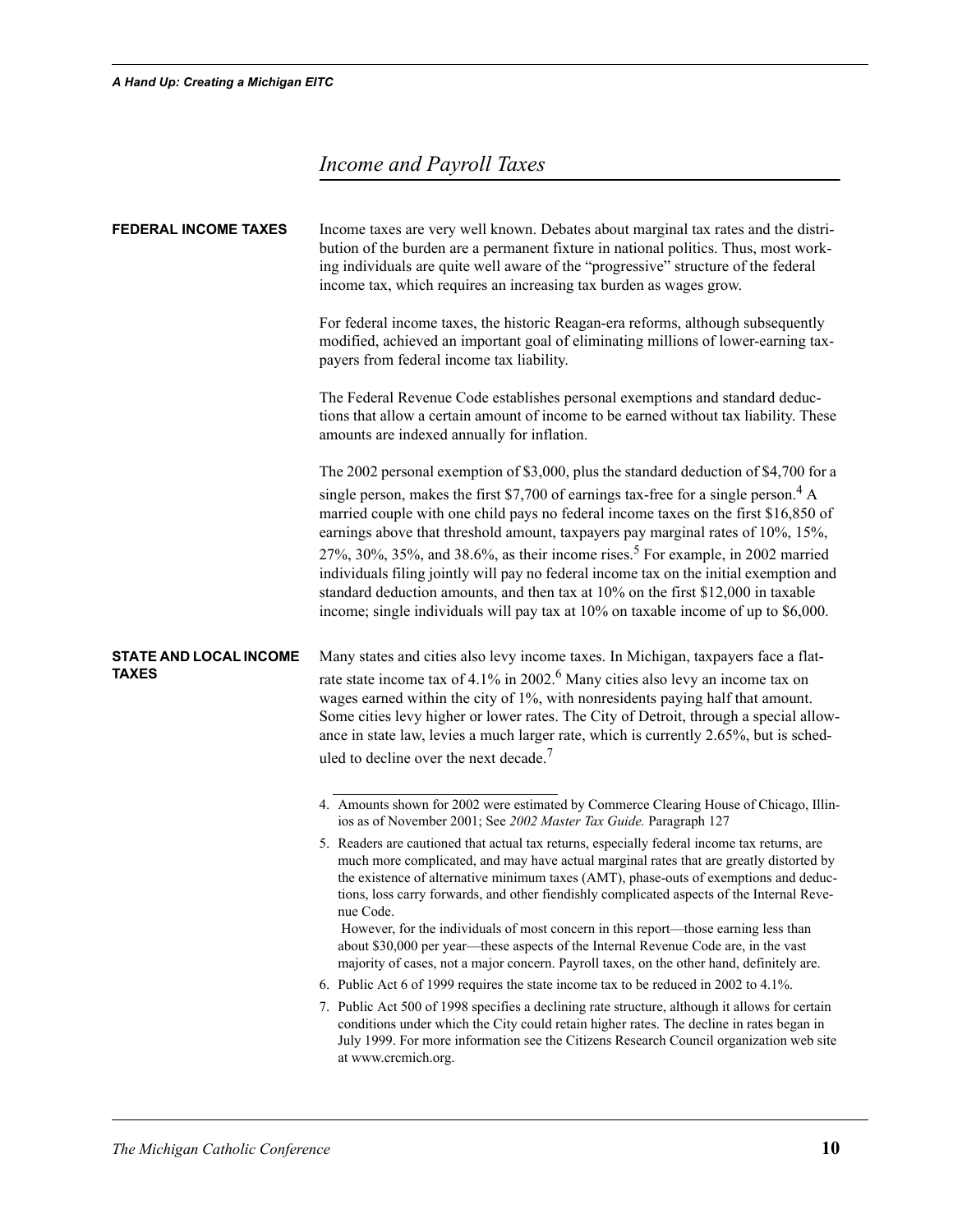|                                                             | Taxable income for the state is based on federal adjusted gross income (AGI), which<br>is calculated before deductions and exemptions. With the state personal exemption<br>at only \$3,000 and no deductions, almost every dollar of wage earnings is taxed in<br>Michigan.                                                                                                                                                                                                                                                             |
|-------------------------------------------------------------|------------------------------------------------------------------------------------------------------------------------------------------------------------------------------------------------------------------------------------------------------------------------------------------------------------------------------------------------------------------------------------------------------------------------------------------------------------------------------------------------------------------------------------------|
| <b>OASDI (SOCIAL SECURITY</b><br><b>AND MEDICARE) TAXES</b> | The formal name for Social Security taxes is old age, survivors, and disability insur-<br>ance (OASDI). Both employees and employers must withhold 6.2% of wages for<br>the "Social Security" portion of the tax, and an additional 1.45% for the "Medicare"<br>portion of the tax.                                                                                                                                                                                                                                                      |
|                                                             | When combined, this payroll tax burden is 15.3% of wages, up to the phase-out<br>amount for the Social Security portion of the wage base, which is \$84,900 in 2002.<br>There is no phase-out amount for the Medicare portion of this payroll tax.                                                                                                                                                                                                                                                                                       |
| <b>FUTA (FEDERAL</b><br><b>UNEMPLOYMENT TAX ACT)</b>        | The federal government also imposes a 6.2% federal unemployment tax assessment<br>on wages, up to a phase-out amount. However, most states (including Michigan)<br>have their own unemployment insurance systems, and for these states a substantial<br>credit is offered that reduces the net tax to 0.8%.                                                                                                                                                                                                                              |
|                                                             | This tax is subject to a phase-out at \$7,000 in wages, per employee.                                                                                                                                                                                                                                                                                                                                                                                                                                                                    |
| <b>UNEMPLOYMENT</b><br><b>INSURANCE</b>                     | The State of Michigan requires employers—even households—to pay unemploy-<br>ment insurance taxes. For new employers, the rate has been 2.7% for several years.<br>Large employers, and employers with several years of experience, pay a rate par-<br>tially based on their own unemployment benefit experience, which could be higher<br>or lower. Construction workers, for example, are charged at an initial rate of 8%.<br>The average rate across the state has ranged from 4.5% to 2.7% over the past ten<br>years. <sup>8</sup> |
|                                                             | This tax is subject to a phase-out at \$9,500 in wages, per employee, in the State of<br>Michigan. The phase-out limit will decrease to \$9,000 in 2003, due to the passage<br>of Public Act 192 of 2002. The same Act increased benefits immediately, with the                                                                                                                                                                                                                                                                          |
|                                                             | maximum benefit increasing from \$300 per week to \$362. <sup>9</sup> It is likely that the net<br>effect of these changes will be to increase the average unemployment insurance tax<br>rate in the future. <sup>10</sup>                                                                                                                                                                                                                                                                                                               |
| <b>WHO PAYS PAYROLL</b><br>TAXES?                           | It is clear that income taxes are borne by employees, as the tax is withheld from<br>their paychecks, and the employees file annual returns. However, many employ-                                                                                                                                                                                                                                                                                                                                                                       |
|                                                             | 8. State of Michigan Bureau of Workers' and Unemployment Compensation web site at:<br>http://www.michigan.gov/bwuc., table "Average Contribution Rate<br>Based on Total and Taxable Payrolls, 1936-2000."                                                                                                                                                                                                                                                                                                                                |
|                                                             | 9. See fact sheets 97 and 98, available on the State of Michigan Bureau of Workers' and<br>Unemployment Compensation web site at: http://www.michigan.gov/bwuc.                                                                                                                                                                                                                                                                                                                                                                          |
|                                                             | 10. Because the tax rate is set by calculating the tax revenue necessary to pay benefits,<br>increasing the benefits has the effect of increasing the rate. However, the rate is adjusted<br>over time, so the full effect of PA 192 of 2002 will not be felt for several years.                                                                                                                                                                                                                                                         |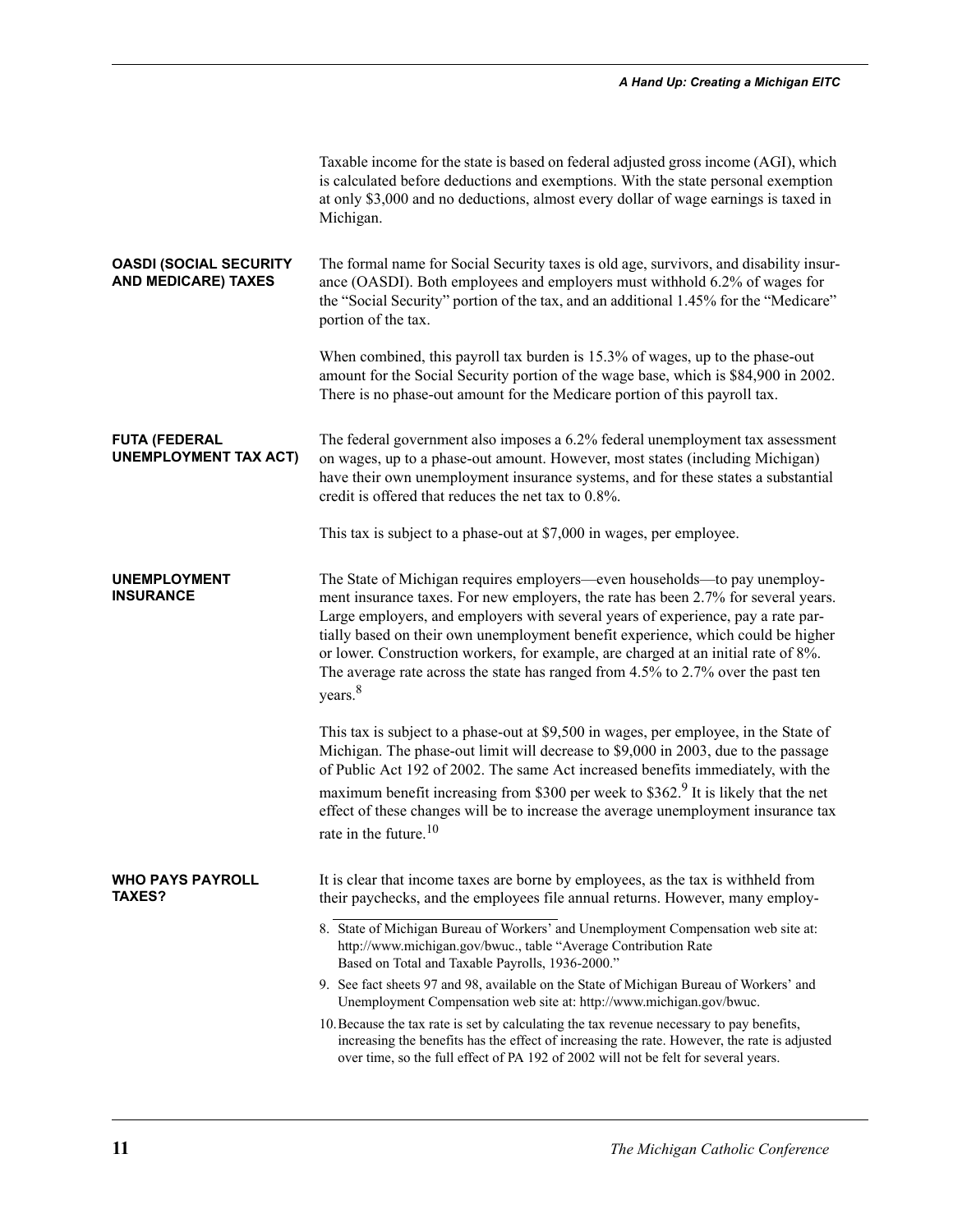ees—and even managers—are unaware of the number of payroll taxes and the burden they place on employees.

Social Security taxes are an example. Although half of this tax appears to be charged to employers, in reality the worker bears the entire cost of such payroll taxes. When a worker is hired, the employer makes an economic decision on the product the worker provides—his or her output of goods and services—is worth more than the cost of employing the worker. The cost of employing that worker includes his gross wages, and any payroll taxes. If this total cost is more than the output of the worker, the company will lay off the worker, or eventually go out of business.

From economic reasoning alone, it is clear that the worker must bear the burden of producing enough goods and services to pay for his or her wages, plus all payroll taxes. Past studies that have attempted to disentangle statistically the share of burden that falls on employees have commonly found at least 70% of the payroll tax burden borne by workers.<sup>11</sup> However, even this understates the degree to which employees actually bear the burden.<sup>12</sup> There is a broad consensus among economists today that workers—not employers—shoulder the burden of payroll taxes.<sup>13</sup>

This economic reasoning is illustrated by two easy-to-grasp examples: the household employing a child-care or domestic help worker, and the self-employed worker.

**EXAMPLE: TAXES ON THE HOUSEHOLD WORKER** Consider first the family that hires a part-time worker to help with child-care or domestic work, and agrees to pay \$7 per hour gross wages. In fact, the cost to the family is \$7 per hour, plus an additional 6.2% for social security, plus an additional 1.45% for Medicare, plus 2.7% for state unemployment insurance, plus 0.8% for FUTA—for a total cost of \$7.81 per hour.

> If the family cannot afford \$7.81 per hour, it can't hire the worker. If the family doesn't believe that the services are worth \$7.81 per hour, it won't hire the worker. The decision revolves around the total cost—not the stated wage.

<sup>11.</sup>See, for example, Anderson and Meyer, "The Effects of Firm Specific Taxes…" *Journal of Public Economics,* August 1997; and Gruber and Krueger, "The Incidence of Mandated Employer-Provided Insurance…" *Tax Policy and Economy* (1991); cited in Wilson, "How Congress Can Lower Federal Taxes on American Jobs," Heritage Foundation *Backgrounder* no. 1287, May 27, 1999.

<sup>12.</sup>Employees also benefit from the profitability of a company, so lost employer earnings results indirectly in lost wages. However, for the purposes of this study, the difference between the employee bearing 70% and 100% of the payroll tax burden is not material.

<sup>13.</sup>As a further example, liberal economist Paul Krugman writes in his most recent book, "Again, there is generally universal agreement that the real burden of the [payroll] tax falls almost entirely on the worker. Basically, an employer will only hire a worker if the cost *to the employer* of hiring that worker is nor more than the value that worker can add." Krugman, *Fuzzy Math,* New York, Norton, 2001; page 43. [Emphasis in original.]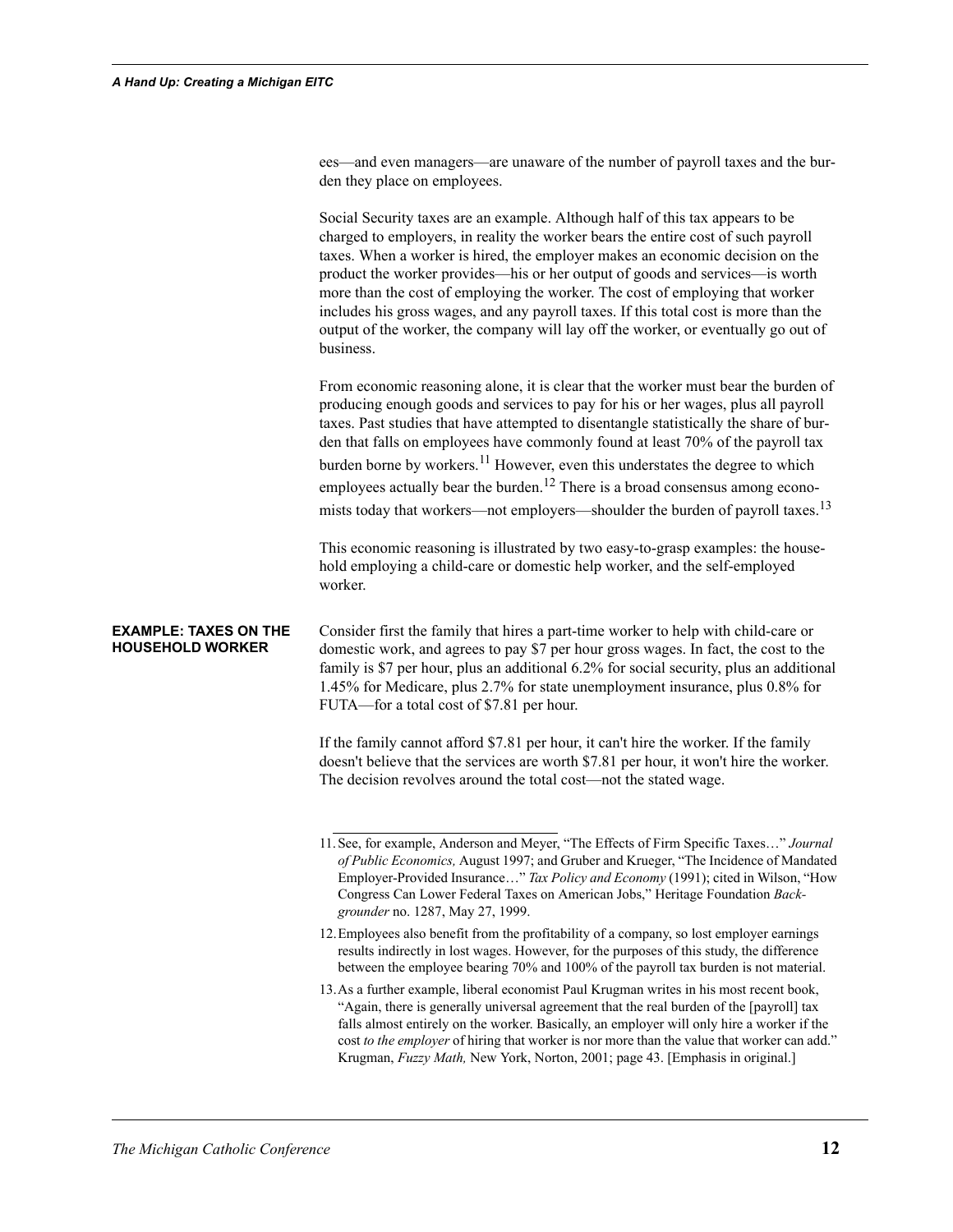| Thus, it is the worker's burden to produce goods and services of sufficient value to  |
|---------------------------------------------------------------------------------------|
| meet the \$7.81 per hour threshold—with the penalty for failure being the loss of the |
| job. Who, then, really pays those payroll taxes? It should be clear that they come    |
| from the worker's production of goods and services, whether the government osten-     |
| sibly collects them from the employee or the employer. <sup>14</sup>                  |

#### **EXAMPLE: TAXES ON THE SELF-EMPLOYED** The fact that employees fundamentally bear the cost of payroll taxes is borne out clearly for self-employed individuals. The self-employed are subject to a 15.3% tax on net earnings, composed of a 12.4% OASDI tax, and a 2.9% Medicare tax.<sup>15</sup>

**WHO BENEFITS FROM PAYROLL TAXES?** One aspect of payroll taxes that partially justifies their existence is the stream of benefits they provide. Unemployment insurance taxes, for example, do purchase some benefit in the form of unemployment benefits. However, as every baby boomer knows, payroll taxes in general do not have a direct benefit for the worker who pays them. Social Security and Medicare taxes, for example, are direct tax payments into a pay-as-you-go system. Taxes paid today by one worker have no direct relationship with that worker's benefits.<sup>16</sup> Furthermore, a political process, not any actuarial calculation, largely sets benefits.<sup>17</sup> Finally, payroll taxes such as FUTA, Medicare, and even Social Security have a direct connection with general government revenues, and only an indirect connection with individual benefits.<sup>18</sup>

> Thus, while payroll taxes do purchase some benefit, that benefit is generally only tangentially related to the worker at hand, who does not have a choice about paying for the promised benefit.

- 15. In recent years, a credit has been available to some taxpayers to offset a portion of these taxes.
- 16. There is, of course, an *indirect* relationship. The degree to which a person works and earns money does affect their eligibility for benefits.
- 17. This can be observed by watching the ubiquitous "save Social Security" ads during any election year—even in state elections during which candidates have no chance of affecting social security policy!

A second reminder is the degree to which Social Security appears to suffer periodic "crises," which must be "solved" after a national commission researches the evidence and discovers the obvious solution. Both the 1980's and 1990's brought such crises. In fact, the system has a regular actuarial report, which regularly reports on the quite-apparent condition of the system.

<sup>14.</sup> For most workers, all their income and payroll taxes are collected directly from their employer, who is compelled to withhold income and payroll taxes from his or her gross wages, and to withhold additional payroll taxes as well. These amounts never touch the worker's hands, and are transmitted to the federal and state governments on a regular basis—sometimes as often as weekly. The only distinction then is how the paycheck describes the taxes.

Some employers, such as the State of Michigan, have begun to report payroll taxes and other burdens to workers along with their paychecks. The Mackinac Center for Public Policy's *Right To Know Payroll Form* motivated a number of employers to provide this improved disclosure. See http://www.mackinac.org.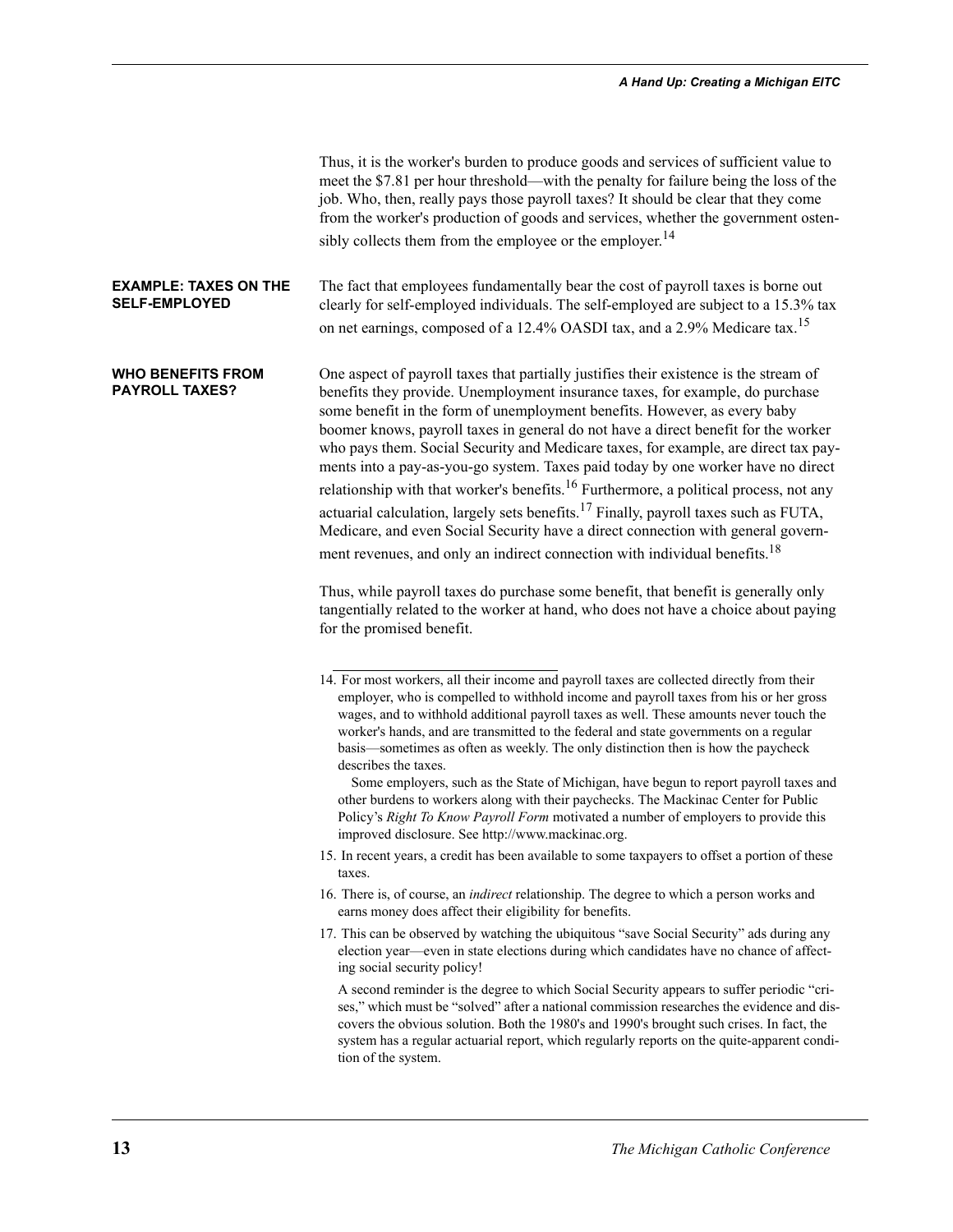#### **SUMMARY OF PAYROLL AND INCOME TAXES**

Table 1, "Income and Payroll Taxes in the State of Michigan, 2002," on page 15 summarizes the rates and phase-out levels, if any, of payroll and income taxes. Note how, as income rises, the federal income tax burden increases progressively. Compare that with payroll taxes, which generally apply to the first dollar of earnings, and then phase out as income rises.

Figure 2, "Effective Tax Rates, Selected Income & Payroll Taxes," on page 16 graphically represents four groups of taxes, and their impact on wages to a married couple with one child, earning from \$1,000 per year to \$100,000.<sup>19</sup>

18. This is made clear by noting three facts: First, surpluses in these "trust funds" are invested in US Treasury securities, which directly support government spending; second, many measures of the government budget include trust fund surpluses when calculating the overall budget deficit or surplus; and third, Congress has often extended these taxes even when the ostensible purpose has been fulfilled, using the excess to support spending in other areas.

On this last point, for FUTA taxes, see Wilson, "How Congress Can Lower Federal Taxes on American Jobs," Heritage Foundation *Backgrounder* no. 1287, May 27, 1999, which notes how the "temporary" 0.2% FUTA surtax has been extended by Congress through 2007, even though the balance in the federal UI trust fund ballooned to over \$23 billion by 1998. Wilson calculates the effect on Michigan workers of ending the *surtax alone* at \$298 million over the years 2000-2004.

19. In this graph, the "effective tax rate" is the tax burden at any income level, divided by that income. This burden/base ratio is sometimes called the "average rate." The marginal rate, in contrast, is the rate applied to the next dollar of earnings.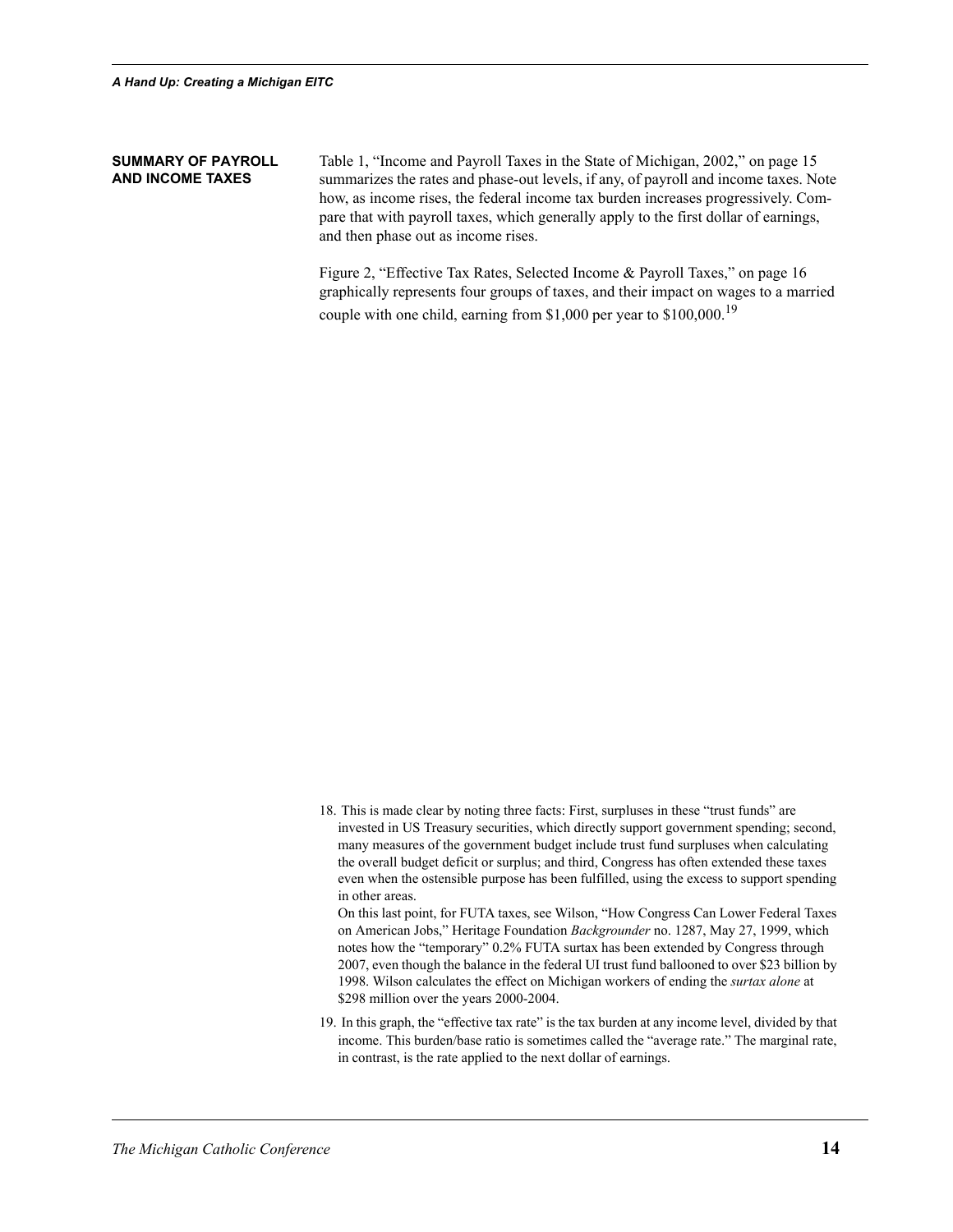| Tax                       | <b>Detail</b>                                                                                                                            | Rates                                                                                 |
|---------------------------|------------------------------------------------------------------------------------------------------------------------------------------|---------------------------------------------------------------------------------------|
| Federal Income Tax        | Progressive rate structure, which varies with fil-<br>ing status; gross income is reduced by exemp-<br>tions and a standard deduction.   | $10\%$ to 38.6%                                                                       |
|                           | The first \$16,850 is not taxable for a married<br>couple with one child, (\$7,700 for a single indi-<br>vidual). <sup>a</sup>           |                                                                                       |
| State Income Tax          | Michigan has a flat-rate tax with few modifica-<br>tions; the personal exemption amount is \$3,000;<br>there are no standard deductions. | $4.1\%$ <sup>b</sup>                                                                  |
| Local City Income Taxes   | Twenty-two Michigan cities impose a tax on resi-<br>dents and nonresidents working in the city, and                                      | Most at 1% for residents and half that<br>for nonresidents.                           |
|                           | most cities allow the minimum exemption<br>amount of $$600c$                                                                             | Detroit rates are 2.65% for residents<br>and half that for nonresidents. <sup>d</sup> |
| OASDI ("Social Security") | Phase-out at \$84,900.                                                                                                                   | 12.4% collected half from employees<br>and half from employers.                       |
| Medicare                  | No phase-out.                                                                                                                            | 2.9% collected half from employees<br>and half from employers.                        |
| Unemployment Insurance    | Phase-out at $$9,500$ . <sup>e</sup>                                                                                                     | 2.7% for new employers; many<br>employers higher; some lower. The                     |
|                           |                                                                                                                                          | average has been about 3.5%. <sup>f</sup>                                             |
| <b>FUTA</b>               | Phase-out at \$7,000.                                                                                                                    | 0.8% with state credits.<br>otherwise 6.2%.                                           |

**TABLE 1. Income and Payroll Taxes in the State of Michigan, 2002**

*Sources: AEG; Commerce Clearing House; IRS; Michigan Department of Treasury; Michigan Unemployment Agency, Citizens Research Council of Michigan.*

- a. Non-taxable amounts are the sum of the standard deduction and the total exemptions claimed. These are indexed and change each year. For 2002, the exempt amount is estimated to be \$3,000, and the standard deduction to be \$4,700 for a single taxpayer and \$7,850 for a couple filing jointly.
- b. The Michigan income tax rate was 4.2% in 2000 and 2001; Public Act 6 of 1999 requires the 2002 Michigan income tax rate to drop to 4.1%.
- c. Public Act 284 of 1964, section 141.631, states that a city must allow a minimum exemption of \$600. Most cities, including Lansing, have a \$600 exemption amount. However, a few cities (including Detroit at \$750) allow higher exemptions. We assume a \$600 exemption in our analysis.
- d. The general city income tax rate is 1% for residents and 1/2% for nonresidents, with an allowance for cities to levy a lower rate; see section 11 of the City Income Tax Act. Some cities (Highland Park, Grand Rapids, and Saginaw) are allowed to levy rates of up to 2% on residents. In addition, Section 3 of the Act provides for a city with a population in excess of 750,000 (Detroit) to levy income taxes at up to 2.7% for residents. Under PA 500 of 1998, Detroit's rates are required to decline over time to 2%. Under the required rate reduction schedule, the effective rate for 2002 is 2.65% for residents and half that for nonresidents. See Citizens Research Council, "Outline of the Michigan Tax System," found at www.crcmich.org.
- e. The phase-out amount will decrease to \$9,000 in 2003, under Public Act 192 of 2002.
- f. See State of Michigan, Bureau of Workers'& Unemployment Compensation web site (Statistics section); table "Average Contribution Rate Based on Total and Taxable Payrolls, 1936-2000."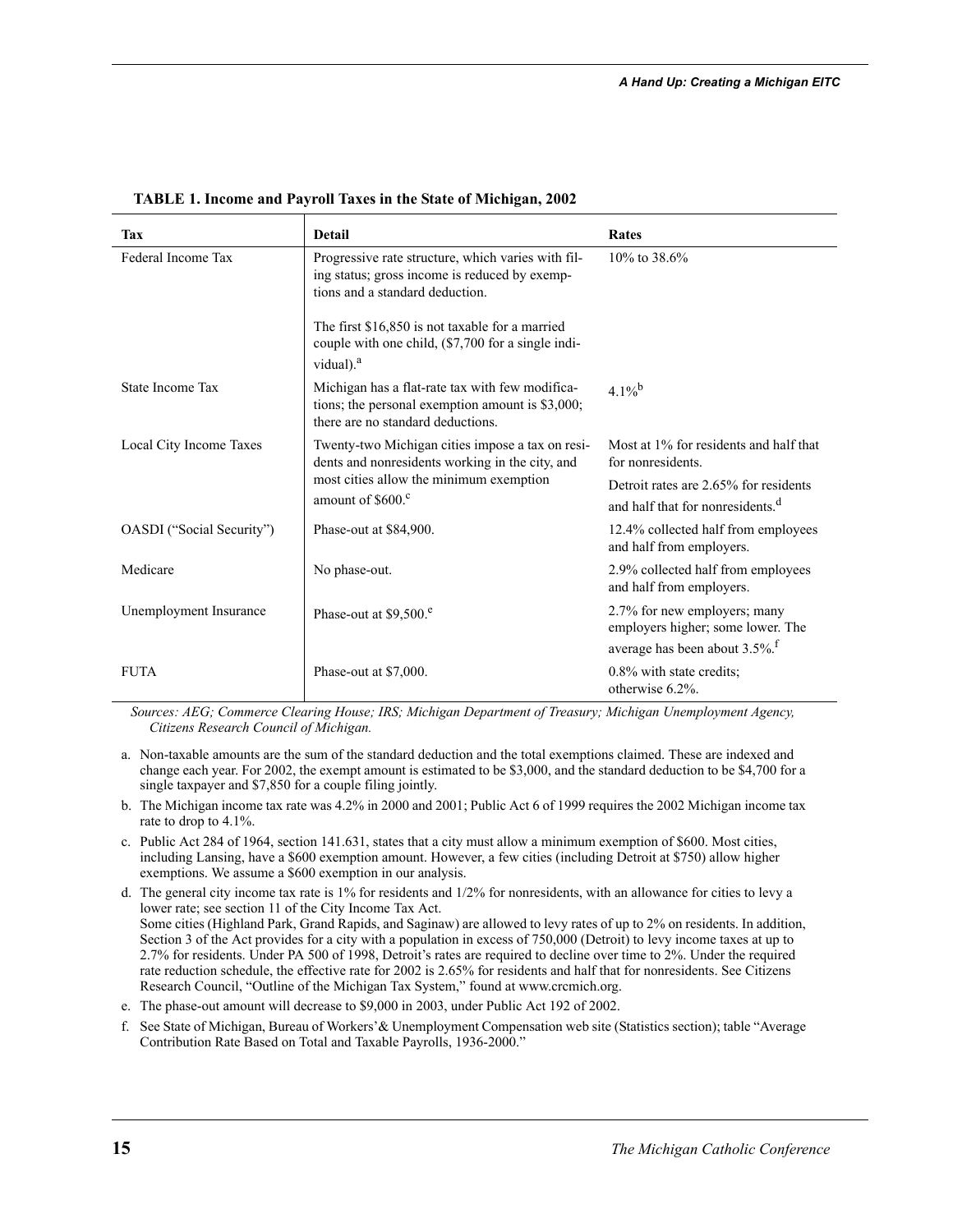

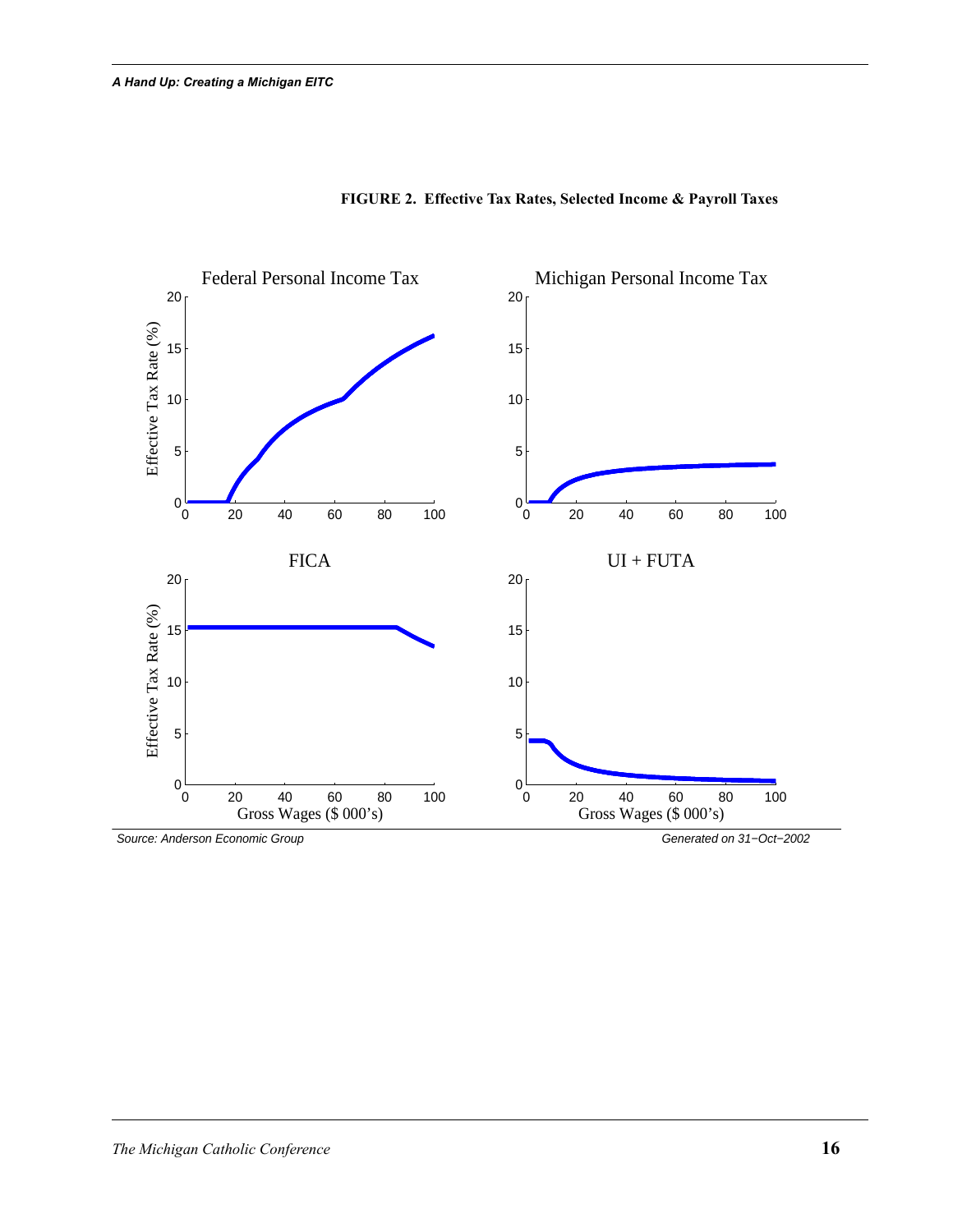#### **TAX RATES ON WAGES IN MICHIGAN**

The total tax burden on wages of a certain amount earned in the State of Michigan varies depending on the location of employment, the residence of the worker, and the employer. While Federal and State income tax rates (and Social Security tax rates) are the same in all locations and industries, the unemployment insurance tax and city income tax rates vary considerably.

For example, consider 3 employees, all single:

- 1. Employee 1 lives and works in Detroit, for a construction company. Such an employee would probably face a total tax burden on the first \$1,000 of wages of approximately 27%, given the high resident income tax and unemployment insurance rates that would apply.
- 2. Employee 2 lives outside a medium-sized city, and works for an employer within the city with an average unemployment insurance tax rate. Her total tax burden would be about 20%.
- 3. Employee 3 lives and works in a rural area and works for an employer who rarely has unemployment insurance claims. His total tax burden on the first \$1,000 of wages is approximately 17%.

In the tax analyses in this report, we typically assume a taxpayer facing nonresident income taxes and a typical unemployment insurance rate, such as Employee 2 in this example. However, the range of payroll tax rates in Michigan, at just \$1,000 of wage income, is surprising in both the large range and the high level. Table 2, "Tax Rates on \$1,000 of Wage Income in Michigan" shows the breakdown of income and payroll taxes for the example workers.

|                       | <b>Employee 1</b> | <b>Employee 2</b> | <b>Employee 3</b> |
|-----------------------|-------------------|-------------------|-------------------|
| <b>Income Taxes</b>   |                   |                   |                   |
| Federal Income Taxes  | $0.00\%$          | $0.00\%$          | $0.00\%$          |
| Michigan Income Taxes | $0.00\%$          | $0.00\%$          | $0.00\%$          |
| City Income Taxes     | 2.65%             | $0.50\%$          | $0.00\%$          |
| Payroll Taxes         |                   |                   |                   |
| OASDI (employer)      | $6.20\%$          | 6.20%             | 6.20%             |
| OASDI (employee)      | 6.20%             | $6.20\%$          | 6.20%             |
| Medicare (employer)   | 1.45%             | 1.45%             | 1.45%             |
| Medicare (employee)   | 1.45%             | 1.45%             | 1.45%             |
| <b>FUTA</b>           | $0.80\%$          | $0.80\%$          | $0.80\%$          |
| UІ                    | 8.10%             | 3.50%             | $1.00\%$          |
| Total Tax Burden      | 26.85%            | 20.10%            | 17.10%            |

**TABLE 2. Tax Rates on \$1,000 of Wage Income in Michigan**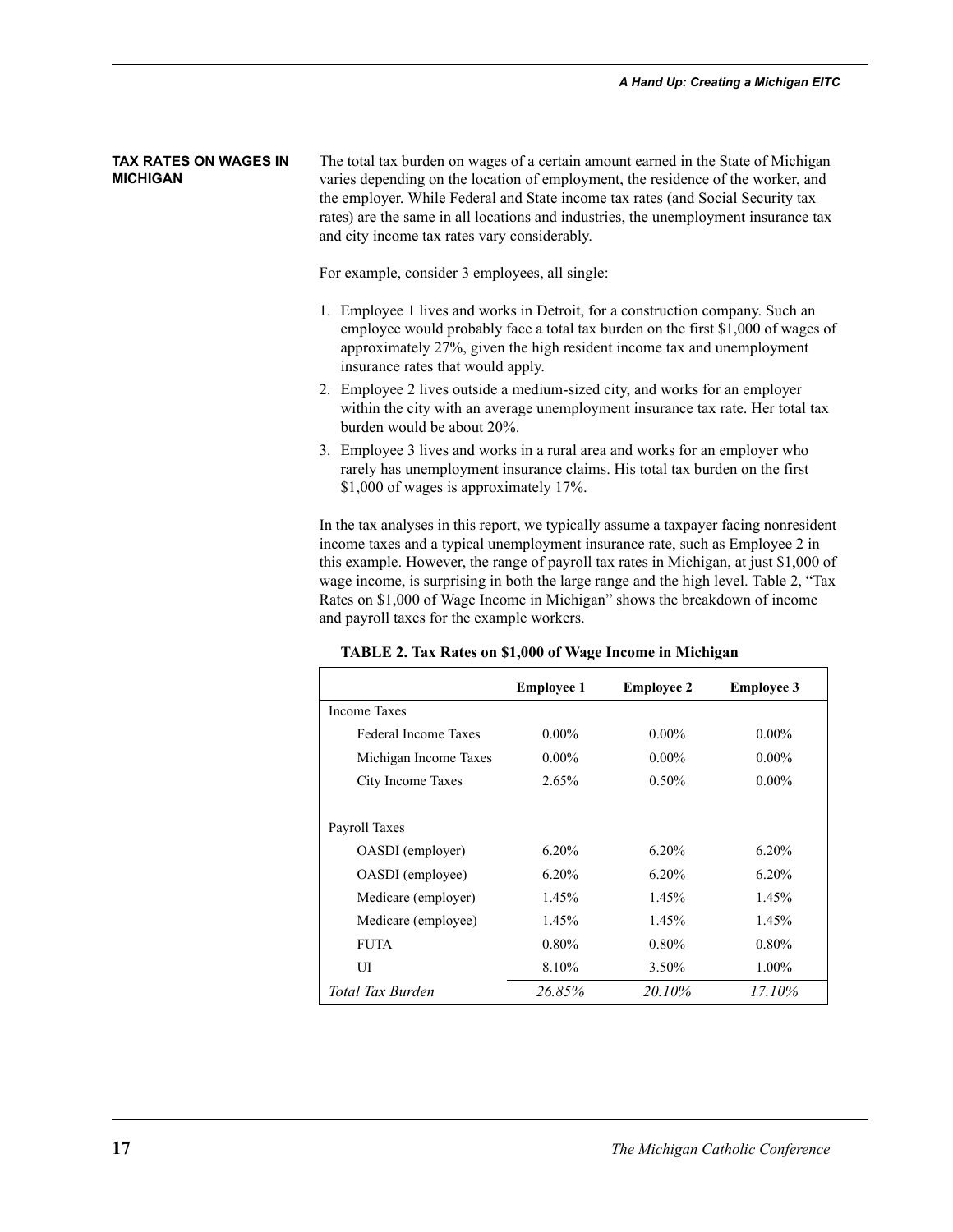#### **ILLUSTRATIONS: TOTAL TAX RATES ON WAGES**

To illustrate the effects of income and payroll taxes, we created a simulation model that calculates tax liabilities depending on gross wages.<sup>20</sup> The model incorporates exemptions, the standard deduction, and tax rates, but does not include itemized deductions, special credits, or the alternative minimum tax.<sup>21</sup>

We used this model to calculate total taxes paid, including both income and payroll taxes, on workers at various income levels. We also included the effects of the federal EITC, for those workers that qualify.

Figure 3, "Total Tax Rates on Wage Income," on page 19 illustrates this analysis.

In the top panel of the figure, we total up the income and payroll tax burdens on a single mother with one child in her care. We assume she lives in Michigan, and pays nonresident city income tax at the median rate of  $0.5\%$ .<sup>22</sup>

The mother is burdened with an effective tax rate of approximately 20% on her first \$1000 to \$6,000 of earnings. These taxes are almost entirely payroll taxes, with some Michigan city and state income taxes paid. However, she pays no federal income tax.

Her tax burden rises to approximately 26% of wages once she makes \$22,000 per year. At that point the Michigan and federal unemployment taxes have phased out, social security taxes are still levied, and federal income tax liability becomes a factor.

At earnings of \$84,900 or more federal income taxes are levied at a high rate, but the social security tax is phased out. Thus, should the mother gain the fortunate position of earning \$90,000 per year, her tax burden would jump to nearly 40%, most of which would be federal income tax.

The bottom panel shows the same mother, with the federal EITC. At low earning levels—below \$10,000 per year—the EITC offsets her payroll and income taxes. As noted above, at this income level, almost all taxes paid on earnings are payroll taxes. At higher earnings, there is no difference in the tax burden, as the EITC phases out with earnings above about \$20,000.<sup>23</sup>

- 21. While the model accurately projects the approximate tax burden on wage and salary income at various earning levels, it is not intended to calculate the specific taxes of any individual taxpayer.
- 22. If she were a resident of a city that levied an income tax, she would pay double the nonresident rate.
- 23. For a mother with two children, the credit phases out at a higher level; for those with no children, it phases out a lower amount of earned income.

<sup>20.</sup> The model uses certain simplifying assumptions about federal income taxes. We also assumed that wage and salary earnings are the dominant form of income for the taxpayer. This will be an accurate reflection of most taxpayers with earnings of \$100,000 or less, and almost all working taxpayers with earnings under \$25,000.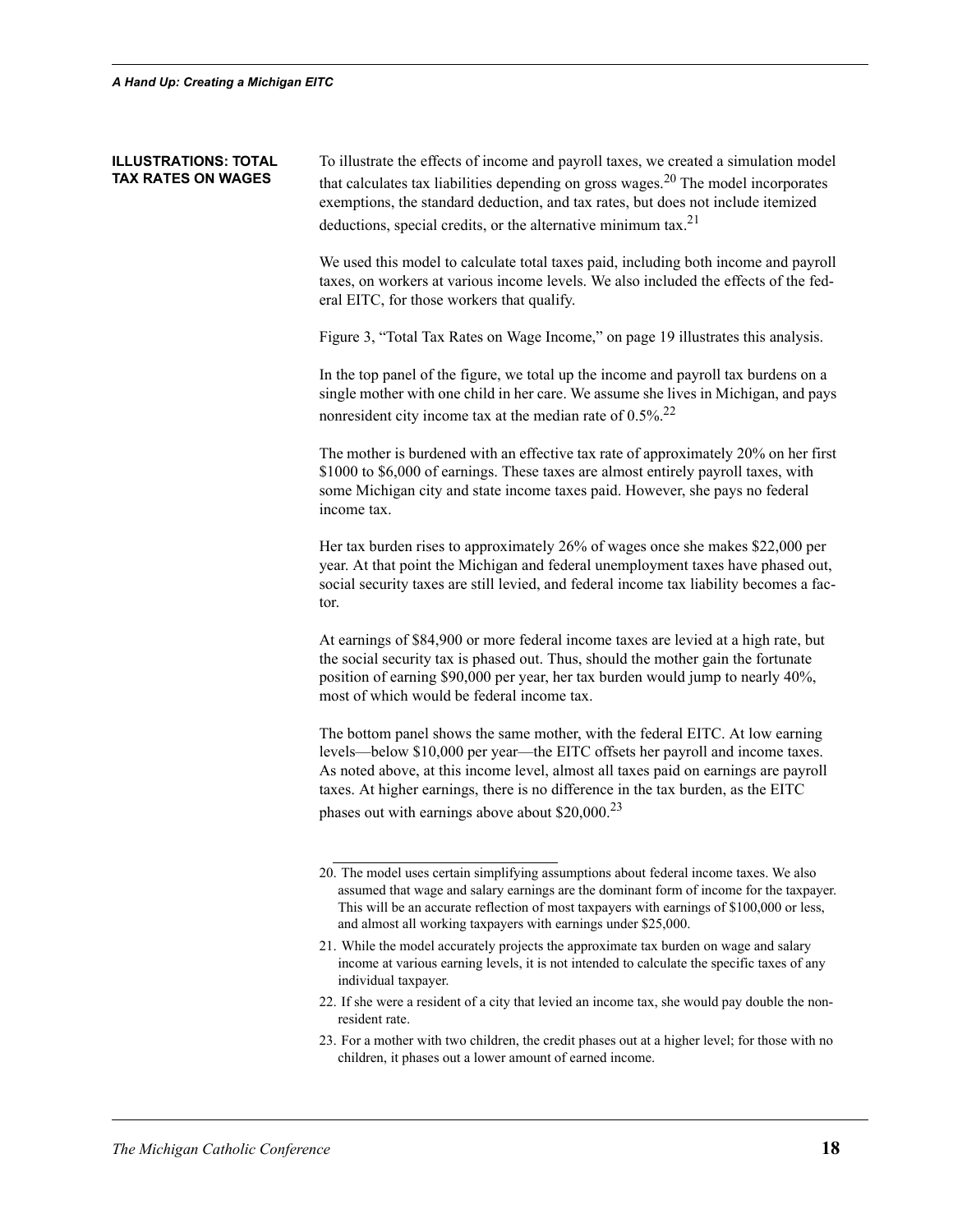

#### **FIGURE 3. Total Tax Rates on Wage Income**

Source: Anderson Economic Group Generated on 31−Oct−2002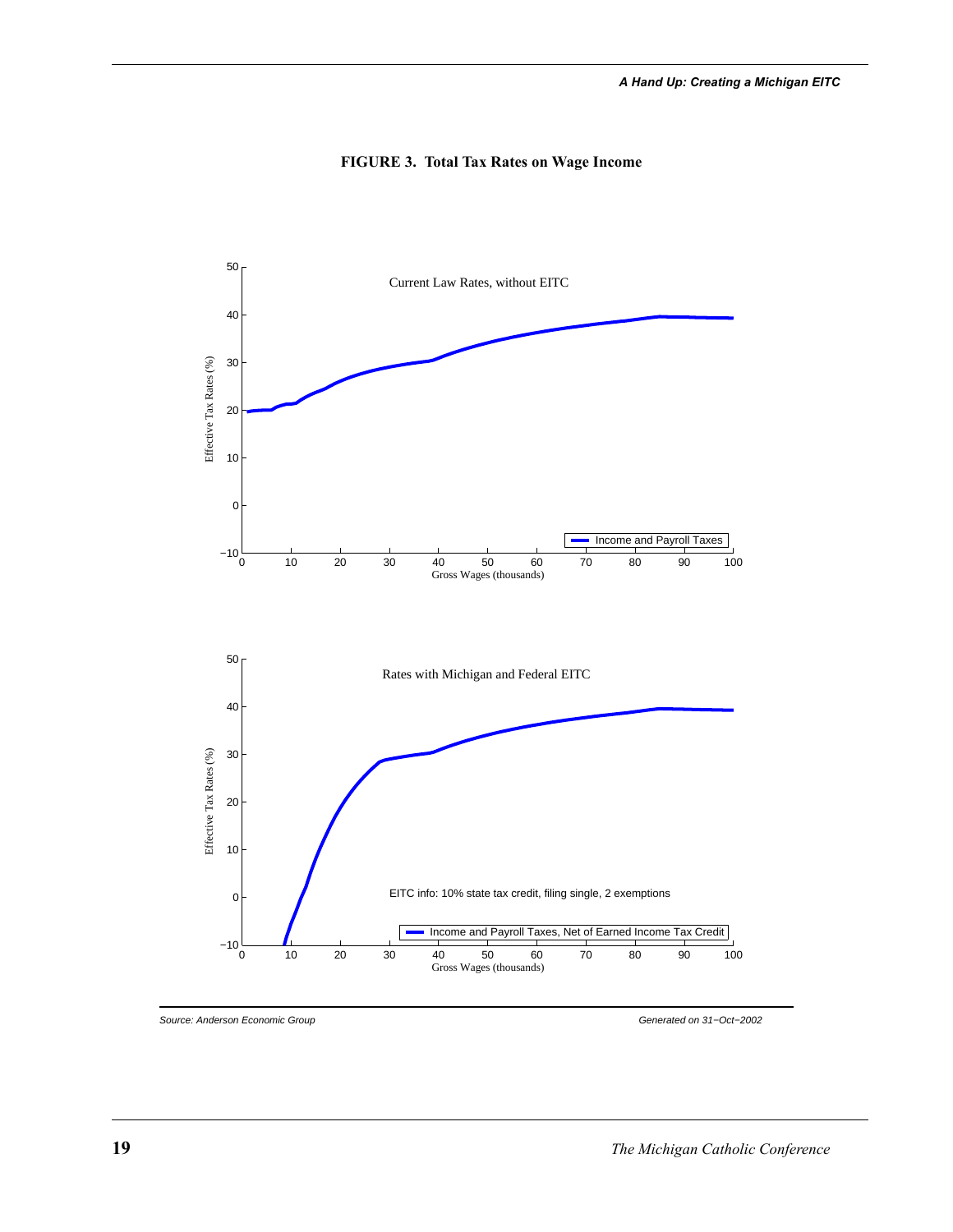Figure 4, "Composition of Taxes: Payroll and Income", shows the portion of tax burden due to payroll and income taxes. As the figure shows, for typical Michigan workers earning about \$32,250 or less, payroll taxes exceeded their total federal, state, and local income taxes.

#### **FIGURE 4. Composition of Taxes: Payroll and Income**

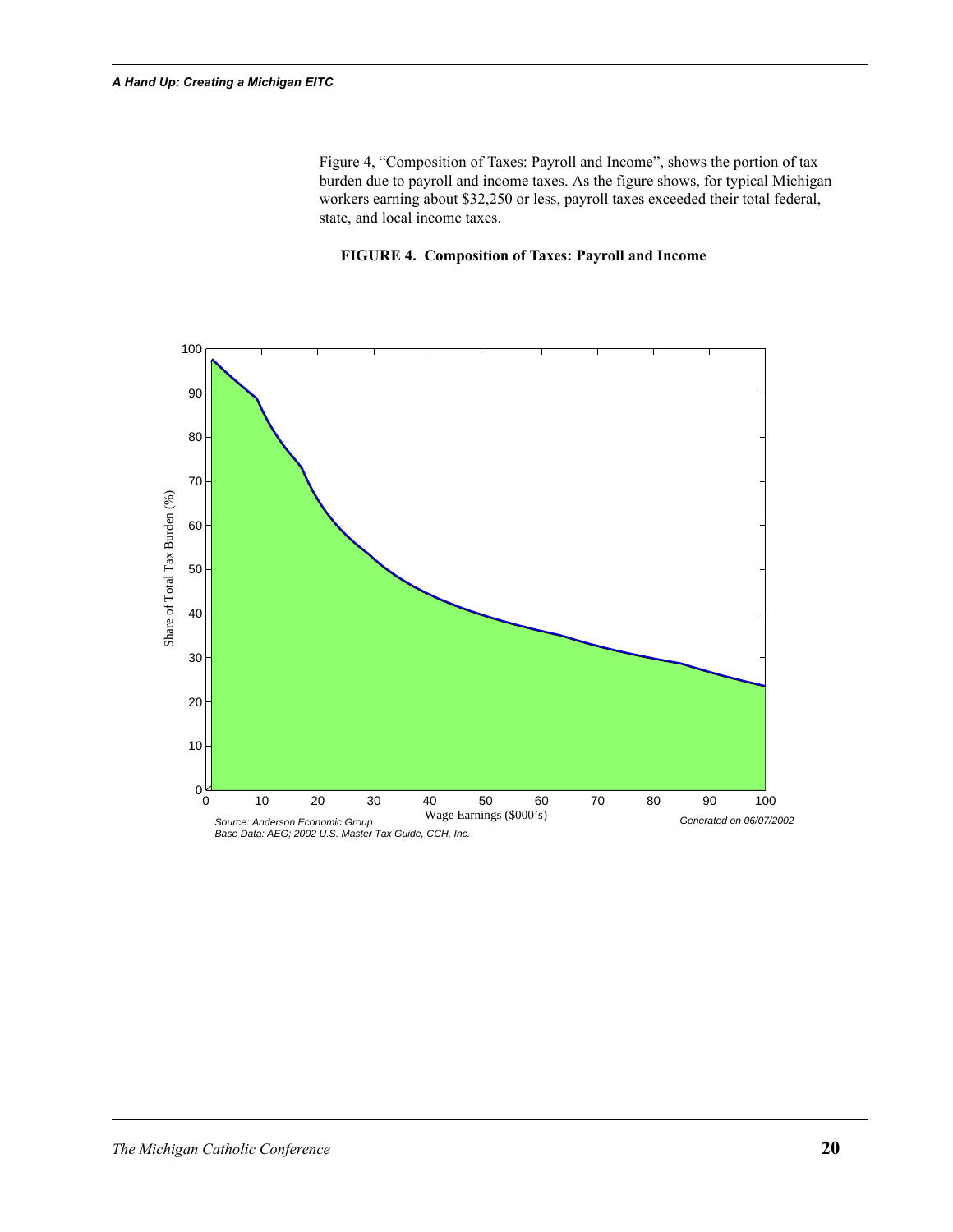#### *Options for Tax Reform*

|                              | To address the problem of high payroll taxes and the resulting disincentive to work,<br>the EITC is a powerful option. However, it is not the only option. This section<br>briefly discusses the alternatives policy makers face.                                                                                                                                                                                                                                                                                                   |
|------------------------------|-------------------------------------------------------------------------------------------------------------------------------------------------------------------------------------------------------------------------------------------------------------------------------------------------------------------------------------------------------------------------------------------------------------------------------------------------------------------------------------------------------------------------------------|
| <b>CUTTING TAX RATES</b>     | Cutting tax rates is an attractive option, in that it reduces the disincentives to work<br>at all levels. Clearly, the historic Reagan-era reforms dramatically reduced the<br>income tax burden on working individuals, as well as ushered in tremendous incen-<br>tives to expand the economy. Further reduction in tax rates, whether they are at the<br>state, federal, or local level, would also stimulate job opportunities for those enter-<br>ing the workforce or with lower skill levels.                                |
| <b>INCREASING EXEMPTIONS</b> | One of the beneficial effects of the Reagan-era reforms was to eliminate lower-<br>income tax payers from any federal income tax liability, by increasing the amounts<br>of income exempt from tax, and by indexing the exemptions for inflation. In 2002,<br>the personal exemption of \$3,000 and standard deduction of \$4,700 make the first<br>\$7,700 of income nontaxable to single filers. <sup>24</sup> Married individuals filing jointly<br>and with one child pay no tax on the first \$16,850 of income. <sup>25</sup> |
|                              | These amounts are indexed for inflation, and the 2002 amounts included here are<br>estimates. <sup>26</sup>                                                                                                                                                                                                                                                                                                                                                                                                                         |
|                              | Table 3, "Nontaxable Earnings Under Income & Payroll Taxes, 2002," on page 22,<br>outlines the amount of income that a taxpayer can earn without paying income or<br>payroll taxes. <sup>27</sup> Note how, for many low-income individuals, the federal income tax<br>is the lowest burden they shoulder. These individuals face punishing disincentives<br>from payroll taxes, not federal income taxes. The EITC is a way, through a credit<br>against income taxes, for these payroll taxes to be offset.                       |
|                              |                                                                                                                                                                                                                                                                                                                                                                                                                                                                                                                                     |

<sup>24.</sup>In a perverse twist, these exemptions are phased out for high income taxpayers.

<sup>25.</sup> For married couples with one child, the combination of three exemptions  $(3 \times $3,000 =$ \$9,000) and a standard deduction (for married couples, \$7,850) make the first \$16,850 nontaxable.

<sup>26.</sup>The estimates are from the *2002 Master Tax Guide,* Chicago, IL, CCH; paragraphs 126, 135-6.

<sup>27.</sup>These are not the same as filing thresholds, which allow some workers that may otherwise owe taxes to avoid sending in *de minimum* amounts. Even with filing thresholds, such as on unemployment taxes, those that file must count every single dollar earned.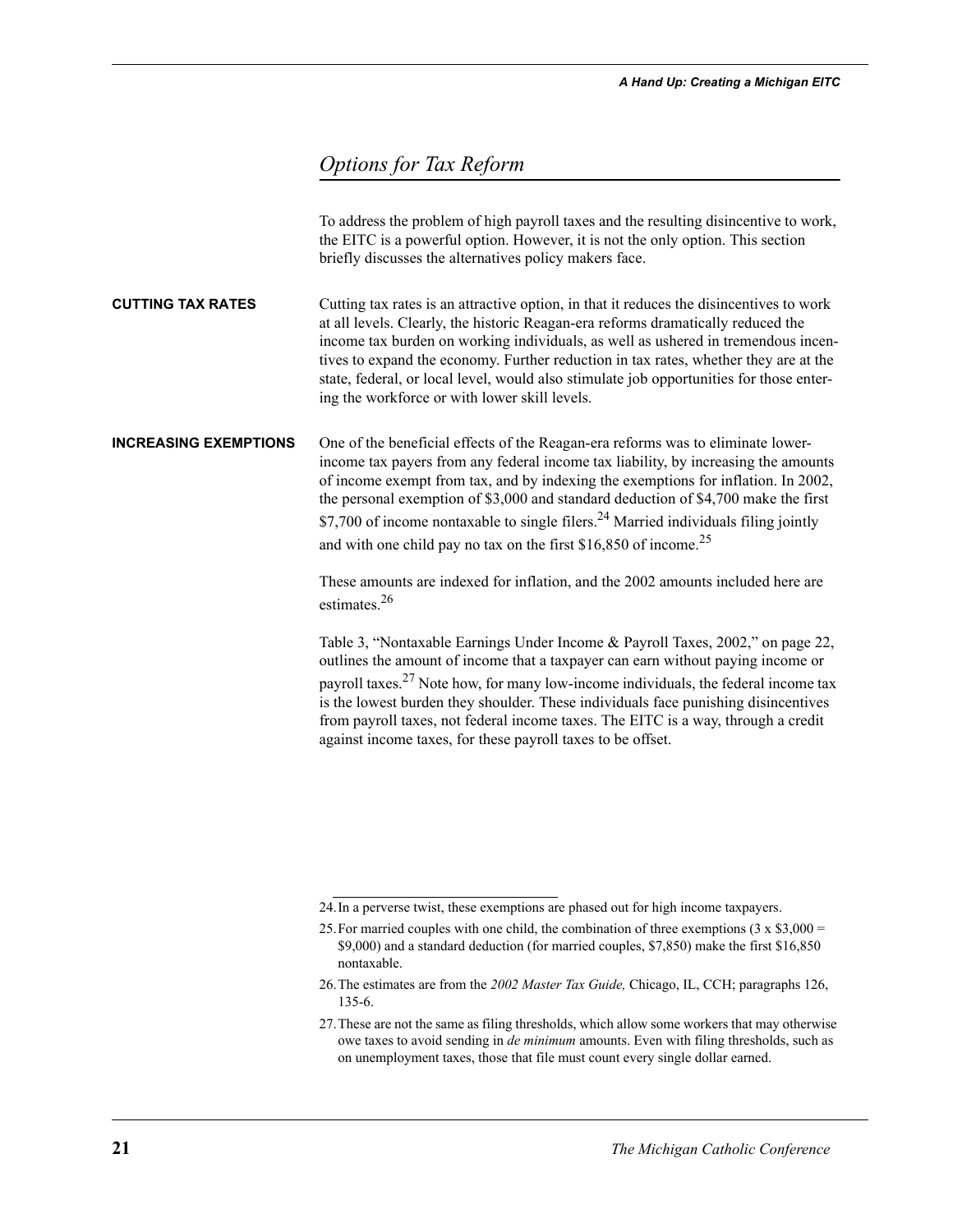| Tax                                 | <b>Nontaxable Earnings,</b><br><b>Single Taxpayer</b> | <b>Nontaxable Earnings,</b><br><b>Married Couple with One Child</b> |
|-------------------------------------|-------------------------------------------------------|---------------------------------------------------------------------|
| <i>Income Taxes</i>                 |                                                       |                                                                     |
| Michigan Income Taxes               | \$3,000                                               | \$9,000                                                             |
| Michigan City Income Taxes          | \$600                                                 | \$1,800                                                             |
| Federal Income Taxes                | \$7,700                                               | \$16,850                                                            |
| Payroll Taxes                       |                                                       |                                                                     |
| Social Security OASDI               | $\theta$                                              | $\theta$                                                            |
| Medicare                            | $\theta$                                              | $\boldsymbol{0}$                                                    |
| UI                                  | $\theta$                                              | $\theta$                                                            |
| <b>FUTA</b>                         | $\theta$                                              | $\theta$                                                            |
| Source: AEG; IRS; State of Michigan |                                                       |                                                                     |

|  | TABLE 3. Nontaxable Earnings Under Income & Payroll Taxes, 2002 |  |  |
|--|-----------------------------------------------------------------|--|--|
|  |                                                                 |  |  |

.

**"TARGETED TAX CUTS"** The term "targeted tax cuts" is a euphemism for selecting specific individuals or groups for reduction in taxes. As one of the cardinal principles of taxation is *uniformity—*similarly situated taxpayers pay the same amount—any deviation from that principle is immediately suspect.<sup>28</sup> Of course, as the federal tax code is progressive—meaning that individuals at different income levels pay different marginal rates—it is not completely uniform for all taxpayers.

> An EITC can be seen as "targeting" tax relief to those who need it the most. However, it is not targeting specific individuals, regions of the state, types of behavior (beyond working or having dependents), or other groups of people. Every similarly eligible person who works, and earns income at a certain level, and pays taxes on that income, receives a uniform amount.

**"SPECIFIC TAX CREDITS"** Michigan in the past has adopted specific tax credits for the cost of heating homes, for property taxes, and for various other actions on the part of taxpayers.<sup>29</sup>

> There are two problems with specific tax credits. The first is that they violate the uniformity principal discussed above. If we wish people to contribute more to natu-

 Our fundamental laws reinforce this notion. The Michigan Constitution requires that the property tax be uniform in Article IX, section 3, and further establishes a system of equalization to ensure uniformity. Other taxes are levied at prescribed uniform rates. The US Constitution, in requiring "equal protection under the laws," also restates this

principle. The US Constitution prohibited an income tax until the last century.

29. These tax credits are not confined to the income tax; they are also available for the single business tax.

<sup>28.</sup>As with many economic principles, Adam Smith described it in *The Wealth of Nations,*  first published on March 9, 1976. Smith established four "maxims of taxation," the first of which was "equality." *Wealth of Nations,* book V, ch. II, part II.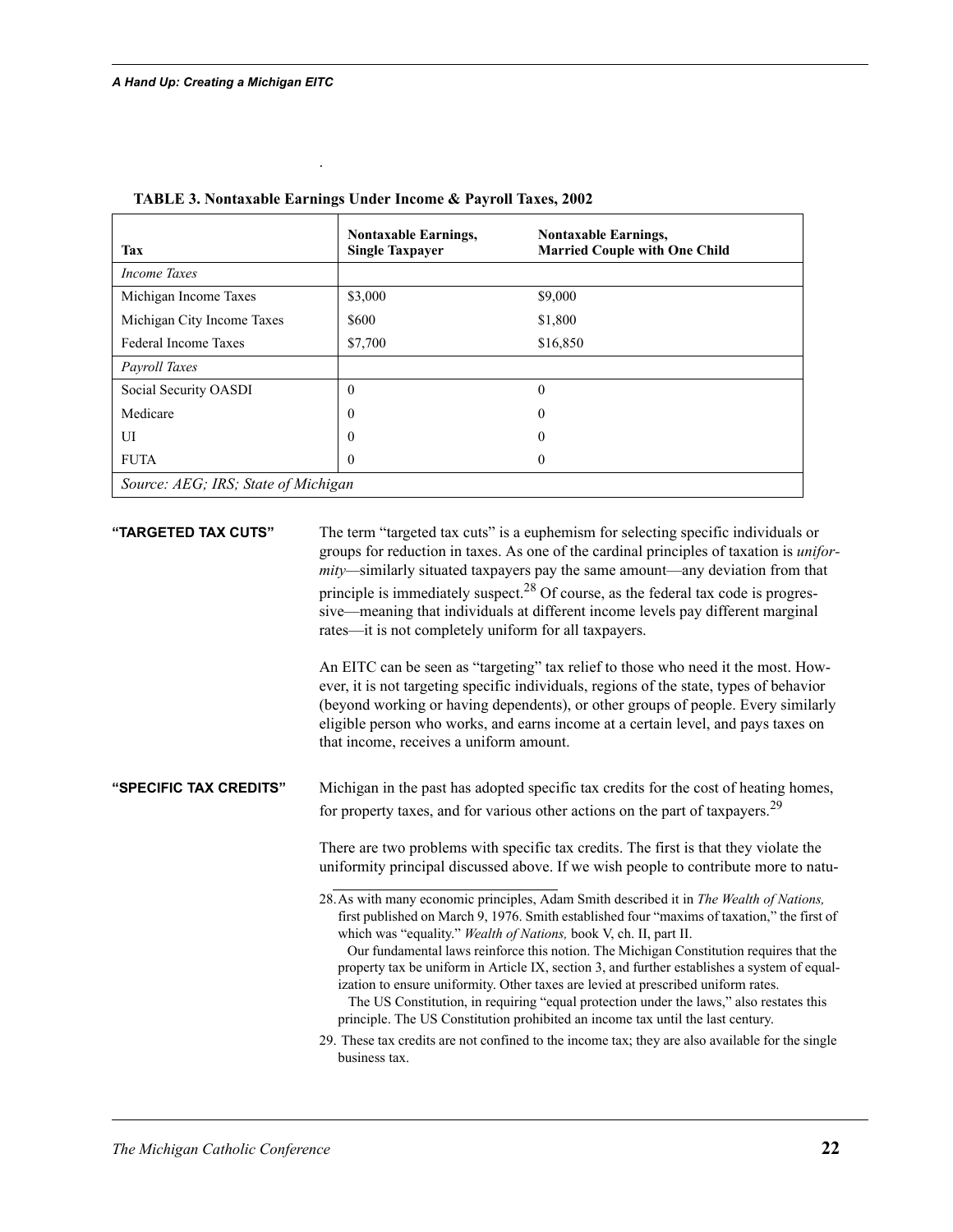|                                            | ral resource preservation, support causes that help children, give to homeless shel-<br>ters, support community foundations, heat homes, and pay their property taxes (all<br>of which receive some form of favored tax treatment under Michigan laws,) one<br>effective way to do it would be to reduce taxes on all taxpayers. This report does not<br>analyze the pros and cons of each individual tax preference, but it does note that a<br>wide assortment of individual preferences for specific items has the effect of forcing<br>marginal rates higher, as well as adding to complexity.                                                                                                                                                                                                                                                                                                                                                                                                                                                                                                                                                                                                                                              |
|--------------------------------------------|-------------------------------------------------------------------------------------------------------------------------------------------------------------------------------------------------------------------------------------------------------------------------------------------------------------------------------------------------------------------------------------------------------------------------------------------------------------------------------------------------------------------------------------------------------------------------------------------------------------------------------------------------------------------------------------------------------------------------------------------------------------------------------------------------------------------------------------------------------------------------------------------------------------------------------------------------------------------------------------------------------------------------------------------------------------------------------------------------------------------------------------------------------------------------------------------------------------------------------------------------|
|                                            | The second problem is that tax preferences of this type tend to encourage behavior<br>in ways that is counter-productive to the public policy goal. For example, Michi-<br>gan's extraordinarily large property tax credit system—especially before 1994—had<br>the effect of encouraging high property taxes. It was common to see political cam-<br>paigns supporting higher property tax rates argue that the higher property taxes<br>would be offset by the Michigan "homestead" property tax credit. Similarly, the<br>home heating credit encouraged individuals to avoid economizing on heating costs<br>or insulating their homes, knowing that the tax code would support expenditures in<br>that area.                                                                                                                                                                                                                                                                                                                                                                                                                                                                                                                               |
|                                            | The EITC does support an activity; namely work. We therefore anticipate that<br>increasing the rewards for going to work, through the addition of a state EITC,<br>would encourage more people to work. This is clearly a positive for the state, and<br>does not have the negative effects that the wide array of specific tax incentives sup-<br>porting specific expenditures would.                                                                                                                                                                                                                                                                                                                                                                                                                                                                                                                                                                                                                                                                                                                                                                                                                                                         |
| <b>RAISING THE TAX</b><br><b>EXEMPTION</b> | Another option would be to increase the exemption for income taxes. As noted<br>above, for federal income taxes, this would have some effect in the range of<br>incomes we are discussing. <sup>30</sup> Because the state tax exemption is so small, an<br>increase in this exemption would be a powerful change. Michigan policy makers<br>should strongly consider increasing the personal exemption for the Michigan<br>income tax. This exemption, currently set at \$3,000, does not come close to recog-<br>nizing the true expense involved in adding a child to a family. Substantial increases<br>in the exemption would reduce the disincentives to work for families, as well as<br>reducing their tax burden and making the tax code more family-friendly. <sup>31</sup>                                                                                                                                                                                                                                                                                                                                                                                                                                                           |
|                                            | However, such policy action should be taken while also considering reducing<br>income tax rates. Furthermore, we should recognize that Michigan's flat-rate<br>30. It would have very positive effects on families with children.                                                                                                                                                                                                                                                                                                                                                                                                                                                                                                                                                                                                                                                                                                                                                                                                                                                                                                                                                                                                               |
|                                            | 31. A recent Mackinac Center Viewpoint ("Which is better: cutting income tax rates or<br>increasing the exemption?" no. 99-15, by Dean Stansel) argues that rate cuts are superior.<br>However, perhaps hampered by length constraints, the author of that article incorrectly<br>argues that increasing the exemption would not increase incentives to work. From the<br>point of view of the example cited in the article—a family earning \$50,000 per year—that<br>is almost true. Such a person already has a good-paying job, and the potential tax reduc-<br>tion from an exemption increase would be on the order of 5% to 10%.<br>However, from the point of view of a single mother with two children, who is struggling<br>between working and not working, the difference in sheltering a paltry \$3000 per person<br>in earnings and, say, \$4000, is substantial. Such a change would result, for a job earning<br>just \$12,000 per year, in a tax reduction of 100%, and leave an extra \$123 in her pocket.<br>That clearly is an improved incentive to work.<br>This observation doesn't change a central assertion of the Viewpoint article, namely that<br>lowering tax rates increases the incentive for everyone to work. |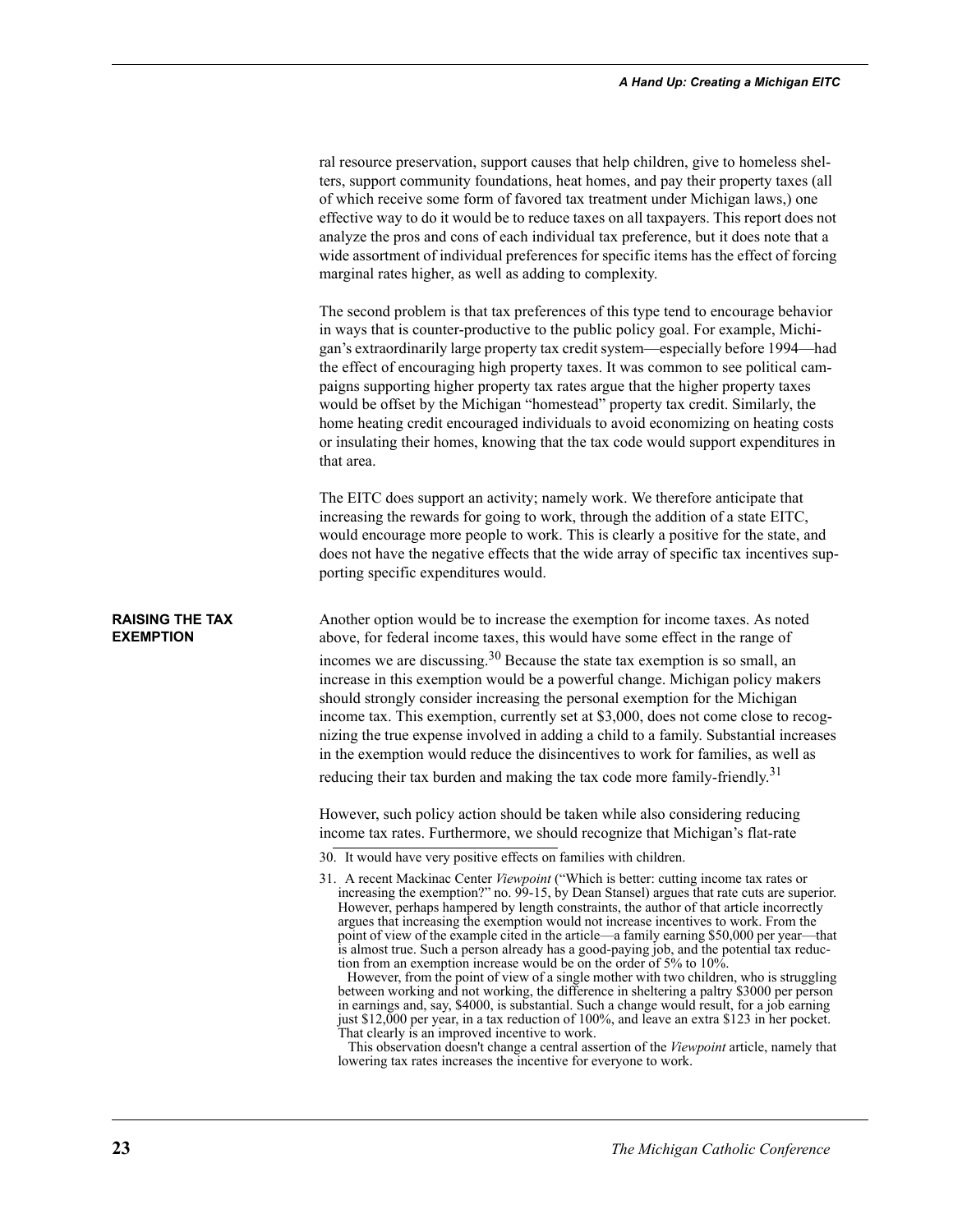|                                                 | income tax—at 4.1%—is a little more than one-quarter the payroll tax burden from<br>social security, FUTA, Medicare, and unemployment insurance. For individuals<br>earning \$25,000 or less, an earned income tax credit is a much more powerful<br>incentive than a reduction in the Michigan income tax rate, and would work well<br>with an increase in the exemption.                                                                                                                                                                                                                                                                                                                                                                                                                                                                                                          |
|-------------------------------------------------|-------------------------------------------------------------------------------------------------------------------------------------------------------------------------------------------------------------------------------------------------------------------------------------------------------------------------------------------------------------------------------------------------------------------------------------------------------------------------------------------------------------------------------------------------------------------------------------------------------------------------------------------------------------------------------------------------------------------------------------------------------------------------------------------------------------------------------------------------------------------------------------|
| <b>CONCLUSION: OTHER</b><br><b>ALTERNATIVES</b> | Some alternatives to a state EITC, notably overall reduction in tax rates and an<br>increase in the state income tax exemption, would make the tax code more family<br>friendly, and increase the incentives to work. They should be considered by the<br>Michigan legislature.                                                                                                                                                                                                                                                                                                                                                                                                                                                                                                                                                                                                     |
|                                                 | However, for the specific problem we are addressing in this report—the punishing<br>disincentives faced by those who earn \$25,000 or less—the EITC is the most pow-<br>erful solution.                                                                                                                                                                                                                                                                                                                                                                                                                                                                                                                                                                                                                                                                                             |
| THE ECONOMIC GROWTH<br>AND TAX RELIEF ACT 2001  | The Economic Growth and Tax Relief Reconciliation Act of 2001 helped reduce the<br>tax burden at the federal level for lower income families. This act affected families<br>by reducing the EITC "marriage penalty," lowering marginal tax rates, and increas-<br>ing exemptions and child credits. <sup>32</sup>                                                                                                                                                                                                                                                                                                                                                                                                                                                                                                                                                                   |
|                                                 | Marriage Penalty on EITC Recipients. The "marriage penalty" (the additional<br>taxes paid by a married couple, above what they would have paid as single individ-<br>uals taken together) was reduced for those couples using the EITC. Prior to the pas-<br>sage of this act, many married couples who had been eligible as single individuals<br>for the tax credit, lost the credit as a result of their combined income exceeding the<br>EITC phase-out limit. Under the new law the tax credit phase-out amount for mar-<br>ried couples has been increased by \$1,000 in 2002 and will further increase by<br>\$3,000 after 2007. The phase-out amount for single individuals is projected to be<br>\$2,550 in 2002; hence the phase-out amount for married individuals would be<br>\$3,550. This reduces the tax penalty born by lower-income married couples. <sup>33</sup> |
|                                                 | Marginal Rates. The Tax Relief Act of 2001 reduced all marginal tax rates,<br>thereby decreasing the tax burden of working parents earning that pay federal<br>income taxes. However, as noted above, most individuals eligible for the EITC<br>already pay little or no federal income tax.                                                                                                                                                                                                                                                                                                                                                                                                                                                                                                                                                                                        |
|                                                 | Increased Exemptions and Child Credits. The new law also increases the exemp-<br>tion and child credit amounts. As a result the federal tax code has become less oner-<br>ous for those supporting children or other dependents.                                                                                                                                                                                                                                                                                                                                                                                                                                                                                                                                                                                                                                                    |
|                                                 | 32.2001 Tax Legislation Law, Explanation, and Analysis; Commerce Clearing House of Chi-<br>cago, Illinios; 2001.                                                                                                                                                                                                                                                                                                                                                                                                                                                                                                                                                                                                                                                                                                                                                                    |

<sup>33.</sup>Our fiscal estimation model does not take into account the increase in EITC filers or credit amounts due to this increase in phase-out limits for married couples. However, we believe the fiscal impact will be insignificant.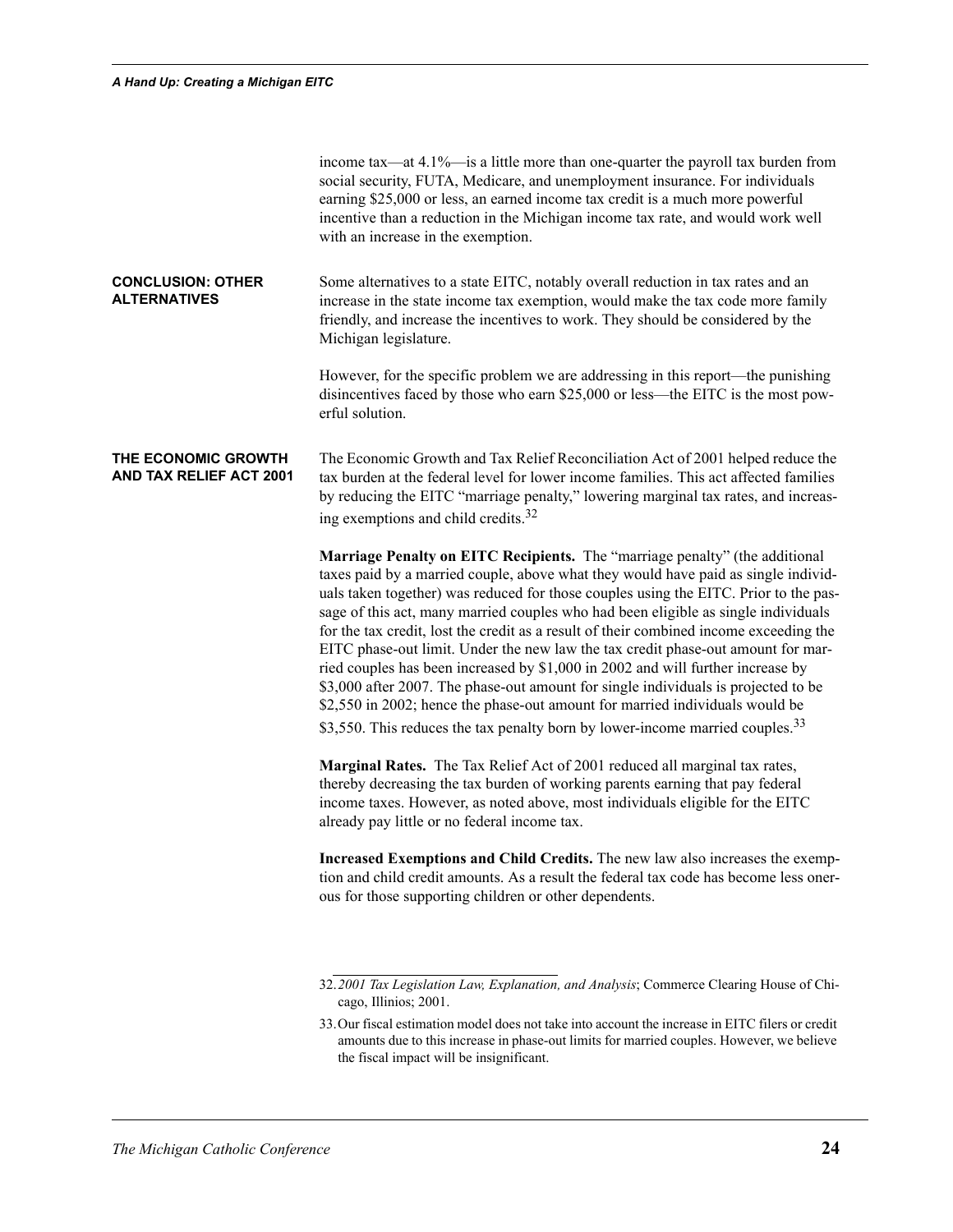## *Considerations for Designing a State EITC*

|                                                   | There are a number of considerations to keep in mind when designing a state earned<br>income tax credit. The most important are simplicity, connection with the federal<br>EITC, and refundability. These are discussed below.                                                                                                                                                                                                                                                                               |
|---------------------------------------------------|--------------------------------------------------------------------------------------------------------------------------------------------------------------------------------------------------------------------------------------------------------------------------------------------------------------------------------------------------------------------------------------------------------------------------------------------------------------------------------------------------------------|
| <b>SIMPLICITY</b>                                 | Policy makers must be careful to avoid making the cost of complying with the tax<br>even more burdensome than the tax itself. Thus, it is important to consider the cost<br>of complying with a state EITC, as well as the direct costs and benefits of an<br>EITC. <sup>34</sup>                                                                                                                                                                                                                            |
|                                                   | Compliance costs include the time, effort, and expense of learning about the tax,<br>keeping records, filing records, making payments, reconciling payments and final<br>returns, and handling any disputes or adjustments. Tax compliance costs can be par-<br>ticularly onerous for small companies, households, and individuals with limited<br>income, as they are not likely to have extensive knowledge of the tax code, or<br>access to legal and accounting assistance.                              |
|                                                   | For this reason, most states have chosen to offer a state EITC that is a straightfor-<br>ward share of the federal earned income tax credit amount, or "piggy back" credit.<br>This reduces the compliance burden to simply filing an additional form, based<br>entirely on federal rules of eligibility and credit amount. While the federal EITC is<br>not perfect, the benefits of simplicity outweigh the likely benefits to be gained from<br>changing a Michigan EITC into a more complex calculation. |
| <b>CONNECTION WITH THE</b><br><b>FEDERAL EITC</b> | In addition to the benefits of simplicity that can be gained by using the federal EITC<br>as a base, there is another important reason to connect a state EITC to the federal<br>EITC: getting the EITC into the hands of more eligible taxpayers. This is particu-<br>larly critical for those not currently working, or are working in the "informal" econ-<br>omy <sup>35</sup>                                                                                                                           |
|                                                   | State and federal governments have spent a great deal of resources in recent years<br>trying to let these individuals know that the earned income tax credit is available.<br>Michigan's efforts have included a letter from Governor John Engler urging non-<br>profit institutions to publicize the availability of the EITC, and a public service<br>announcement reinforcing that message. <sup>36</sup>                                                                                                 |
|                                                   | 34. The fourth of Adam Smith's maxims of taxation is "economy of collection." See Wealth of<br><i>Nations</i> (1776), Book V, ch. II, part II.                                                                                                                                                                                                                                                                                                                                                               |
|                                                   | 35. We include in the "informal" economy all those who receive income from criminal activ-<br>ity, from work that is not documented, taxed, or recorded, household or casual work, and<br>the many other forms of economic activity that often support those in and near poverty.                                                                                                                                                                                                                            |
|                                                   | 36. Letter from Governor John Engler, March 15, 1993; draft article and public service notice<br>apparently of the same date.                                                                                                                                                                                                                                                                                                                                                                                |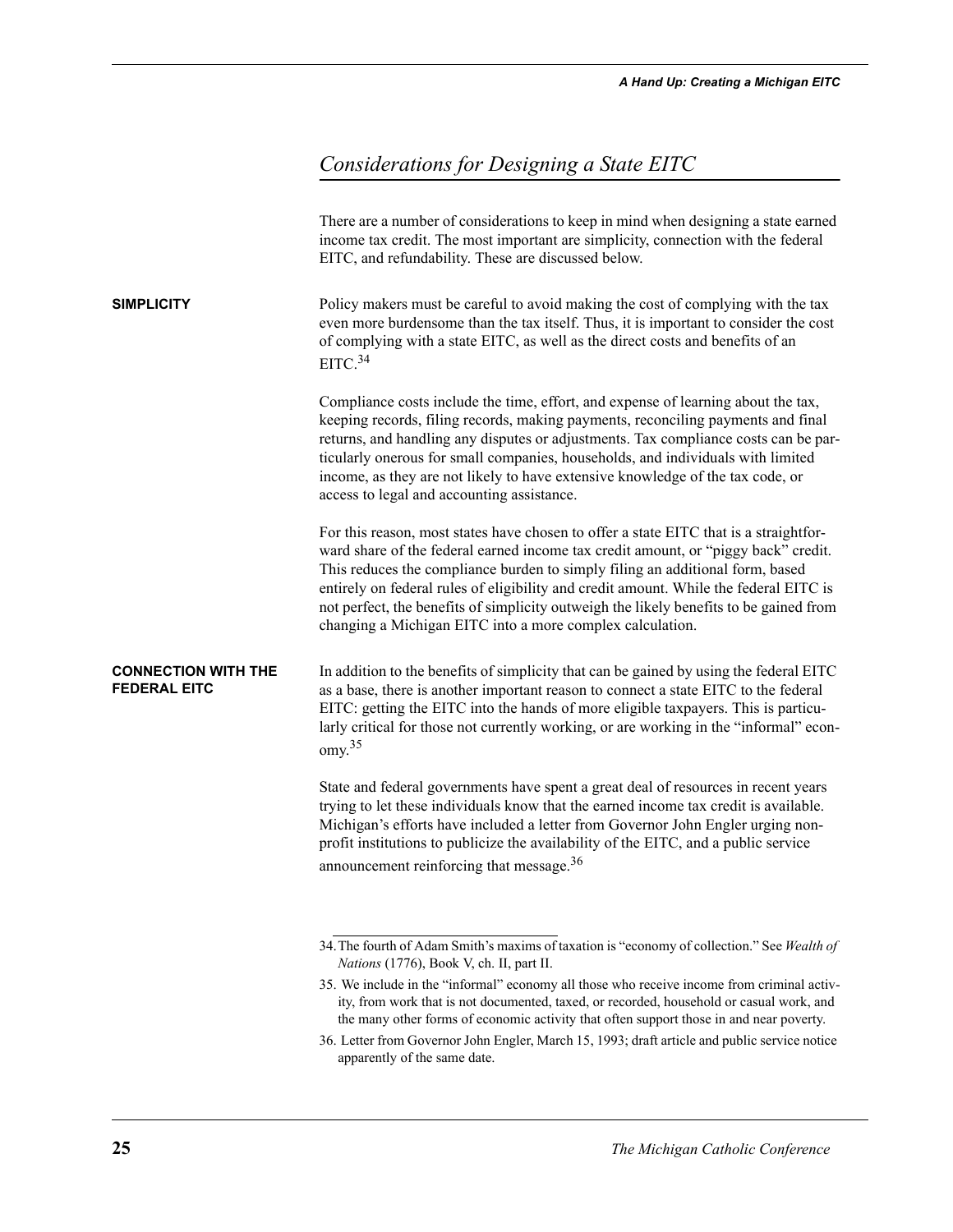**REFUNDABLE TAX CREDIT** Michigan already has a number of tax credits, most notably the "homestead" or "circuit breaker" property tax credit. Some of these credits are "refundable," meaning that a refund can be issued if the credit exceeds the amount of taxes paid.<sup>37</sup> The best known of these is the credit given for actual property taxes paid (or the imputed property tax portion of rent paid) during a year. If the amount of the credit exceeds the income tax liability of a taxpayer, the additional amount of the credit is refunded to the taxpayer. This lets taxpayers who qualify receive a net payment from the state government on their income tax.38

> Thus, Michigan already has a "negative income tax" under certain circumstances. Indeed, in a recent year, over 321,000 taxpayers filed Michigan income tax forms showing *zero* income. It is clear that the motivation for this filing is to receive a property tax credit, and perhaps other credits as well.<sup>39</sup>

The earned income tax credit was designed to be refundable, so that it would function in some sense as a negative income tax. A refundable state EITC would add to the work incentives created by the federal credit. $40$ 

Of course, the purpose of an EITC is primarily to offset *payroll* taxes, not income taxes. As Michigan's state and city income taxes offer very small personal exemptions, there are a number of very low-income Michigan taxpayers who must pay local and state tax, but who have no federal income tax liability. For them, the EITC would offset some state and local income tax liability.<sup>41</sup> Table 4, "Income Taxed by Michigan Only," on page 27 shows the income ranges in which Michigan taxpayers

<sup>37.</sup> The farmland preservation credit and homestead property tax credit are refundable; income tax paid to Michigan cities, certain contributions, and tuition paid for college education (though not for secondary education) all qualify for nonrefundable credits.

<sup>38.</sup> The state has actually sent separate income tax refund and property tax credit checks, apparently in an effort to distinguish the property tax credit from the income tax. Regardless of whether the state government sends two separate checks or one check, this particular credit is given only against the income tax and should be considered an income tax credit, not a discount on property taxes.

<sup>39.</sup> Michigan Department of Treasury, *Executive Budget, Tax Expenditure Appendix*, Fiscal Year 1996-97; table 15.

<sup>40.</sup>The "negative income tax" was proposed in the modern era by economist Milton Friedmen, as a mechanism to support low-income families without creating the disincentives to work common in social programs. See "Capitalism and Freedom", University of Chicago Press, 1962; chapter XII.

<sup>41.</sup> Of course, if we simply wanted to eliminate the tax liability for those earning less than \$5000 per year, the straightforward way to do this would be to increase the personal exemption to that amount. This topic is discussed in "Options for Tax Reform" on page 21.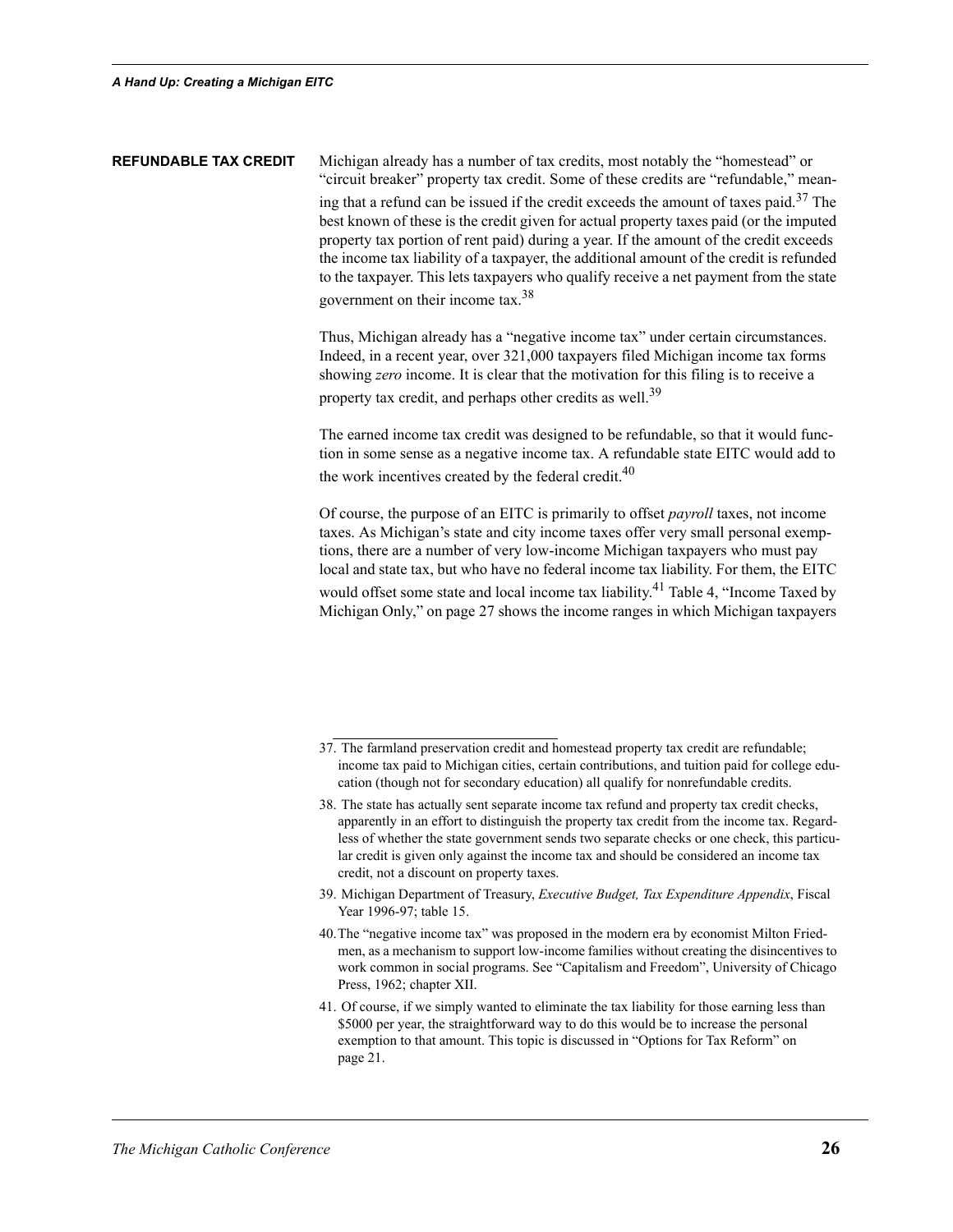would pay income taxes to the State of Michigan even though they owed no federal income tax.

| <b>Filing Status</b>                        | Income Range     |  |
|---------------------------------------------|------------------|--|
| Single                                      | \$3,000-\$7,700  |  |
| Married, One Child                          | \$9,000-\$16,850 |  |
| Source: AEG Analysis                        |                  |  |
| Data: U.S. and Michigan Tax Laws, 2002; CCH |                  |  |

**TABLE 4. Income Taxed by Michigan Only**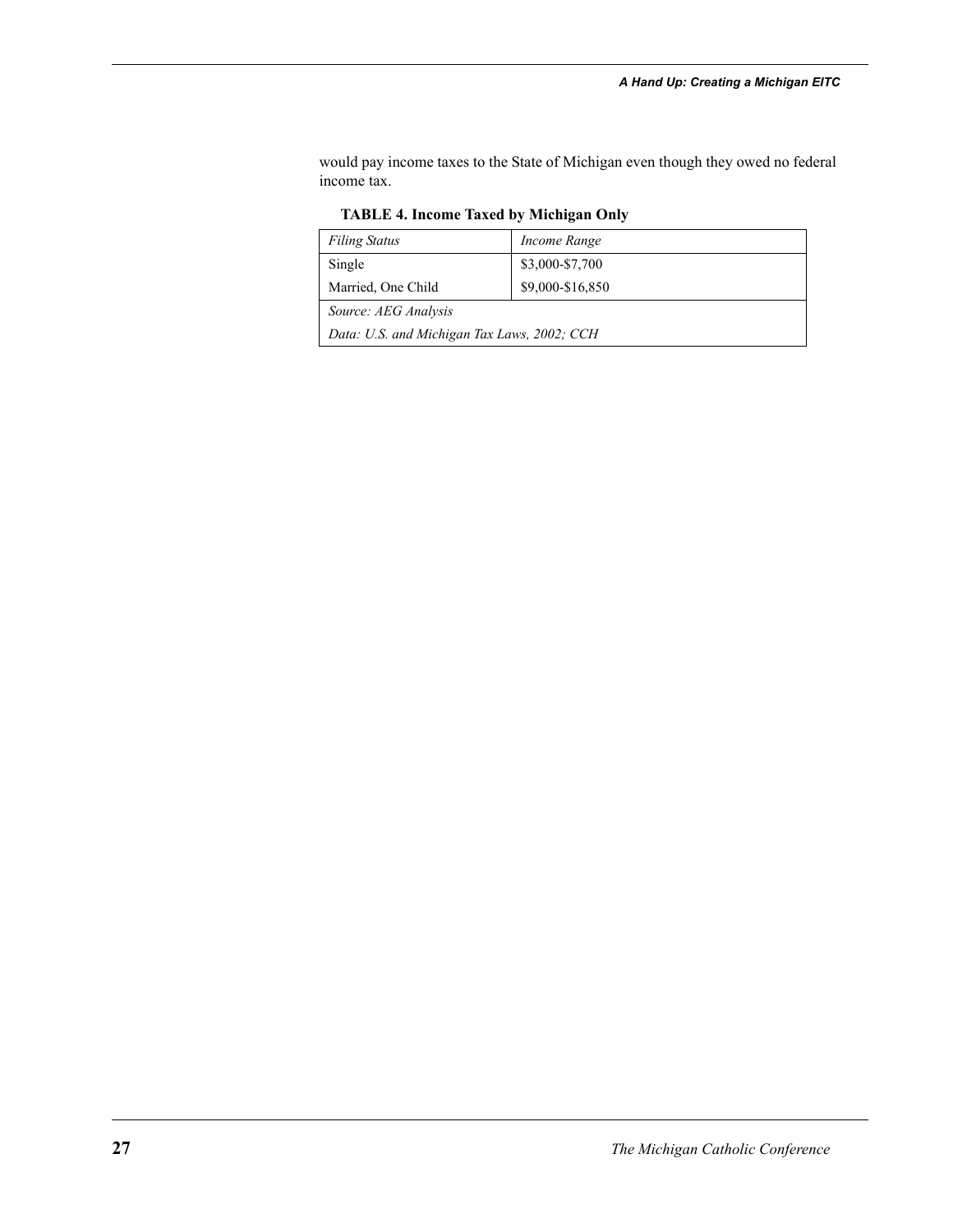#### **STATES WITH SIMILAR PROGRAMS**

In 2001, fourteen states and the District of Columbia offered earned income tax credits that piggyback the federal EITC. Their programs are summarized in Table 5, "State Earned Income Tax Credits Based on the Federal EITC, Tax Year 2001," on page 28.

| State                                                                                                                                                                                                                                                                                            | <b>Percentage of Federal Credit</b>                       |  |
|--------------------------------------------------------------------------------------------------------------------------------------------------------------------------------------------------------------------------------------------------------------------------------------------------|-----------------------------------------------------------|--|
| Refundable credits:                                                                                                                                                                                                                                                                              |                                                           |  |
| Colorado                                                                                                                                                                                                                                                                                         | 10%                                                       |  |
| District of Columbia                                                                                                                                                                                                                                                                             | 10%                                                       |  |
| Kansas                                                                                                                                                                                                                                                                                           | 10%                                                       |  |
| Maryland*                                                                                                                                                                                                                                                                                        | 16% (rising to 20% in 2004)                               |  |
| Massachusetts                                                                                                                                                                                                                                                                                    | 15%                                                       |  |
| Minnesota                                                                                                                                                                                                                                                                                        | 15% to $46%$ , depending on<br>earnings                   |  |
| New Jersey**                                                                                                                                                                                                                                                                                     | 15% (rising to 20% by 2003)                               |  |
| New York                                                                                                                                                                                                                                                                                         | 25% (rising to 30% in 2003)                               |  |
| Vermont                                                                                                                                                                                                                                                                                          | 32%                                                       |  |
| Wisconsin                                                                                                                                                                                                                                                                                        | $4\%$ one child<br>14%—two children<br>43%—three children |  |
| Non-refundable credits:                                                                                                                                                                                                                                                                          |                                                           |  |
| Iowa                                                                                                                                                                                                                                                                                             | 6.5%                                                      |  |
| Illinois                                                                                                                                                                                                                                                                                         | $5\%$                                                     |  |
| Maine                                                                                                                                                                                                                                                                                            | $5\%$                                                     |  |
| Oregon                                                                                                                                                                                                                                                                                           | 5%                                                        |  |
| Rhode Island                                                                                                                                                                                                                                                                                     | 25.5%                                                     |  |
| *Maryland also offers a non-refundable EITC set at 50% of the credit. Low-and<br>moderate-income taxpayers in effect may claim either the refundable credit or<br>the non-refundable credit, but not both.<br>** The New Jersey credit is available only to families with income under \$20,000. |                                                           |  |
| Source: Center on Budget and Policy Priorities; Data current as of May 1,<br>2001.                                                                                                                                                                                                               |                                                           |  |

| TABLE 5. State Earned Income Tax Credits Based on the Federal EITC, |  |  |
|---------------------------------------------------------------------|--|--|
| Tax Year 2001                                                       |  |  |

#### **LIKELY REVENUE IMPACT OF A MICHIGAN EITC**

In order to estimate the effects of a Michigan EITC on the state budget, we created a fiscal estimation model that projected the number of workers who would qualify for the EITC, the number who would actually claim the credit, the average amount of the credit, the amount of new workers in the labor force attracted by the additional credit, and the taxes that these new workers would pay. This provided us with an estimate of the gross cost of the EITC—the total amount of tax credits offered—as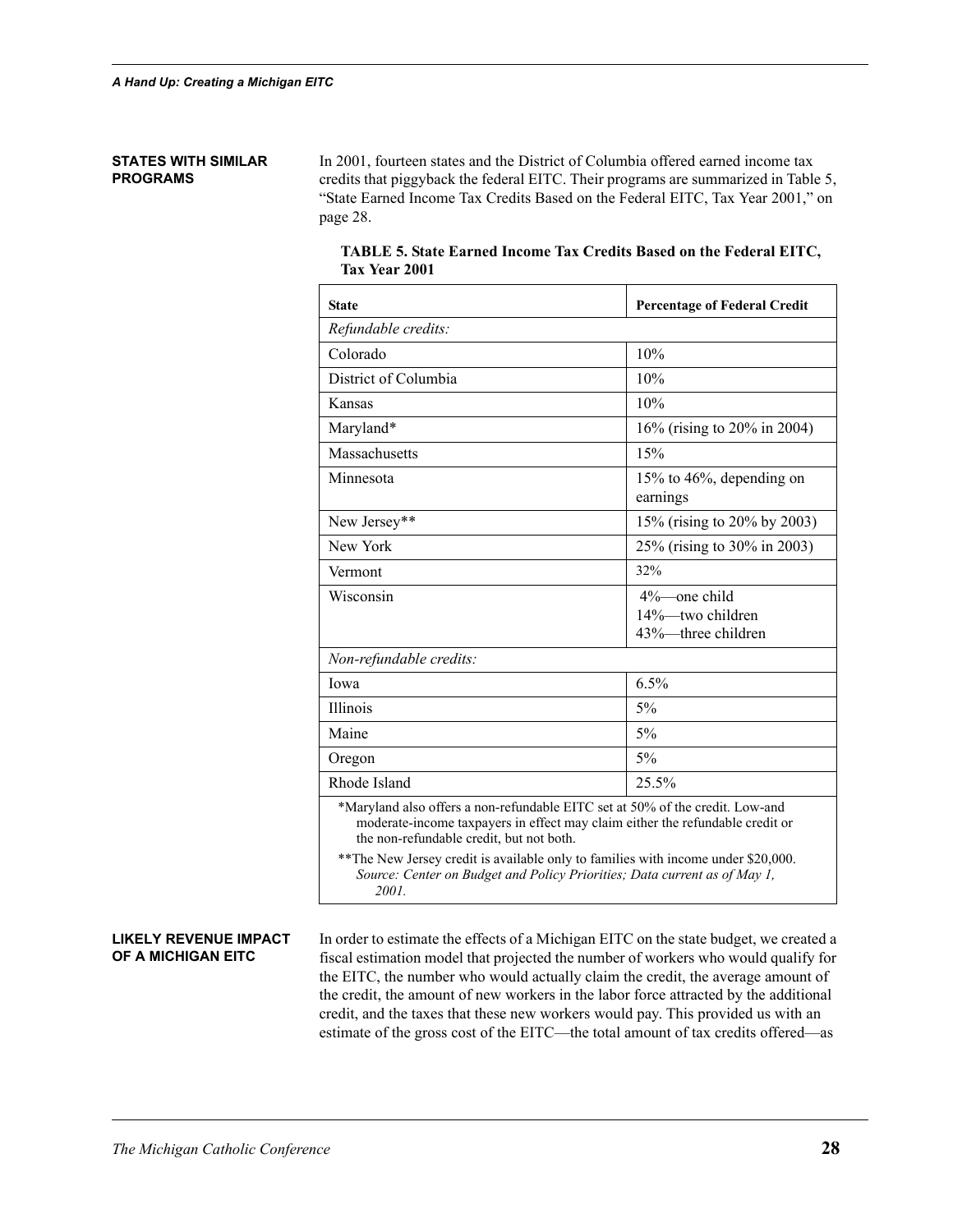| well as the net cost—the gross cost less the additional taxes paid by those who |  |
|---------------------------------------------------------------------------------|--|
| entered the workforce.                                                          |  |

In addition, we compared this estimate with the other available estimates of the costs of a Michigan EITC. In preparing these estimates, we looked at an EITC set at 10% and then at 25% of the federal amount. In both cases, we assumed the entire state credit was refundable.

**ANDERSON ECONOMIC GROUP ANALYSIS** Table 6, "Gross and Net Costs of 10% and 25% Michigan State EITC," on page 30 summarizes the results of our analysis of the fiscal effects of a state EITC in Michigan:

> The gross costs are fairly simple to estimate, if one does not take into account any behavioral effects on workers. However, as one of the key reasons for adopting an EITC is to encourage those who are out of the labor force to come into the labor force, we believe it is important to make some estimate of the number of workers who would come into the formal economy because of the EITC, and the effects that would have on the state budget. Therefore, we have included a dynamic effect, which recognizes that the increased incentives to work would encourage some people to do so.

> We've also included an estimate of the amount of taxes that these new workers would pay, as well as some allowance for savings in the state budget from these individuals moving off dependency and into the working world. These allowances and estimates are necessarily rough, as it is not possible to precisely estimate the behavioral changes. However, there is no doubt that there would be some behavioral change.

> The tax liabilities of new workers should not be dismissed lightly. State taxes consume approximately 9.5% of the personal income in the State of Michigan.<sup>42</sup> Thus, we can expect that an individual earning \$10,000 in wages would end up paying the state about \$950 in taxes. Lower income workers may pay slightly less than this average figure, as a significant amount their expenditures—such as on food and on shelter—would not be subject to the state's 6% sales tax. However, convenience store purchases, restaurant food, lottery tickets, gasoline, cigarettes, and many other expenditures would have a significant tax charge associated with it. Even assuming that workers entering the labor force pay just 7% of their new wage earnings to the State of Michigan, a worker receiving \$10,000 in income would receive a \$2312 federal EITC and a state EITC of \$578 (at 25%). By comparison the taxpayer would have paid \$700 in state taxes. Clearly, this is a net gain position for the State of Michigan.

<sup>42.</sup> This calculation is preformed annually, as the state is required by Article 9, Section 26 of the Constitution (part of the Headlee amendment) to limit its taxes to 9.49% of state income. In fiscal year 1999 and again in 2000, the state exceeded that amount by a small margin. For example, see the analysis released by Anderson Economic Group in December 1999, available on the AEG web site at www.AndersonEconomicGroup.com; or see various Senate Fiscal Agency analyses of the state budget and revenue limit.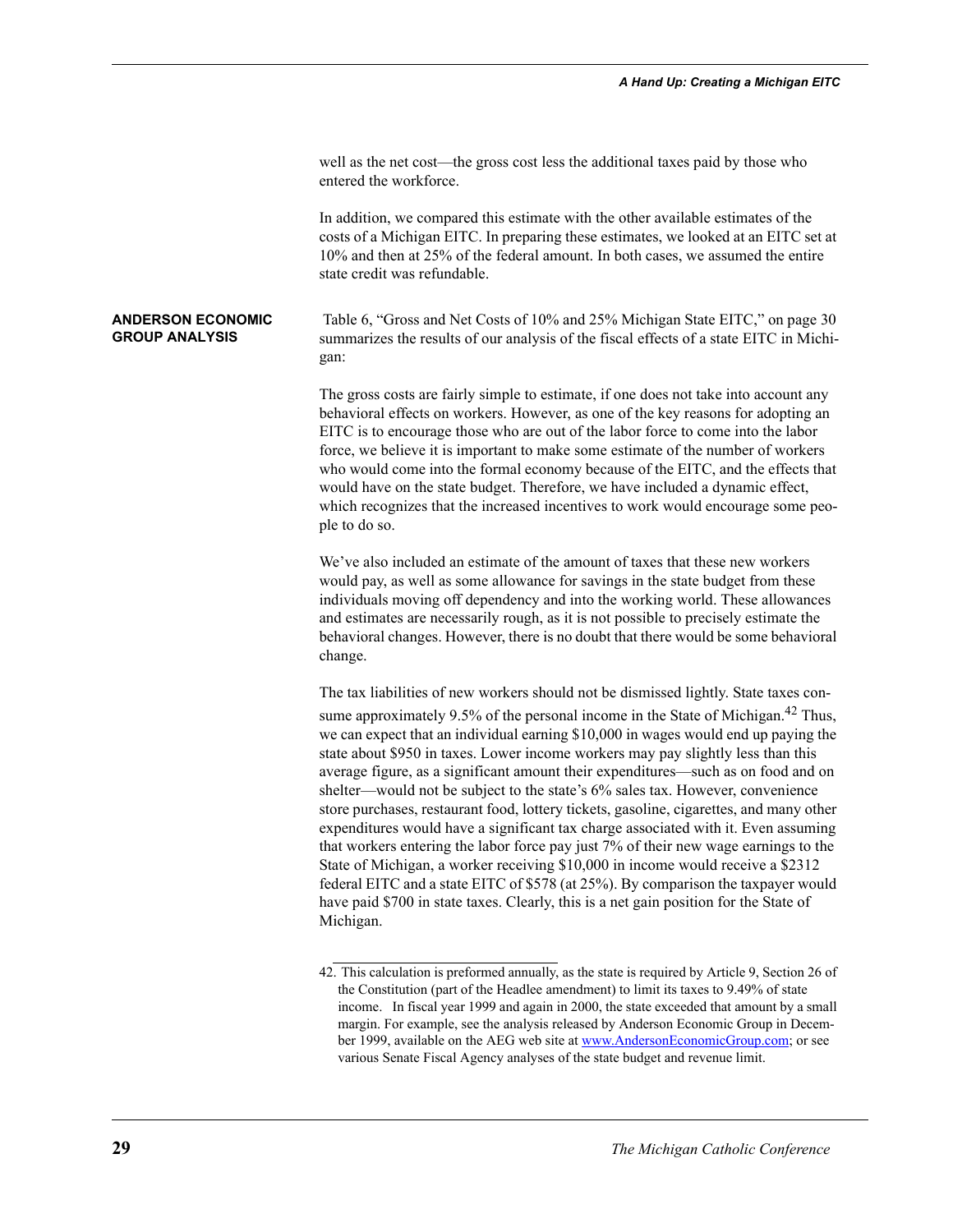The model assumptions and structure are discussed in more detail in the Appendix.

Table 6 on page 30 projects the net and gross costs of a Michigan earned income credit starting in calendar year 2004, set at 10% and 25% shares of the federal EITC. The "gross" cost includes only the revenue foregone from the tax credit. The net cost includes the revenue foregone, plus expenditures saved, plus other state tax revenue. Both the gross and net cost figures assume some increase in labor force participation—and hence increases in the number of EITC filers—due to the increased incentives to work. Figure 5, "Gross and Net Costs of a 25% Michigan State EITC," on page 31 compares the gross and net costs graphically.

| 10% State Tax<br>Credit |                                                          |                          |
|-------------------------|----------------------------------------------------------|--------------------------|
| Years                   | <b>MI EITC Gross Costs</b>                               | <b>MI EITC Net Costs</b> |
| 2004                    | \$79,460,117                                             | \$27,223,037             |
| 2005                    | \$80,384,072                                             | \$28,146,992             |
| 2006                    | \$81,308,027                                             | \$29,070,947             |
| 2007                    | \$82,231,982                                             | \$29,994,902             |
| 2008                    | \$83,155,937                                             | \$30,918,857             |
| 2009                    | \$83,155,937                                             | \$30,918,857             |
| 2010                    | \$83,155,937                                             | \$30,918,857             |
|                         |                                                          |                          |
| 25% State Tax           |                                                          |                          |
| <b>Credit</b>           |                                                          |                          |
| Years                   | <b>MI EITC Gross Costs</b>                               | <b>MI EITC Net Costs</b> |
| 2004                    | \$212,839,599                                            | \$82,246,899             |
| 2005                    | \$215,314,478                                            | \$84,721,778             |
| 2006                    | \$217,789,358                                            | \$87,196,658             |
| 2007                    | \$220,264,237                                            | \$89,671,537             |
| 2008                    | \$222,739,116                                            | \$92,146,416             |
| 2009                    | \$222,739,116                                            | \$92,146,416             |
| 2010                    | \$222,739,116                                            | \$92,146,416             |
|                         | Source: Anderson Economic Group fiscal simulation model. |                          |

**TABLE 6. Gross and Net Costs of 10% and 25% Michigan State EITC**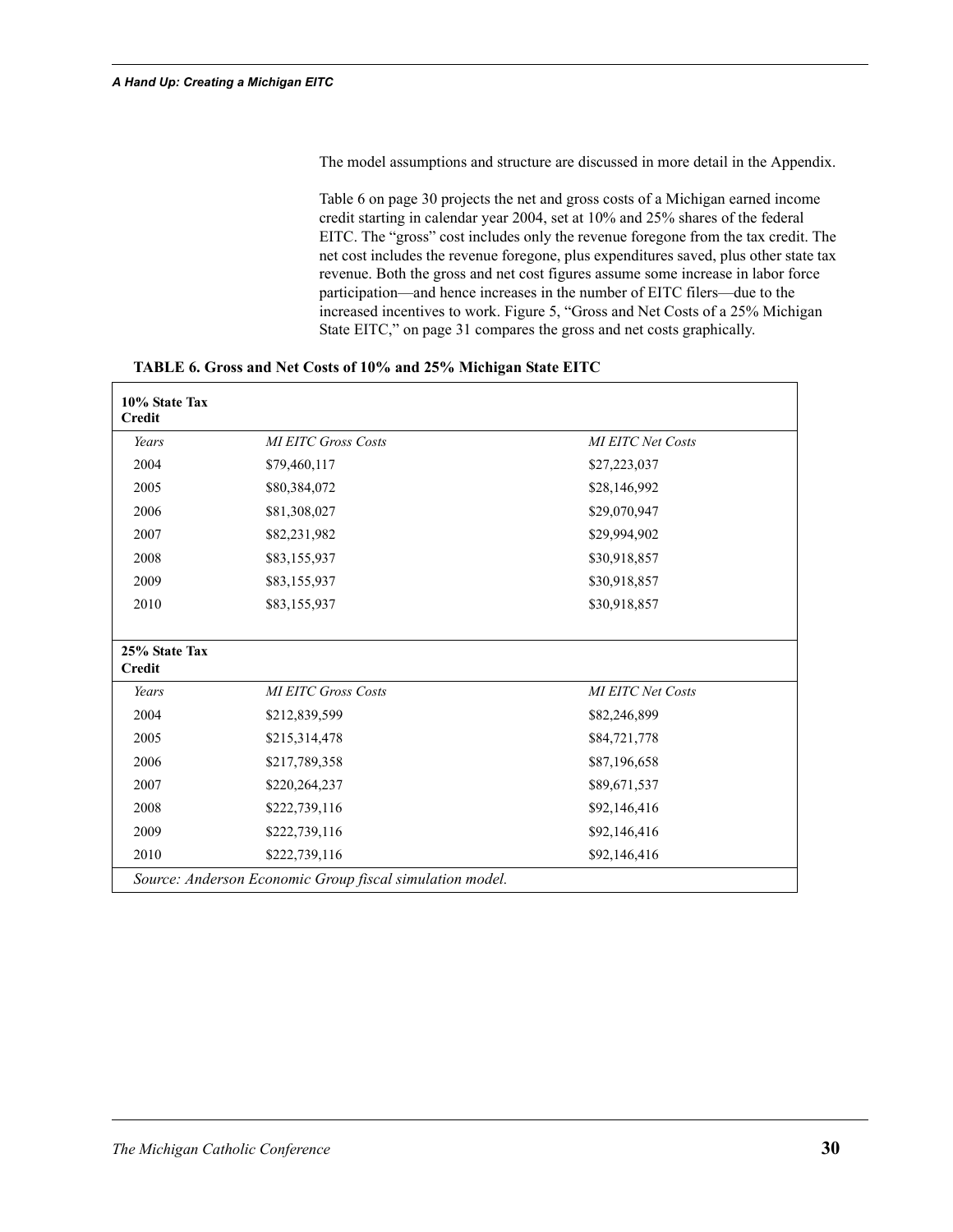



#### **Gross and Net Costs of Michigan EITC, by Year**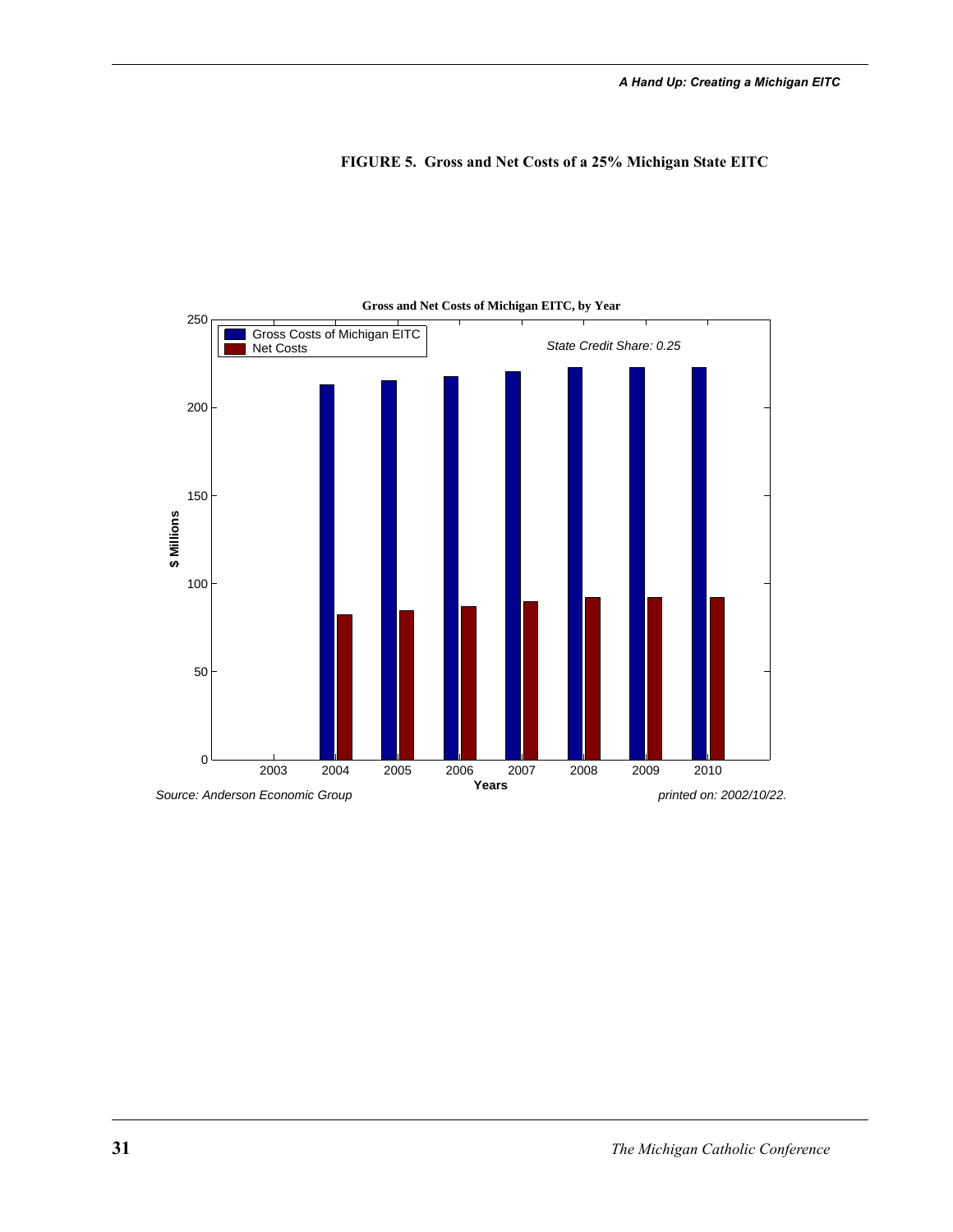| <b>CENTER FOR BUDGET AND</b><br><b>POLICY PRIORITIES'</b><br><b>ANALYSIS</b> | The Center for Budget Priorities in Washington D.C. has done an analysis of the<br>gross costs of state EITC programs. <sup>43</sup>                                                                                                                                                                                                                                                                                                                                                                               |
|------------------------------------------------------------------------------|--------------------------------------------------------------------------------------------------------------------------------------------------------------------------------------------------------------------------------------------------------------------------------------------------------------------------------------------------------------------------------------------------------------------------------------------------------------------------------------------------------------------|
|                                                                              | The report estimates the costs of a Michigan State EITC in fiscal year 2003 at \$85<br>million for a credit set at 10% of the federal EITC, and \$170 million for a credit set<br>at 20% of the federal EITC. These analyses were done without including any behav-<br>ioral effects and using reasonable assumptions about the filers who actually claim<br>the credit. As estimates of the gross costs of a Michigan EITC, before any adjust-<br>ment for the behavioral effects, they seem entirely reasonable. |
| <b>OTHER MICHIGAN</b><br><b>ANALYSES</b>                                     | The Michigan legislature considered bills in 1997 that would have established a<br>Michigan EITC. <sup>44</sup> The 1997 bills would have granted a Michigan earned income<br>credit equal to 10%, 25% or 50% of the federal EITC.                                                                                                                                                                                                                                                                                 |
|                                                                              | One version of a bill considered in the House of Representatives would have estab-<br>lished a Michigan 25% earned income credit. The House Fiscal Agency estimated<br>the gross cost of the bill at \$191 million. <sup>45</sup> The estimate obviously did not consider<br>any effects on encouraging work, or the impact of additional taxes paid. However,<br>as an indicator of gross cost it is consistent with the estimates presented in this anal-<br>ysis.                                               |
|                                                                              | A similar bill, HB 4499, was introduced in March of 2001. It called for a credit<br>equal to 10% of the federal EITC.                                                                                                                                                                                                                                                                                                                                                                                              |
|                                                                              | Michigan League for Human Services. The Michigan League for Human Ser-<br>vices reviewed IRS data on EITC filers in the State of Michigan from 1997, to esti-<br>mate the number of Michigan taxpayers eligible for EITCs under a proposed state<br>tax credit policy. <sup>46</sup>                                                                                                                                                                                                                               |
|                                                                              | The League cited analysis by the Center for Budget and Policy Priorities showing<br>that Michigan's low-income taxpayers paid state income taxes even though they                                                                                                                                                                                                                                                                                                                                                  |
|                                                                              | were below the poverty line. <sup>47</sup> Our own analysis, while not assessing the poverty<br>threshold, is consistent with the observation that the State of Michigan taxes indi-<br>viduals who earn a much smaller amount than the taxable threshold for federal<br>taxes. <sup>48</sup>                                                                                                                                                                                                                      |
|                                                                              | 43. Nicholas Johnson, A Hand Up, Center on Budget and Policy Priorities, Washington, DC,<br>November 1999.                                                                                                                                                                                                                                                                                                                                                                                                         |
|                                                                              | 44. House Bill 4189 was introduced in January of 1997, and later passed the House on March<br>25, with a vote of 80-26. Senate Bill 26, a similar bill, was also introduced that year. Nei-<br>ther was enacted.                                                                                                                                                                                                                                                                                                   |
|                                                                              | 45. Fiscal Note on HB 4189, February 4, 1997.                                                                                                                                                                                                                                                                                                                                                                                                                                                                      |
|                                                                              | 46. "The Impact of a State Earned Income Tax Credit in Michigan," Michigan Budget and<br>Tax Policy Project, Michigan League for Human Services, Lansing, Michigan, February<br>2000.                                                                                                                                                                                                                                                                                                                              |
|                                                                              | 47. "State Tax Burdens on Low-Income Families in 2000," Center for Budget and Policy Pri-<br>orities.                                                                                                                                                                                                                                                                                                                                                                                                              |
|                                                                              |                                                                                                                                                                                                                                                                                                                                                                                                                                                                                                                    |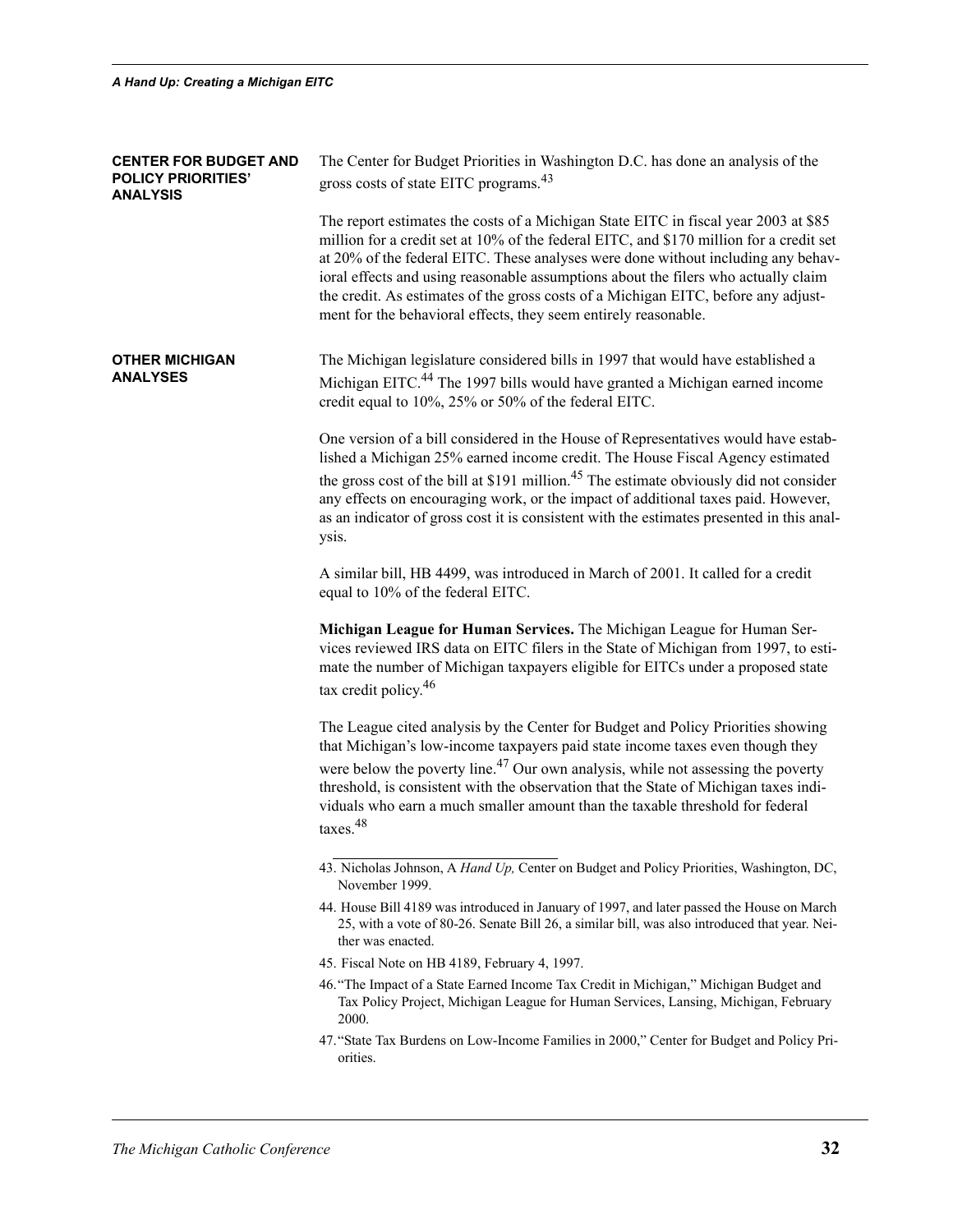#### *Work Effort and the EITC*

There are two main reasons to support an earned income tax credit: to offset high payroll tax burdens on low-income workers, and to encourage those not in the labor force to begin working. This section discusses the latter rationale.

There are a variety of pathologies that afflict the chronically unemployed, including poor education and skills, crime, language, discrimination, and poor work habits. On top of these factors, child care, medical costs and insurance benefits, transportation, perverse incentives in social programs, and other economic factors discourage active work.49

The EITC directly attacks economic factors, by increasing the after-tax rewards of going to work. It furthermore does so without the bureaucracy associated with direct social programs designed to motivate unemployed workers into the labor force. For this reason, it has attracted the support of both conservative and liberals, including in recent times President Ronald Reagan, President Bill Clinton, Texas Governor (and now President) George W. Bush, and Arizona Senator John McCain.

President Ronald Reagan, who signed into law an EITC expansion in 1986, once stated that the EITC is "the best anti-poverty, the best pro-family, the best job-creation measure to come out of Congress."50 President Clinton called for an expansion of the federal program for married workers and for parents with 3 or more children, while Governor Bush and Senator McCain resisted congressional calls for an implicit reduction in benefits.<sup>51</sup>

**RESEARCH FINDINGS** The extent to which the EITC actually encourages workers to enter the labor force was the subject of a recent National Bureau of Economic Research paper, authored by David Neumark and William Wascher.<sup>52</sup> They review the growing body of research findings, which generally support the notion that the EITC encourages workers to enter the labor force.

- 48.See Table 3, "Nontaxable Earnings Under Income & Payroll Taxes, 2002," on page 22, and Table 4, "Income Taxed by Michigan Only," on page 27.
- 49. For a brief discussion of welfare reform, See "The Welfare Critique" on page 38.
- 50. "Sweeping Tax Overhaul Now the Law," *Chicago Tribune,* October 23, 1986; cited in Nicholas Johnson, *A Hand Up,* Washington DC, Center for Budget and Policy Priorities, 1999, p. 3.
- 51. President Clinton's proposal was outlined in his 2000 State of the Union Address. Governor Bush and Senator McCain opposed a bill in Congress that would stretch out the payment of the EITC over the succeeding year. See Albert R. Hunt,"One Government Program that Really Works," *The Wall Street Journal,* 28 October 1999.
- 52. David Neumark and William Wascher, "Using the EITC to Help Poor Families: New Evidence and a Comparison with the Minimum Wage," NBER working paper 7599, March 2000.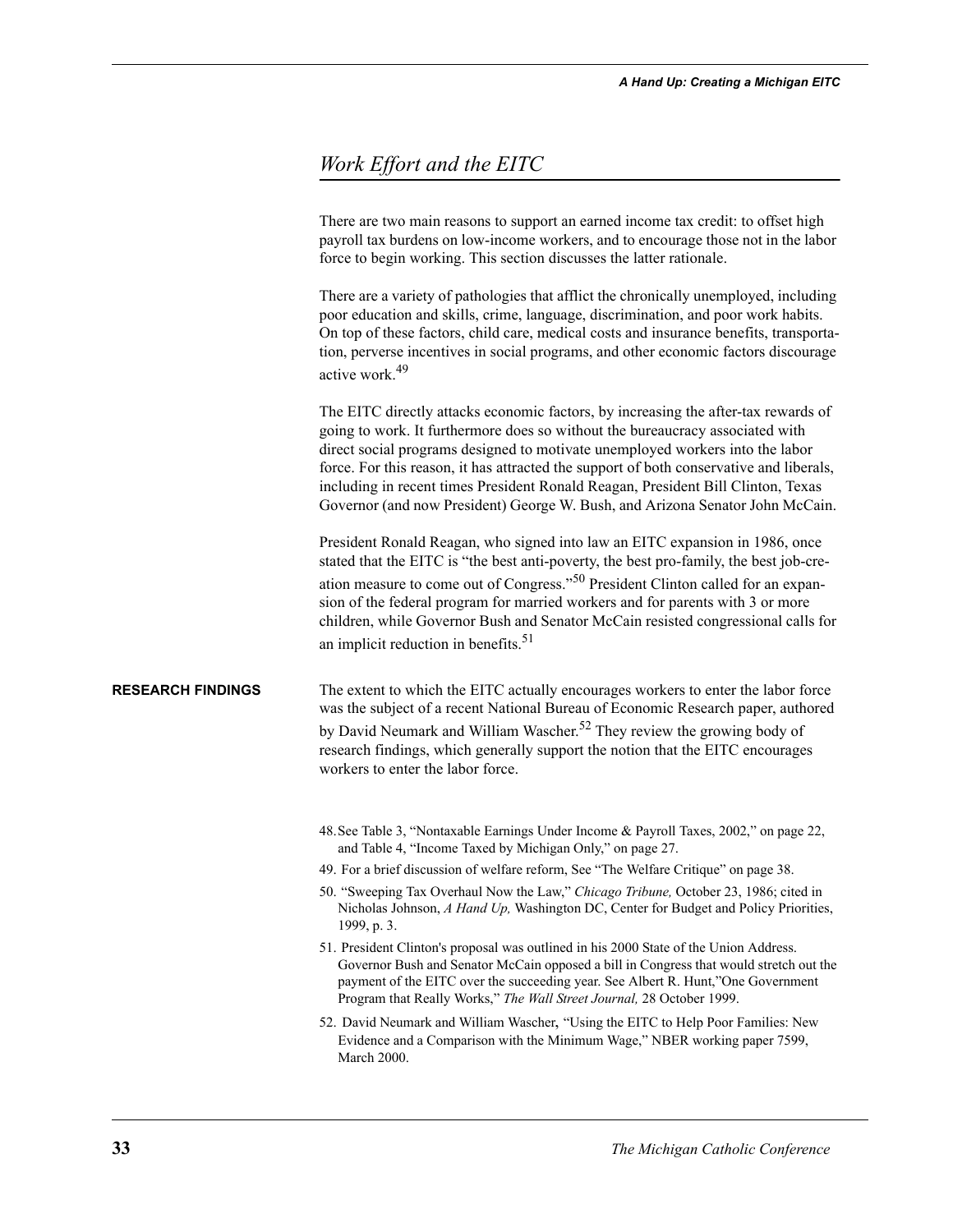|                              | The economists then ask a much tougher question: does the EITC, or the minimum<br>wage, better assist low-income families in their quest to climb into the middle class?<br>Their answer is clear:<br>Our results indicate that there are differences in how the EITC and minimum wage<br>policy affect earnings. Both policies appear to have positive income effects on poor<br>families with children. However, the EITC effects are larger, evaluated on the basis<br>of the average policy changes of the past 15 years. Complementary evidence on<br>employment and hours effects indicates that the benefits of the EITC come about<br>mainly by inducing labor market entry for poor families without any adult workers<br>in the year prior to the change in the EITC. On net, these results suggest that the<br>EITC is the more effective anti-poverty tool, especially if one considers positive<br>work incentives as a goal of anti-poverty programs. |
|------------------------------|---------------------------------------------------------------------------------------------------------------------------------------------------------------------------------------------------------------------------------------------------------------------------------------------------------------------------------------------------------------------------------------------------------------------------------------------------------------------------------------------------------------------------------------------------------------------------------------------------------------------------------------------------------------------------------------------------------------------------------------------------------------------------------------------------------------------------------------------------------------------------------------------------------------------------------------------------------------------|
|                              | [O]ur results confirm the sense provided by previous simulation studies of the<br>EITC and minimum wage that the former is the more effective policy for fighting<br>poverty. <sup>53</sup>                                                                                                                                                                                                                                                                                                                                                                                                                                                                                                                                                                                                                                                                                                                                                                         |
| <b>OTHER POLICY ANALYSES</b> | The EITC has been supported by a wide variety of thoughtful analyses, a few of<br>which bear note.                                                                                                                                                                                                                                                                                                                                                                                                                                                                                                                                                                                                                                                                                                                                                                                                                                                                  |
|                              | Mackinac Center. The free-market-oriented Mackinac Center for Public Policy                                                                                                                                                                                                                                                                                                                                                                                                                                                                                                                                                                                                                                                                                                                                                                                                                                                                                         |
|                              | proposed creating a state EITC in Michigan, including it as one of their recommen-<br>dations to reform the welfare system, in 1992: <sup>54</sup>                                                                                                                                                                                                                                                                                                                                                                                                                                                                                                                                                                                                                                                                                                                                                                                                                  |
|                              | 13. Reduce the "work penalty" by enacting enhanced Earned Income Tax<br>Credit plans. EITC serves as a wage supplement to parents trying to support fami-<br>lies on low wage jobs and rewards self sufficiency rather than dependence. Michi-<br>gan legislators and the governor should support expansion of the federal EITC and<br>enact a state counterpart as well. <sup>55</sup>                                                                                                                                                                                                                                                                                                                                                                                                                                                                                                                                                                             |
|                              | Other economists that rely on free markets have also recognized the benefits of an<br>EITC. As this author noted previously:                                                                                                                                                                                                                                                                                                                                                                                                                                                                                                                                                                                                                                                                                                                                                                                                                                        |
|                              | Most Michiganians are simply unaware of how the payroll tax burden affects<br>workers at different income levels Easing that crushing burden on poor and<br>working class Americans is a cause conservatives should champion. <sup>56</sup>                                                                                                                                                                                                                                                                                                                                                                                                                                                                                                                                                                                                                                                                                                                         |
|                              | St. Louis Federal Reserve Bank. This federal reserve bank, renowned for its inde-<br>pendent thought on monetary and fiscal policy, summarized the evidence on the<br>EITC in April of 2001:                                                                                                                                                                                                                                                                                                                                                                                                                                                                                                                                                                                                                                                                                                                                                                        |
|                              | 53. Neumark and Washer, "Using the EITC to help poor families," pp. 2, 3.<br>54. "New Hope for Michigan Welfare Reform," Lawrence Reed, Randall J. Hekman, Edwin<br>Rubenstein, Mackinac Center for Public Policy, Special Report, March 9, 1992.<br>55. "New Hope for Michigan Welfare Reform," page 6. Emphasis in original.<br>56. Patrick L. Anderson, "Time is right for tax cut for working poor," The Detroit News, 31<br>January 2000.                                                                                                                                                                                                                                                                                                                                                                                                                                                                                                                      |
|                              |                                                                                                                                                                                                                                                                                                                                                                                                                                                                                                                                                                                                                                                                                                                                                                                                                                                                                                                                                                     |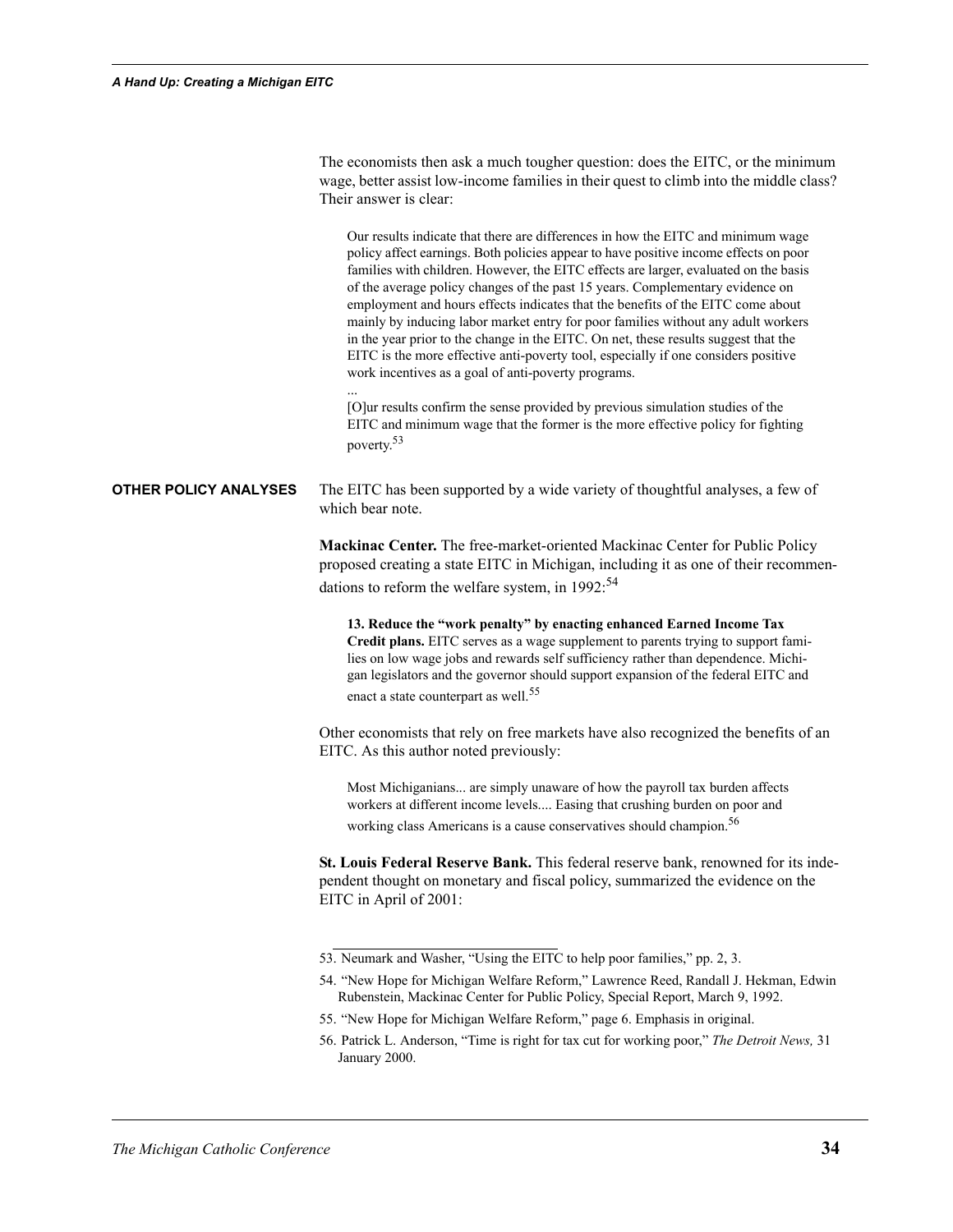In addition to TANF [federal welfare reform], the Earned Income Tax Credit (EITC) has played an important role in raising employment among low-income individuals and alleviating poverty through wage subsidies to low-income individuals and families.... Since more than half of the EITC payments go to families with wage incomes below the poverty line, the program has also become an important instrument for reducing poverty, lifting 4.1 million people out of poverty in 1999, according to the Economic Report of the President, January 2001.57

Indeed, the bank's review of the evidence found that a strong economy, coupled with an EITC, was more effective at reducting poverty than welfare reform:

Thus, while the TANF time limits may have pushed welfare recipients to work, the strong economy and the EITC may have done more to pull them into jobs and out of poverty.<sup>58</sup>

**Center for Budget and Policy Priorities.** The liberal Center for Budget and Policy Priorities has supported and documented state earned income tax credits across the country, finding it an effective method of helping low-income workers.<sup>59</sup> Nicholas Johnson of the CBPP has authored a series of reports on state EITC's, including a review of the effectiveness of such credits in the year 2000.<sup>60</sup>

- 59.See, for example, Nicholas Johnson, A *Hand Up,* Center on Budget and Policy Priorities, Washington, DC, November 1999; see also more recent information on the organization's web site at http:\\www.cbpp.org
- 60.Nicholas Johnson, *A Hand Up: How State Earned Income Tax Credits Help Working Families Escape Poverty in 2000,* Center for Budget and Policy Priorities, November 2000; found at http:\\www.cbpp.org.

<sup>57.&</sup>quot;The Earned Income Tax Credit at Work," Ruben Hernandez-Murillo, *National Economic Trends,* St. Louis, Federal Reserve Bank of St. Louis, April 2001.

<sup>58.&</sup>quot;The Earned Income Tax Credit at Work," cited above; the report also cites recent research by Meyer and Rosenbaum; "Making Single Mothers Work," *National Tax Journal,* December 2000, pp. 1027-61*;* which finds that the EITC is the most important factor in raising the employment rate for single mothers, while having less effect on other groups.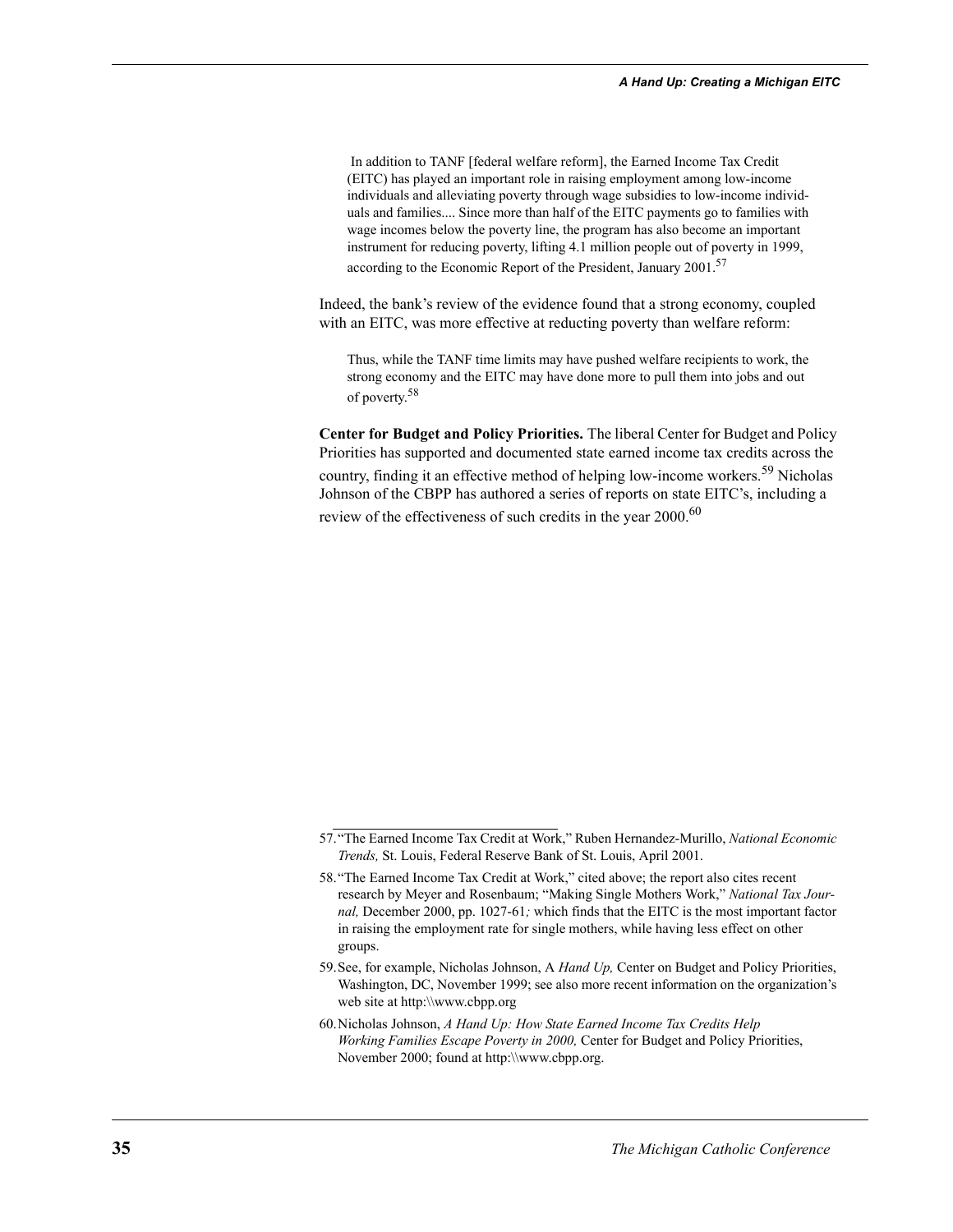## *Problems With a State EITC*

| THE FEDERAL EITC<br><b>STRUCTURE</b> | A number of problems with state earned income tax credits stem directly from the<br>federal earned income tax credit. The major difficulties stemming from the federal<br>EITC include the complexity of the program, the share of federal EITC returns that<br>contain errors, and the occasional welfare critique of the EITC.<br>States that wish to achieve the benefits of an enhanced EITC-the increased incen-                                                                                                                                                                                                                                                                                                                                                                                                                                                                                                                       |
|--------------------------------------|---------------------------------------------------------------------------------------------------------------------------------------------------------------------------------------------------------------------------------------------------------------------------------------------------------------------------------------------------------------------------------------------------------------------------------------------------------------------------------------------------------------------------------------------------------------------------------------------------------------------------------------------------------------------------------------------------------------------------------------------------------------------------------------------------------------------------------------------------------------------------------------------------------------------------------------------|
|                                      | tives to work, the reduction of the punishing payroll tax burden on low-income<br>workers, and the savings when compared to other social programs—must nonethe-<br>less consider drawbacks of the federal program.                                                                                                                                                                                                                                                                                                                                                                                                                                                                                                                                                                                                                                                                                                                          |
|                                      | Below, we consider the error problem in the federal program, and the welfare cri-<br>tique occasionally voiced against the federal program.                                                                                                                                                                                                                                                                                                                                                                                                                                                                                                                                                                                                                                                                                                                                                                                                 |
| THE ERROR PROBLEM                    | For the EITC, as for every other aspect of the taxes levied under the Internal Reve-<br>nue Code, a fraction of taxpayers make errors on their returns. Some make these<br>errors intentionally, while most simply make mistakes.                                                                                                                                                                                                                                                                                                                                                                                                                                                                                                                                                                                                                                                                                                           |
|                                      | Complexity. There are a number of reasons why the error rate for the EITC would<br>be significant. The first is the sheer complexity of the credit. While we presented<br>analyses in this report of taxes paid based on income and the number of dependents,<br>the actual definitions used by the IRS of "modified adjusted gross income" and<br>"qualifying child" are quite complex. For example, a qualifying child must meet a<br>relationship, an age, and a residency test, with specific definitions that clarify the<br>relationship tests for adopted children and grand children. For 2001, you could not<br>have more than \$2,450 in investment income, which includes royalties, rent, divi-<br>dends, interest, and business earnings. <sup>61</sup> Thus, a person who managed to scrap<br>together \$20,000 in savings, and who put in the amount in a mutual fund, could<br>have been excluded from claiming the credit. |
|                                      | Indeed, the rules are so complex that Publication 596 of the Internal Revenue Ser-<br>vice, covering the EITC for 1999 returns, runs to 54 pages in length. The first table,<br>described as "EITC in a nutshell" lists no less than 15 separate rules that must be<br>followed, which are described in four complete chapters. Many of these rules are<br>quite complex. For example, you cannot claim the EITC if your filing status is<br>"married filing separately." However, you may be able to file "head of household,"<br>instead of "married filing separately." To learn about this opportunity, Publication<br>596 tells prospective filers to read Publication 501.                                                                                                                                                                                                                                                            |
|                                      | Obviously, many errors result from simple frustration and inability to understand<br>the program.                                                                                                                                                                                                                                                                                                                                                                                                                                                                                                                                                                                                                                                                                                                                                                                                                                           |

<sup>61.</sup>See, e.g., IRS publication 797 (revision October 2001).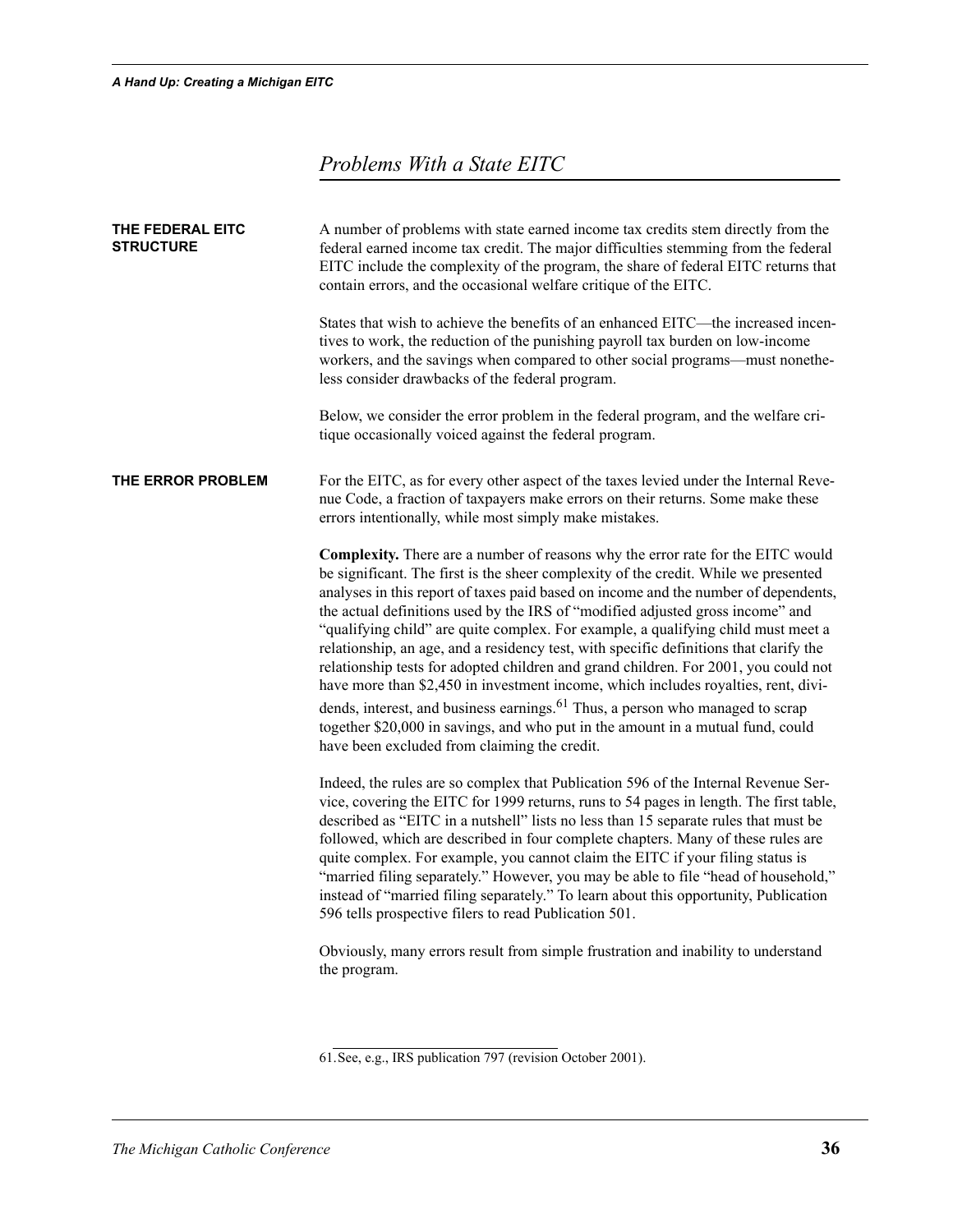**IRS Activities.** The IRS itself recognizes that the complexity of the EITC causes much of the problems. As indicated in its *2001 Taxpayer Advocate Report,* the EITC eligibility rules are one of the most serious problems facing taxpayers today*:* 62

#### D E F I N I T I O N O F P R O B L E M

Taxpayers have a difficult time determining if they are eligible for the EITC.

A N A LY S I S O F P R O B L E M

EITC Publication 596, Earned Income Credit, contains 15 qualification rules and is more than 50 pages long. Chapter Two, which spells out the rules for a qualifying child, covers seven pages and is very complex for some taxpayers. The EITC instructions for Form 1040 are also seven pages long. The EITC section of Publication 17, Your Federal Income Tax for Individuals, takes up 14 pages.

Since EITC forms were redesigned for the 1999 tax year, math errors have dropped by 28 percent. Even with such a significant improvement, 1,471,611 taxpayers, or eight percent of all EITC claimants, either had their credit recomputed or were denied EITC for tax year 1999.

Indeed, the *Taxpayer Advocate Report* ranked EITC-related problems as the number 2, 3, and 7 most serious problems facing taxpayers today.  $63$ 

**Actual Error Rate.** The actual error rate for the EITC is also subject to some dispute. Older analyses estimated the error rate at about one-quarter, with the overpayment rate being smaller than that, and the intentional overpayment rate still

smaller.<sup>64</sup>Another estimate of intentional abuse was provided by a January 1994 two-week study by the IRS, which concluded that 13% of EITC filers made errors that, in the IRS examiners' opinions, reflected an intent to over claim.<sup>65</sup>

With the recent efforts, the error rate has dropped significantly. To quote again the IRS:

IRS continues to monitor the error rates in EITC returns to determine if redesigned forms and instructions implemented in tax year 1999 continue to have a positive impact. Error rates continued to decline from tax year 1999 to tax year 2000. The

<sup>62.2001</sup> Taxpayer Advocate Report, publication 2103, "Problem No. 3: Determining EITC Eligibility;" in section one, "most serious problems;" found at www.irs.gov.

<sup>63.</sup>Number 2 was multiple definitions of qualifying child; number 3 (discussed previously) was the EITC eligibility rules; and number 7 was the examinations for EITC eligibility.

<sup>64.</sup> See "State Earned Income Tax Credits and Error Rates," Center for Budget and Policy Priorities, February 1998; citing Internal Revenue Service, "Study of Earned Income Tax Credit Filers for 1994," April 1997.

<sup>65.</sup> See "Earned Income Credit: Targeting the Working Poor," GAO report GGD-95-122BR, March 1995, p. 14. As noted by the US General Accounting Office, this statistic is heavily based on judgment factors, dates from an old sample, and covers behavior that occurred before recent reforms designed to improve compliance.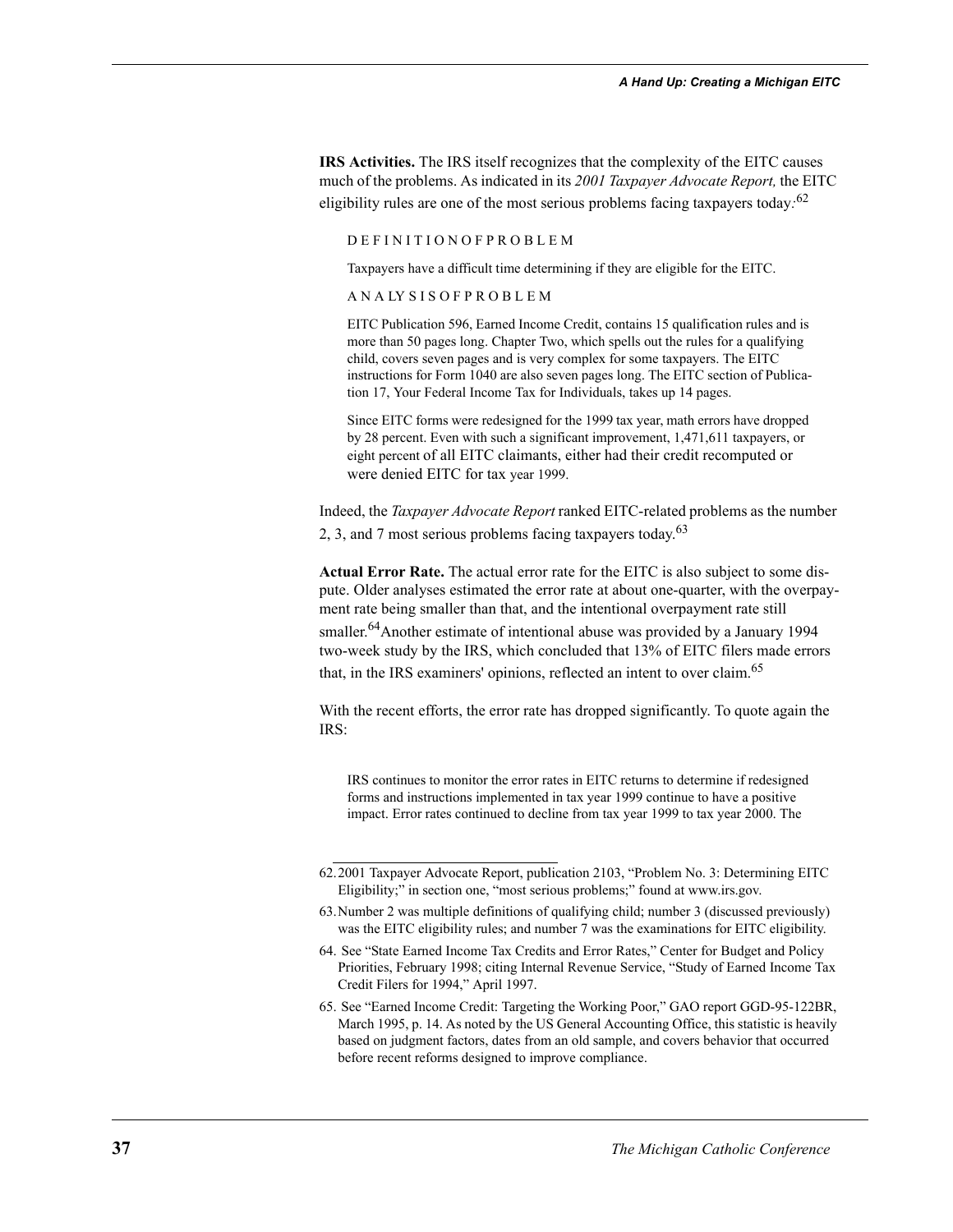|                                                | percentage of EITC errors was 7.37 percent in tax year 1999 and 6.42 percent in tax<br>year 2000. <sup>66</sup>                                                                                                                                                                                                                                                                                                                                                                                                                                                                                                                                                                                                                                                                              |
|------------------------------------------------|----------------------------------------------------------------------------------------------------------------------------------------------------------------------------------------------------------------------------------------------------------------------------------------------------------------------------------------------------------------------------------------------------------------------------------------------------------------------------------------------------------------------------------------------------------------------------------------------------------------------------------------------------------------------------------------------------------------------------------------------------------------------------------------------|
|                                                | <b>Comparison: Business Taxes.</b> As a rough comparison with the EITC error rate,<br>Intuit, a maker of accounting and tax software, estimates that 30% of small busi-<br>nesses are fined each year for failure to properly submit one or more payroll tax<br>forms and payment. <sup>67</sup> Thus, the fact that there are many errors on the returns does<br>not indicate that "fraud" is widespread in the EITC.                                                                                                                                                                                                                                                                                                                                                                       |
| <b>CONCLUSION: THE ERROR</b><br><b>PROBLEM</b> | The federal EITC does suffer from a error problem, due largely to the complexity of<br>the eligibility rules. The efforts of Congress and the IRS to simplify eligibility, and<br>improve enforcement, have brought the error rate down significantly. However, as<br>documented in the IRS Taxpayer Advocate report, more simplification is needed.                                                                                                                                                                                                                                                                                                                                                                                                                                         |
| THE WELFARE CRITIQUE                           | Occasionally, the EITC is criticized on fundamental grounds, by claiming that it is a<br>"welfare" program. <sup>68</sup> Of course, in the traditional sense of the term "welfare," the<br>EITC is anything but. Below we discuss the welfare critique, and demonstrate how<br>those concerned about the pathology that welfare dependency creates should<br>embrace the EITC.                                                                                                                                                                                                                                                                                                                                                                                                              |
|                                                | What is "Welfare"? There has never been a federal program officially entitled<br>"welfare." However, the term was normally applied to federal and state programs<br>that provided money to poor families, without any specific work requirement. The<br>federal AFDC (Aid to Families with Dependent Children), food stamps, and other<br>program have functioned in the past by providing cash and in-kind aid to families<br>that fell under a certain poverty-level income test. In Michigan, the old General<br>Assistance program provided cash aid to able-bodied adults who had little other<br>income.                                                                                                                                                                               |
|                                                | Such welfare programs were properly criticized for undermining the family struc-<br>ture, encouraging dependency, and creating a trap that was difficult to escape. Most<br>of this criticism came initially from conservatives, who were finally joined by Pres-<br>ident Bill Clinton who called for "an end to welfare as we know it." Historic welfare<br>reform legislation at the state and federal level followed, with various states-led<br>by Michigan and Wisconsin-making dramatic changes in their social services<br>structure. <sup>69</sup> Michigan's General Assistance program was ended during Governor<br>John Engler's first term. While there remain government programs that provide aid<br>based on income—and numerous tax provisions that are based explicitly on |
|                                                | 66.2001 Taxpayer Advocacy Report, section one, page 16; found at www.irs.gov.<br>67. The author's own experience with Michigan UI, SBT, and withholding taxes indicates that<br>the penalty rate on all taxes paid by businesses in the state is probably between one-quar-<br>ter and one-half. For example, Michigan levies a \$25 fine for failing to send in a quarterly<br>UI reporting form even if no tax is due.                                                                                                                                                                                                                                                                                                                                                                     |
|                                                | 68. One such critique is voiced in a recent press release from the Institute for Policy Innova-<br>tion (www.ipi.org), which may have issued a report entitled "Unmasking the EITC Welfare<br>Masquerade" in February of 2000. Repeated efforts to obtain the study, by both phone and<br>internet, failed.                                                                                                                                                                                                                                                                                                                                                                                                                                                                                  |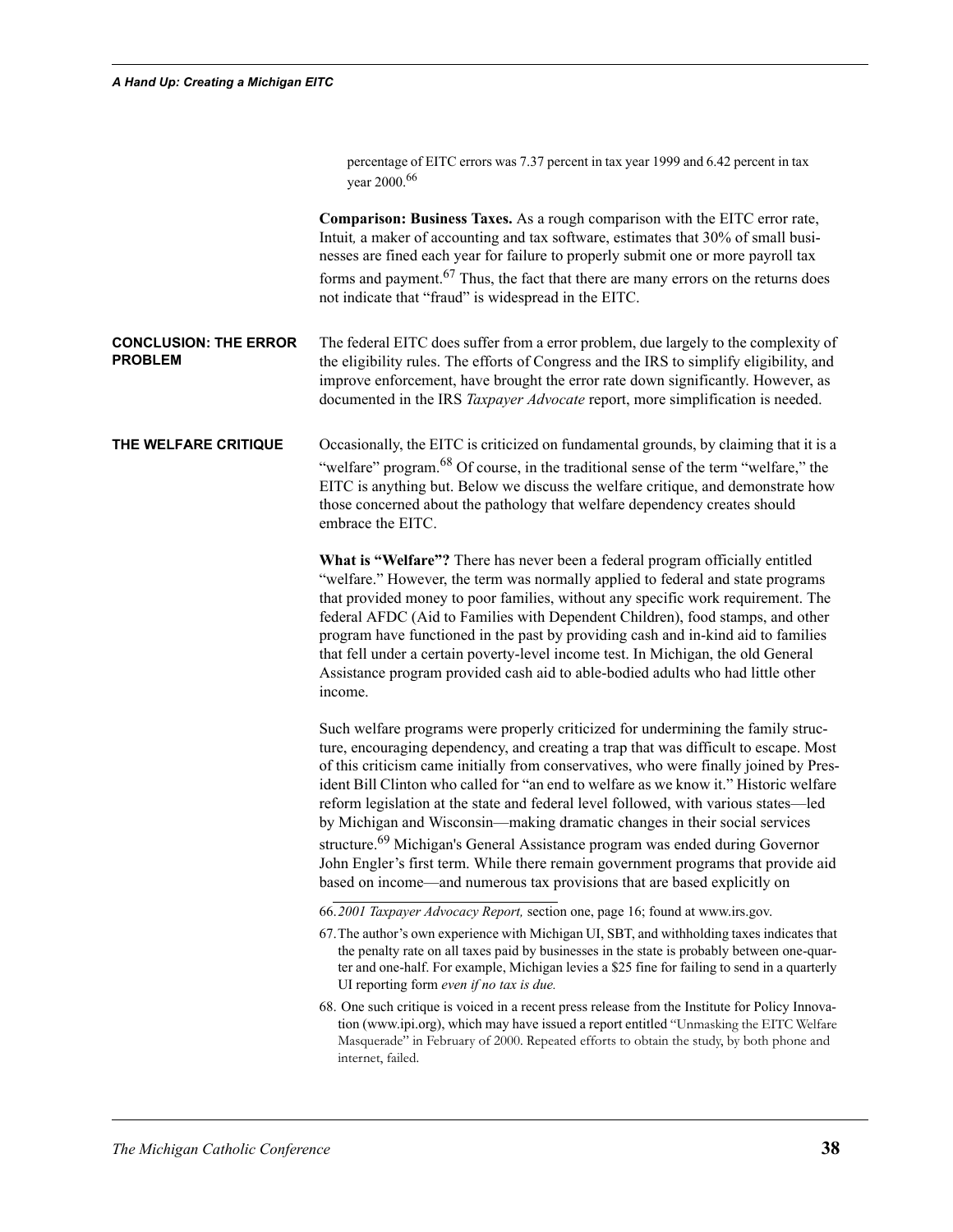income—the general welfare programs that existed in the 1970's have largely been abolished or fundamentally reformed.

**Is the EITC "Welfare"?** If we rely on the definition of "welfare" as "government aid provided without any work requirement," then the EITC obviously fails the test. The EITC is an *earned* income tax credit, and functions largely to offset income and payroll taxes. Thus, the EITC is clearly not "welfare" in any meaningful sense, and in fact is motivated by the same philosophical underpinnings as those that motivated welfare reform.

**COMPARISON WITH OTHER GOVERNMENT PROGRAMS** For most eligible workers, the EITC roughly offsets federal payroll taxes. However, it is possible, under the EITC, for a worker to receive a larger credit than he or she paid in income and payroll taxes. It is even theoretically possible, though not likely, that the credit would also offset other taxes paid to the federal and state government, such as sales taxes, property taxes, and excise taxes on tobacco, gasoline, and other items.70 Could such unusual cases be considered "welfare"?

> The answer could only be "yes," if we take a very expansive and distorted view of "welfare." Such a view would render a very large share of the American populace "welfare recipients." Consider, for a moment, that virtually all current retirees in America receive Social Security benefits that exceed the invested value of the social security taxes paid on their behalf during their working lifetimes.<sup>71</sup> Does this convert retirees into "welfare recipients"? Clearly not.

**CONCLUSION: THE WELFARE CRITIQUE** After reviewing the evidence, it is apparent that the EITC is not a welfare program. Instead, it is a program that offsets the huge income and payroll tax burdens of those that choose to work.

- 69. The federal Welfare Reform Act of 1996 brought dramatic changes at the federal level, resulting in a 30% drop in the number of welfare recipients. States have taken a variety of approaches at encouraging work rather than welfare. The Hudson Institute, a national think tank based in Indiana, has a number of online resources on state and federal welfare reform; see http://www.hudson.org. Of particular interest are a debate on the efficacy of welfare reform, also available at www.IntellectualCapital.com.
- 70. To see how unlikely this is, consider a worker with annual earnings of \$10,000, who qualified for an EITC of \$2312. The same worker paid income and payroll taxes of about \$1,985. If he or she spent \$5,000 on goods taxable at 6%, that's another \$300 in taxes. Excise taxes on gasoline, tobacco, and other goods, as well as property taxes embedded in rent, would add her total taxes paid.
- 71. Social security taxes paid by retiring workers have been generally insufficient to pay for their benefits. The taxes paid by workers today are not segregated for the benefits those same workers will receive when they retire. They are used largely to pay benefits for retirees today.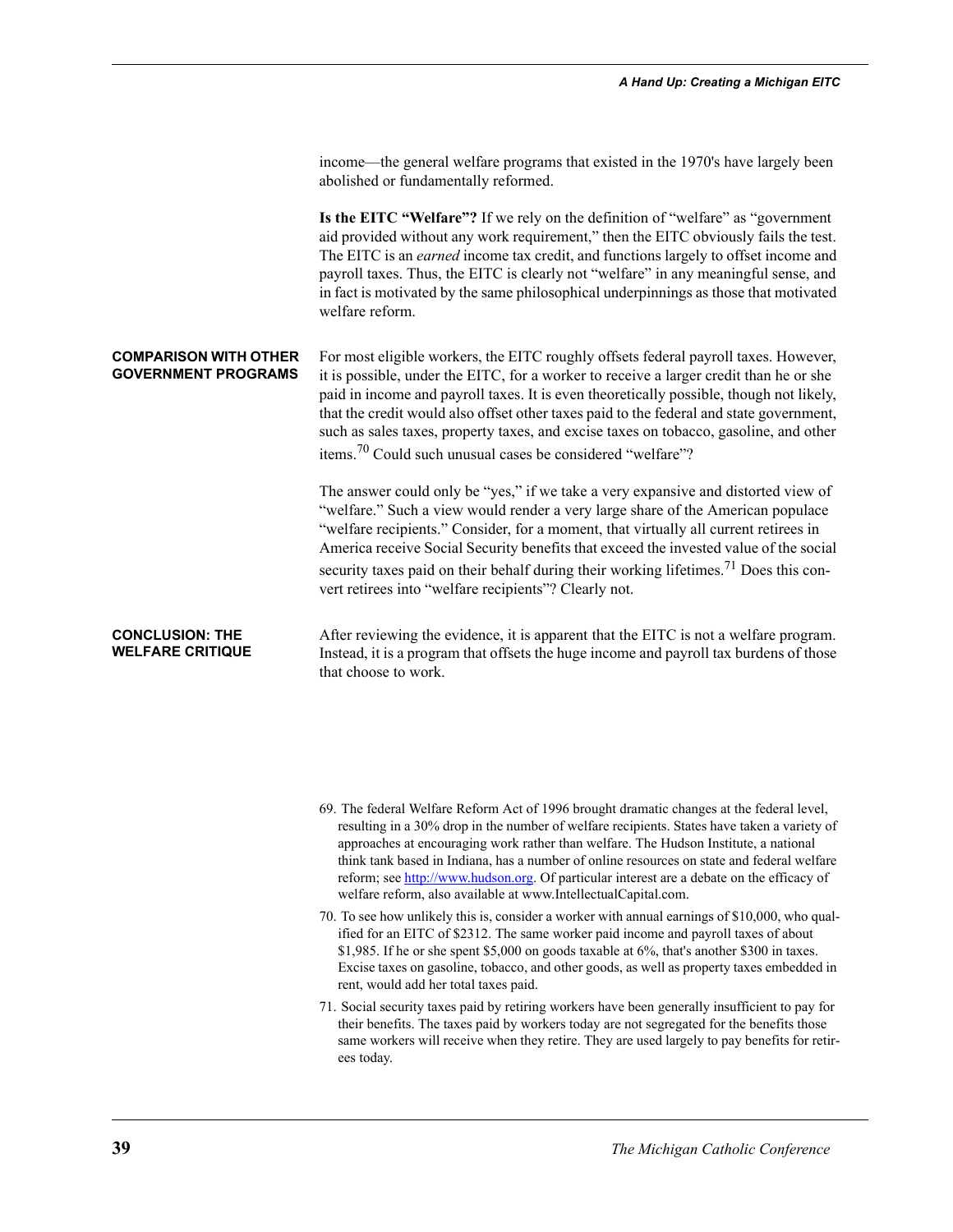#### *Appendix: Fiscal Estimation Model for a State EITC*

The author created a simulation model to project the gross and net costs of a state earned income tax credit for the State of Michigan. The model allows for dynamic effects, such as more earnings due to increased incentives to work, and for the measurement of tax revenue from new filers alone. The following table lists the key parameters used in the simulations:

| Parameter                                                                              | Amount                                      |
|----------------------------------------------------------------------------------------|---------------------------------------------|
| Base amount of federal EITC filers;<br>from IRS SOI data, returns processed in 2001    | 549,864                                     |
| Amount of federal credits:<br>from IRS SOI data, returns processed in 2001             | \$880.0 million                             |
| Average earnings of new filers                                                         | \$10,000                                    |
| Ratio of tax credit amounts for new and existing filers                                | 1:1                                         |
| Total tax rate on income<br>from new filers                                            | $9.0\%$                                     |
| Saved social program expenses, per new filer                                           | \$1000                                      |
| Elasticity of labor supply eligible for EITC<br>with respect to state tax credit share | 0.5                                         |
| State credit as share of federal credit                                                | $10\%$ and $25\%$ , in separate simulations |

#### **TABLE 7. Assumptions in Michigan Fiscal Simulation**

Important factors in the simulation include:

- The amount of induced growth in workers eligible for an EITC was estimated by multiplying the elasticity parameter by the amount of the tax credit share. For example, a 0.5 elasticity multiplied by a 10% tax share meant a 5% increase in workers eligible for an EITC. These workers are assumed to come from outside the current workforce.
- The utilization rate for the state EITC was assumed to start at 85% and grow to 90%.
- Aside from the dynamic effect of encouraging labor force participation, along with increased utilization of the state credit, no other growth in the number of EITC filers was assumed.
- We do not take into account an increase in filers or credit amounts due to the increase in phase-out limits for married couples under the Tax Relief Act of 2001.
- The non-linearity of the EITC as a function of income was not considered in the model. Because the credit increases, and then decreases, as a function of income, additional labor force participation would result in some workers paying more net taxes, and some paying less.

Figure 6, "EITC Fiscal Estimation Model," on page 41 illustrates the structure of the simulation model.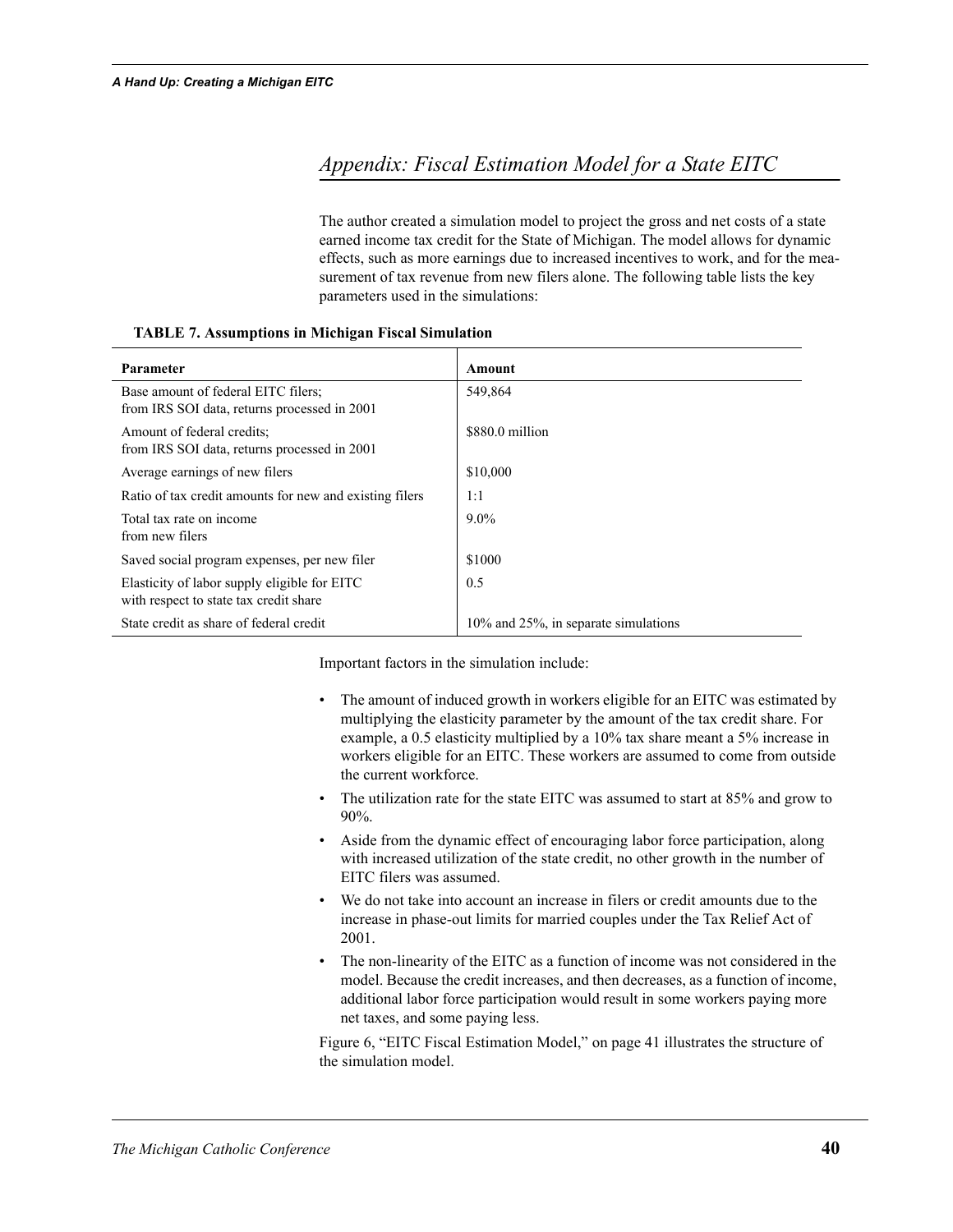## A Hand Up: Creating a Michigan EITC *A Hand Up: Creating a Michigan EITC*

# FIGURE 6. EITC Fiscal Estimation Model **FIGURE 6. EITC Fiscal Estimation Model**





Anderson Economic Group<br>Lansing, Michigan<br>www.andersoneconomicgroup.com<br>(c) 2000, 2002 www.andersoneconomicgroup.com Anderson Economic Group

Lansing, Michigan

(c) 2000, 2002

Use "estimate\_eitc" to run model. Use "estimate\_eitc" to run model.